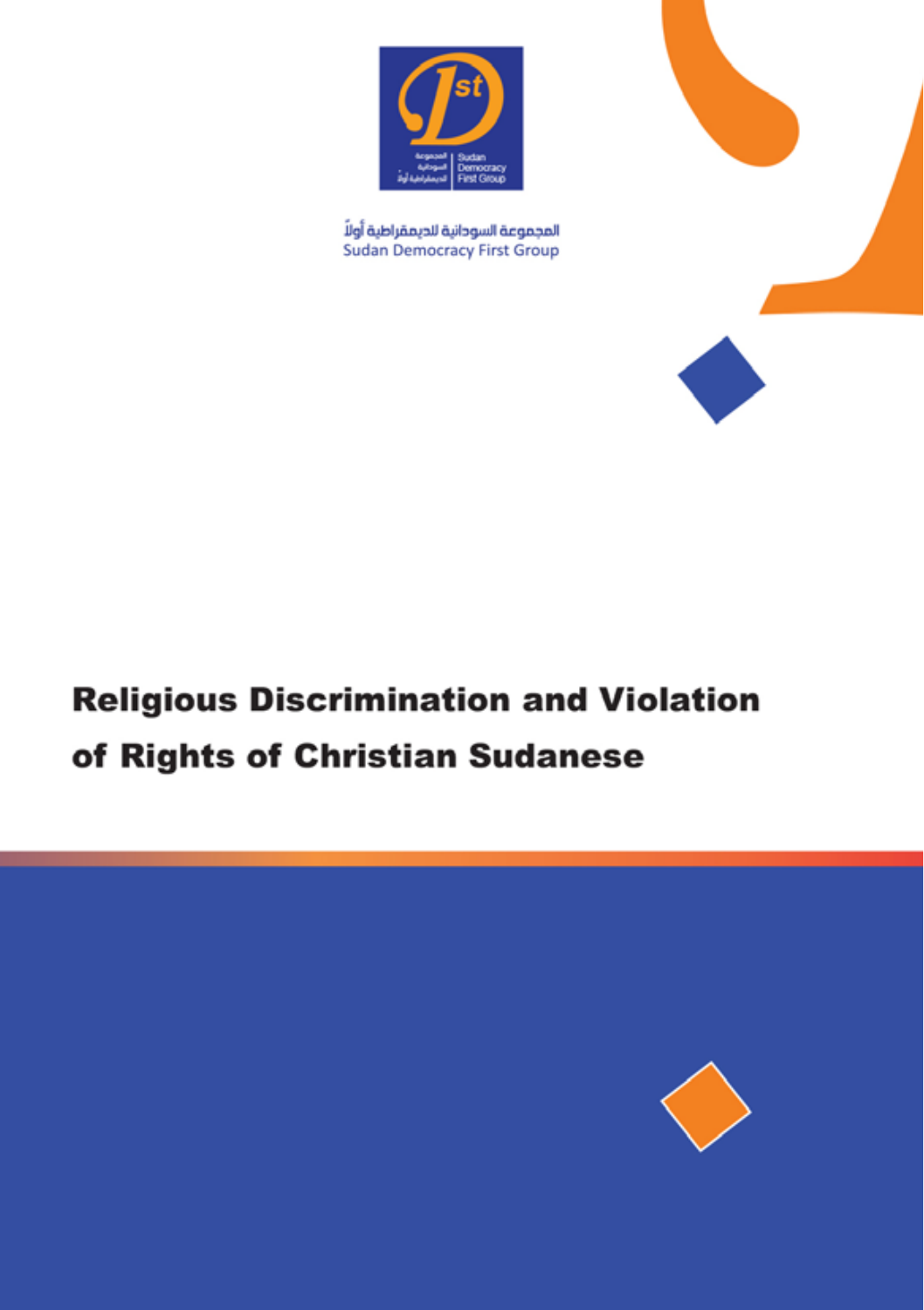

#### **Contents**

| Acronyms                                                                          | 3  |  |  |  |  |  |  |
|-----------------------------------------------------------------------------------|----|--|--|--|--|--|--|
| Introduction                                                                      | 4  |  |  |  |  |  |  |
| Research topic                                                                    | 5  |  |  |  |  |  |  |
| Research methodology                                                              | 5  |  |  |  |  |  |  |
| Historical background on Christianity in Sudan                                    | 6  |  |  |  |  |  |  |
| Christianity in Sudan) the Anglo-Egyptian Condominium rule(                       | 7  |  |  |  |  |  |  |
| Missionary Societies Act1960-1964 :                                               | 8  |  |  |  |  |  |  |
| Religious rights and freedom of belief in Sudanese laws and international         |    |  |  |  |  |  |  |
| treaties                                                                          | 13 |  |  |  |  |  |  |
| Sudan's Interim Constitution2005,                                                 | 14 |  |  |  |  |  |  |
| International covenants and covenants on religious rights ratified by Sudan       |    |  |  |  |  |  |  |
|                                                                                   | 15 |  |  |  |  |  |  |
| Apostasy penalty) Hadd (in Sudanese law and its impact on Christians              |    |  |  |  |  |  |  |
|                                                                                   | 17 |  |  |  |  |  |  |
| Christian denominations and their administrative structures                       | 19 |  |  |  |  |  |  |
| The impact of the secession of the south on the church in Sudan                   | 22 |  |  |  |  |  |  |
| The state intervention in church affairs                                          | 23 |  |  |  |  |  |  |
| Violations of the rights of Christians                                            | 27 |  |  |  |  |  |  |
| Violation of the right to own land and build churches                             | 28 |  |  |  |  |  |  |
| Freedom to practice religious rituals, preaching and proselytization              |    |  |  |  |  |  |  |
|                                                                                   | 31 |  |  |  |  |  |  |
| Establishing service and voluntary organizations                                  | 45 |  |  |  |  |  |  |
| Torching, removal and closure attacks on churches                                 | 46 |  |  |  |  |  |  |
| Security's prosecution , expulsion , dismissal , trials and confiscation of prop- |    |  |  |  |  |  |  |
| erty:                                                                             | 49 |  |  |  |  |  |  |
| Hate speech and discrimination against Christian Sudanese                         | 53 |  |  |  |  |  |  |
| Denial of religious holidays and the right to employment 55                       |    |  |  |  |  |  |  |
| Freezing the constitutional and official institutions catering for rights of      |    |  |  |  |  |  |  |
| Christians                                                                        | 57 |  |  |  |  |  |  |
| Recommedations                                                                    | 75 |  |  |  |  |  |  |
| <b>General references</b>                                                         | 77 |  |  |  |  |  |  |
| References                                                                        | 79 |  |  |  |  |  |  |

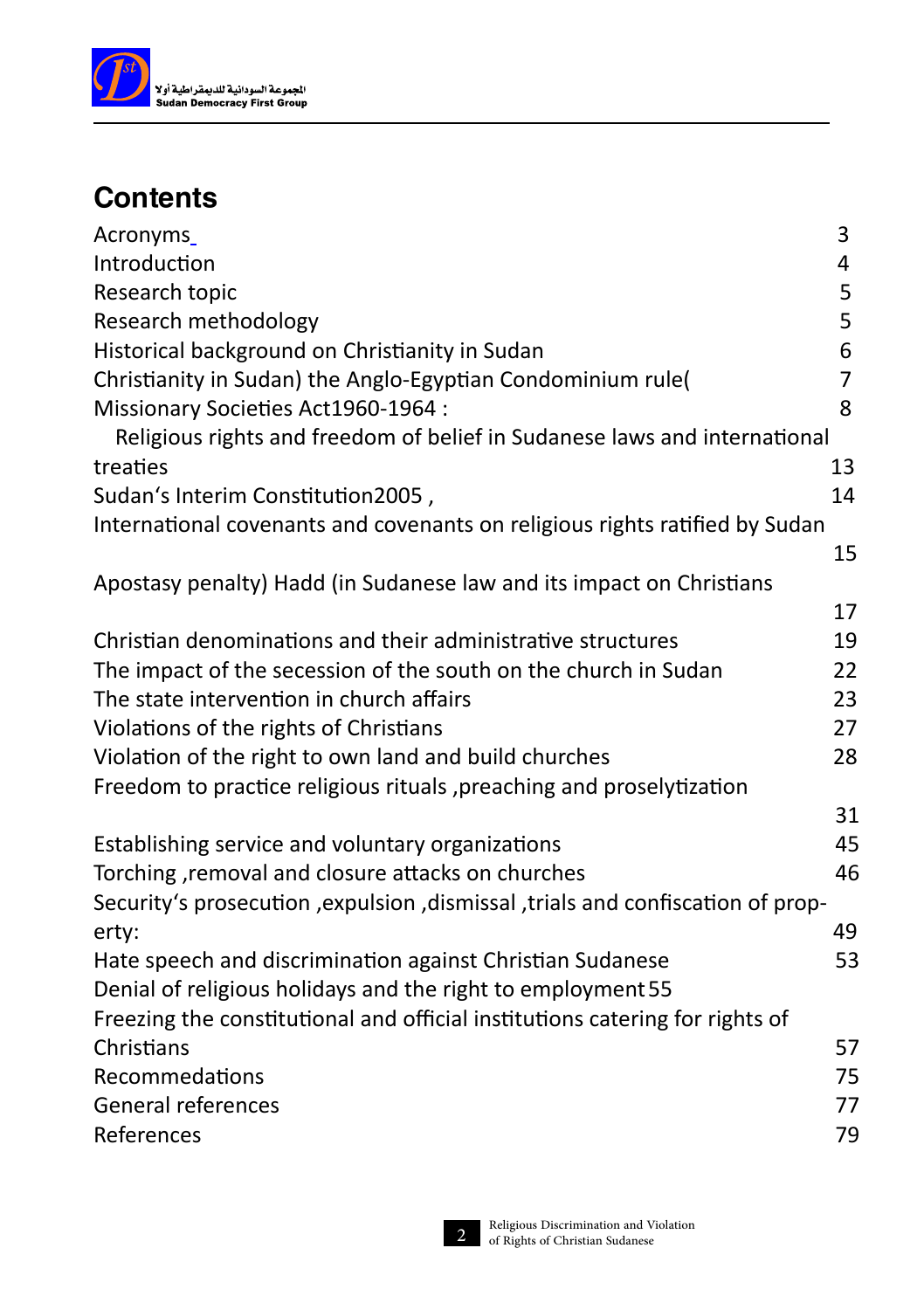

## **Acronyms**

| <b>CMS</b>  | <b>Church Missionary Society</b>            |
|-------------|---------------------------------------------|
| <b>SUM</b>  | <b>Sudan United Mission</b>                 |
| <b>UN</b>   | <b>United Nation</b>                        |
| <b>BMBs</b> | Believers on Christ from Muslims Background |
| KFM         | Khartoum Electronic Media Center            |

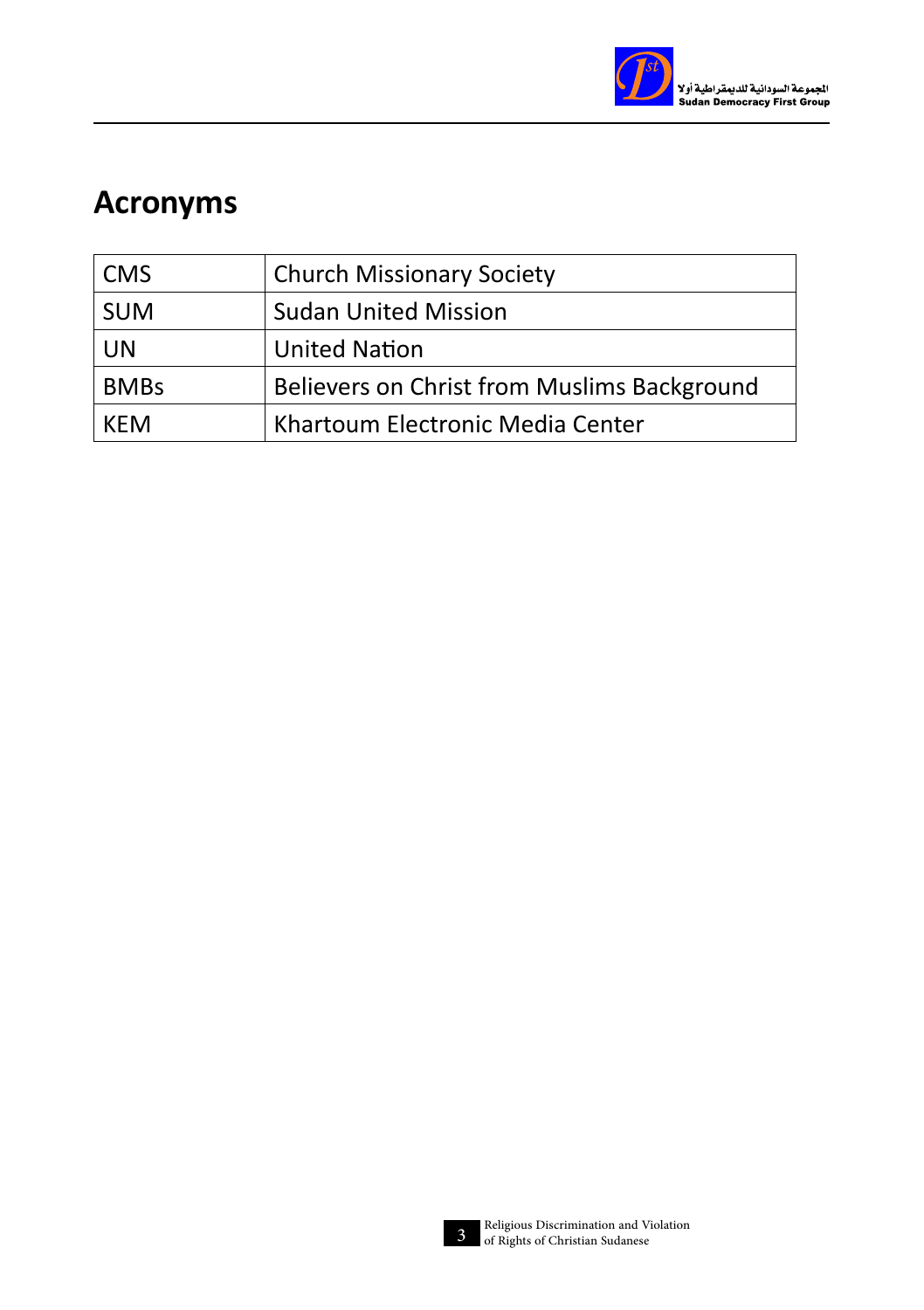

## Religious Discrimination and Violation of Rights of Christian Sudanese

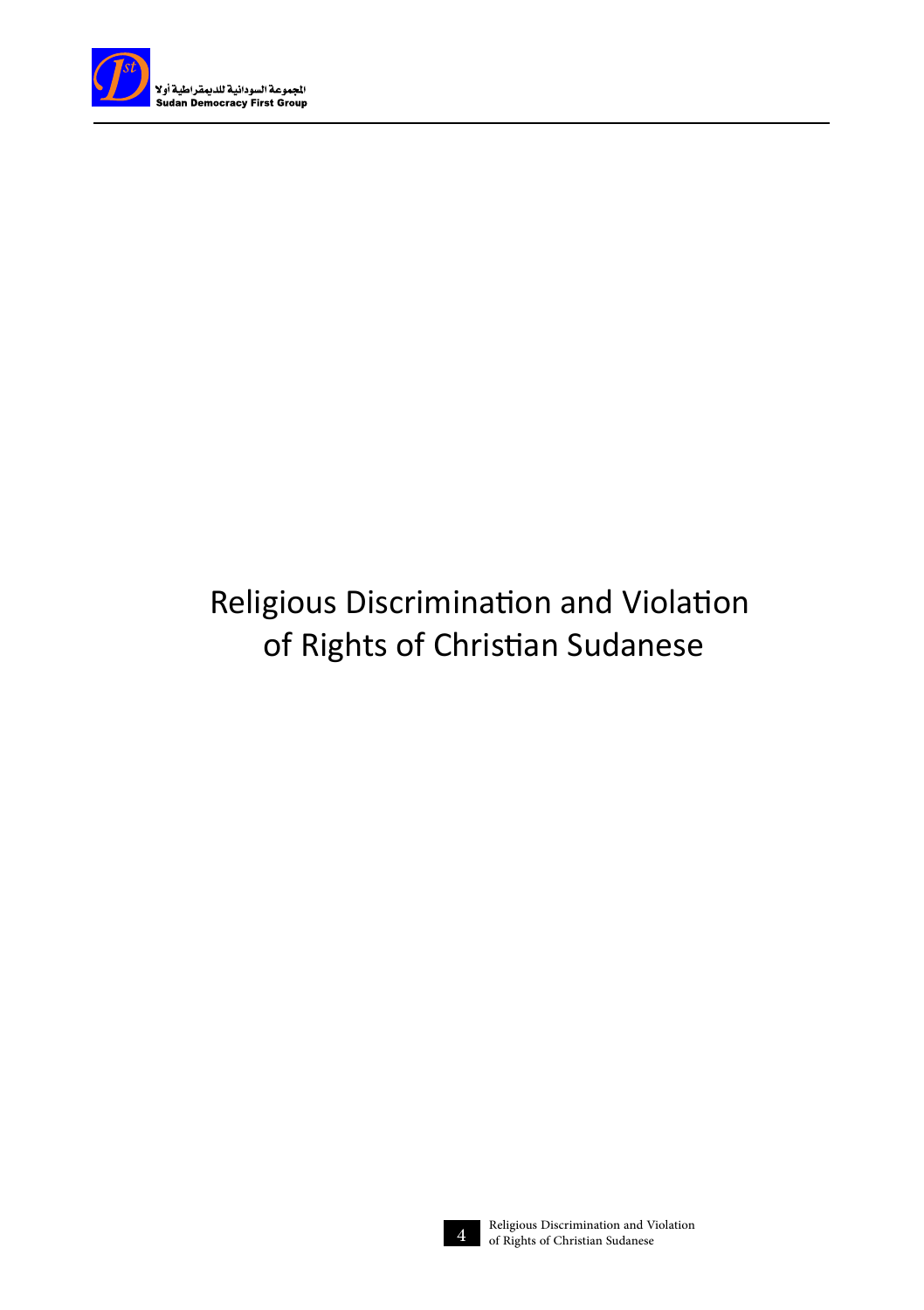

#### **Introduction**

Sudan is a country of plural ethnic .linguistic and religious plurality .Christianity is one of its main religions ,second to Islam in terms of the number of followers and it is an ancient religion in Sudan that entered Sudan since times of ancient Nubian kingdoms and is present until today .Earlier historical epochs had entire kingdoms embracing Christianity as the official faith of the states, which were named Christian kingdoms in the history of Sudan. State in Sudan went through many variations until reaching the current setup .These fluctuations invariably influenced situation of Christian Sudanese and their rights ,especially after their separation from their fellow southern Sudanese ,who constituted the majority of Christian believers in post-independence Sudan.1956 , Christian believers in Sudan suffered a major negative discrimination, especially under the Ingaz regime (1989-2019) that seized power in 1989 through a military coup holding a religiously fanatical and extremist Muslim Brotherhood ideology that upholds its own vision of social and religious life and refuses to effectively recognize religious rights of other believers, discriminating and violating against them. Despite Sudan's constitutional provisions, existence of domestic and international laws prohibiting practice of religious discrimination, however, until the regime's fall in April 2019 these rights had been practically circumvented by various procedural, administrative and security measures, a subject to be analyzed and examined by this report.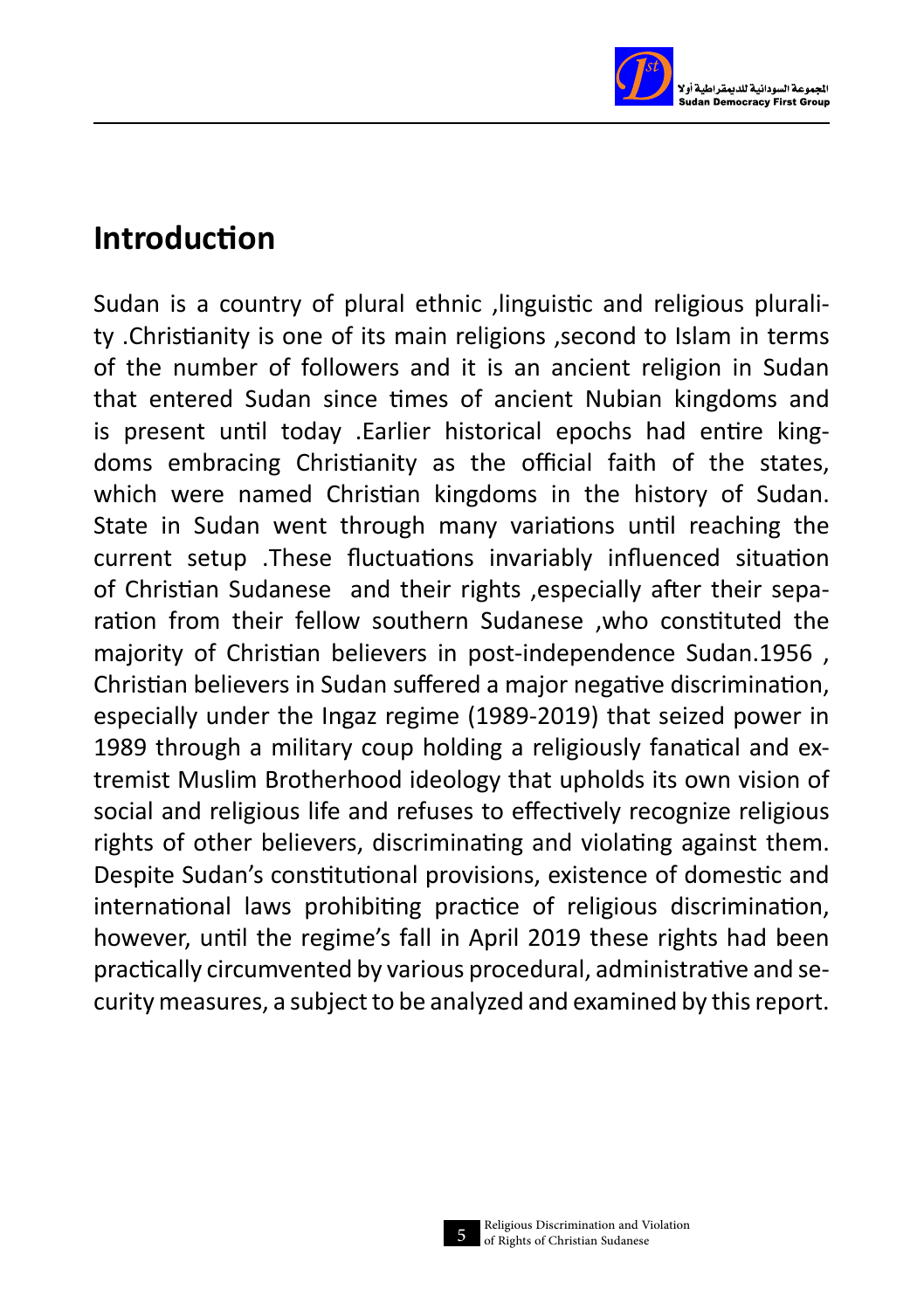

## **Research topic**

This research aims to investigate the discrimination faced by Christian Sudanese and violation of their religious rights as Sudanese citizens within their own country since the secession of the south in 2011 until fall of the regime in April 2019 and to analyze various and repeated attacks against Christians and the Church institution in Sudan in order to identify their motives, the resultant damages faced and to study their social, cultural, legal, constitutional and legal manifestation in order to define them properly as a kind of negative discrimination against Christians as well as Church institutions. The report also examines conditions within different Christian sectarian formations, church institutions, the religious mentality of the Ingaz regime, fundamental orientations, religious vision towards Christians and the church, and how these adversely affected Christians and the church institution. That is achieved through examination of prevalent approaches and means to license religious discrimination policy toward Christian Sudanese , despite laws enhancing protection of rights in the interim constitution, 2005 (Bill of Rights), which are consistent in the letter and spirit to international conventions on human rights and religious freedoms.

#### **Research Methodology**

This report uses the descriptive research methodology to examine the situation of Christians in Sudan, and to arrive at a description through field work, and this was done by collecting testimonies from personal interviews with individuals or bodies engaged with the subject of the report, which form the backbone of the information needed to prepare this report. Persons and bodies were selected according to certain specifications that serve the purposes of the report, namely:

• Direct relationship to the report's subject i.e. such as being

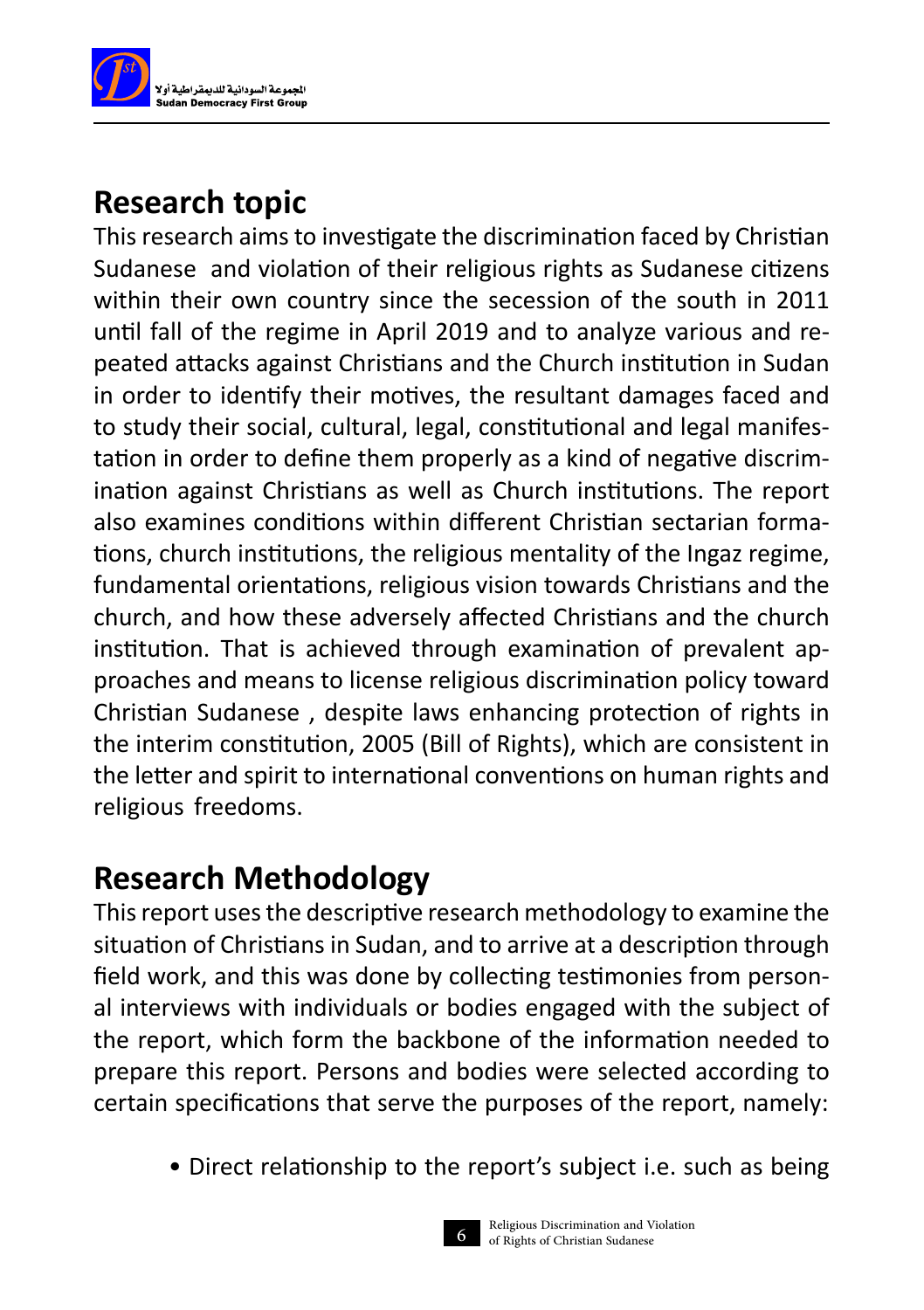

a witness to or participating in the event in question, or being closely acquainted with details through a position.

• Researchers or workers in the field of caring and defending rights and having an actual contact with the report's subject matter.

• To be aware of the purposes and objectives of the report after having being duly informed by the report's author.

• In case of organizations, they should have an in-depth, profound and publicly held interest in Sudanese Christian concerns and rights in general.

• Make use of documents and publications relevant to the subject matter, as well as any other credible source.

The research focuses on violations in Khartoum state, which is the first in terms of the number of churches, as it embraces 39% of all churches in Sudan ( 1 ). Despite presence of violations in all regions of Sudan, the matter was clearer in the state of Khartoum, because of the ease of documenting what is taking place, in addition to accessibility to sources and witnesses. The focus was also on the Presbyterian Evangelical Church, which heads the spear in the struggle for rights against Ingaz regime. Cases witnessed in the Sudanese courts' regarding religious violations were primary pushed by the Presbyterian Evangelical Church. Therefore, the research considers it as a case study to provide clearer answers to relevant questions.

**Historical background on Christianity in Sudan**

Christianity reached Egypt around mid-first century at the hands of Saint Mark, the Evangelist  $(^2)$  later on moving southward to northern Sudan, which had ancient kingdoms of earlier civilizations, namely the Nubian civilization. Commercial relations formed an interface for interaction between the Pharaonic civilizations and the Nubian

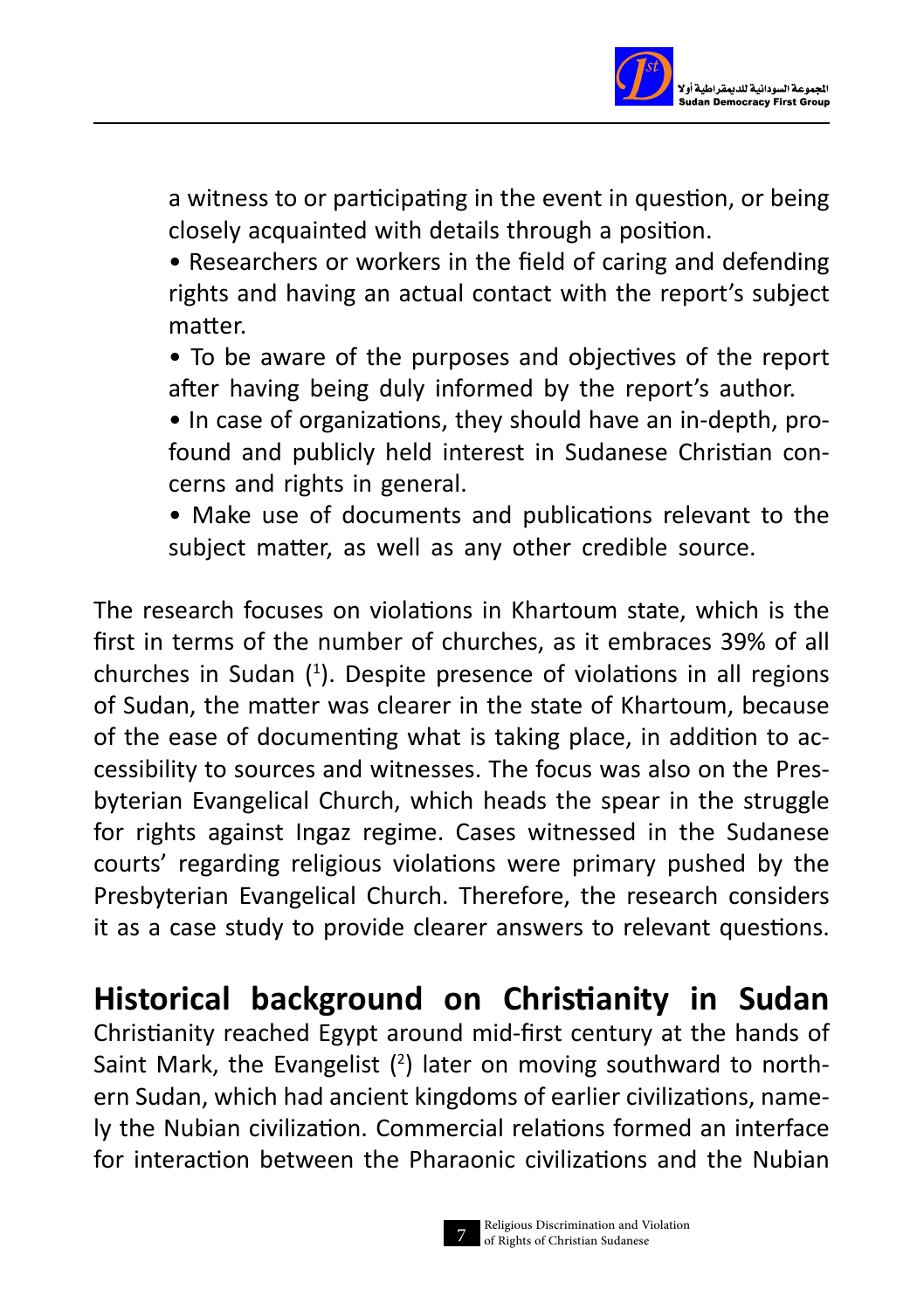

civilization, and the outer oasis region was an important commercial site between Egypt and Sudan that played a vital role in the coming of Christianity to the land of the Nubian kingdoms in the Sudan<sup>3</sup>. By end of the third century, Christianity strongly made its way to the Nubian kingdoms. The most influential timing was at the era of Emperor Justinian (527-565), who sought to attract Nubians to Christianity in order to gain control of the middle Nile Valley. Christianity spread extensively during that era. Christianity of the Coptic sect became an official religion in the sixth century for kingdoms of Nubia that include Makara- capital being Dongola and Alwa- capital being Soba. Christianity, as a religion, was able to withstand different political and social fluctuations in the land of Sudan to this day, even after entry of Islam into the Sudan in the sixth century, i.e. on the thirty-first year of Hijra ( 4 ), as the entry of Islam did not make Christianity vanish from Sudan, even though its influence declined. This historical fact negates the intentional linking "Christianity and modern colonialism" and the accompanying missionaries. In other words, Christianity forms an integral part of the historical identity of ancient Sudan even before the West knew of Christianity. Nevertheless, Christians and Christians are portrayed as being alien to Sudan's identity and must be uprooted.

## **Christianity in Sudan (the Anglo-Egyptian Condominium rule)**

After the collapse Alwa Christian kingdom, the Christian tides receded in Sudan due to spread of Islam in most parts of Sudan. This situation continued until the end of Mahdia state in 1898. In 1899, a year after the Anglo-Egyptian invasion of Sudan, the British Church Missionary Society (CMS) arrived and there were fears that some Muslims may convert to Christianity although this was prohibited by the then condominium authorities, but CMS was able to practice proselytism through education and health services, and thus schools such as nuns',

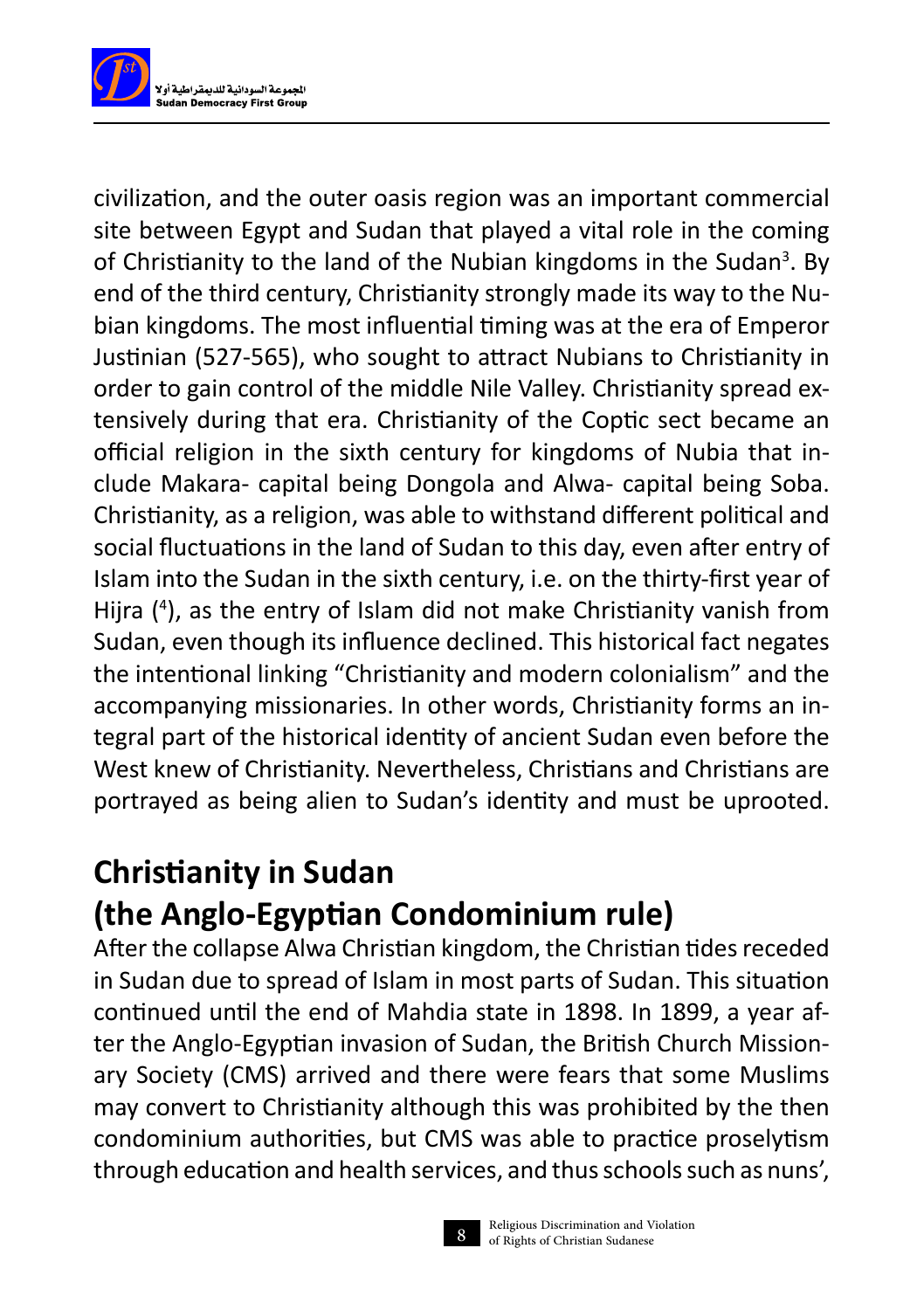

evangelical and Comboni schools, which was named after an Italian priest Camboni, beside others were established. Moreover, medical clinics( 5 ) had also operated. The missions started their work from Khartoum and Omdurman, which was the capital of the Mahdia state benefiting from social, ethnic and cultural diversity of Omdurman. The proselyting missions subsequently moved to other parts of Sudan, especially the Nuba Mountains. At the onset of the twentieth century, Christianity was proselytized in the eastern mountains of Nuba Mountains in two stations affiliated to the Australian and New Zealand branches of the Sudan United Mission (SUM (<sup>6</sup>). Goals of the missions consist of three themes: education, health care, and proselytization. Evangelists viewed moral education as to mean Christianity. In the beginning of 1919, Nuba Mountains' district commissioner considered the necessity of establishing a Christian mission in the mountains. Accordingly Sudan United Mission (SUM) established two missionary stations in 1920 and 1922 in both Heban and Abri in Kawlaib area.(<sup>7</sup> )

Gradually, Christianity expanded in modern Sudan, and churches continued to grow in various Sudanese cities, especially after entry of the Greeks and increase in the number of Copts arriving to Sudan and their engagement in trade, which enabled them permeate the Sudanese society, unaffected by their Christian doctrine. Christianity has become a major religion in Sudan and is considered second to Islam, especially after its spread in South Sudan through Nuba Mountains, which border the south and also missionaries entering South Sudan from East Africa. This situation continued even after independence and until the secession of South Sudan in 2011. Conditions of Christians and the Church in Northern Sudan were adversely affected by the secession due to the Christian and ecclesiastical weight represented by the Christian throughout the Sudan.

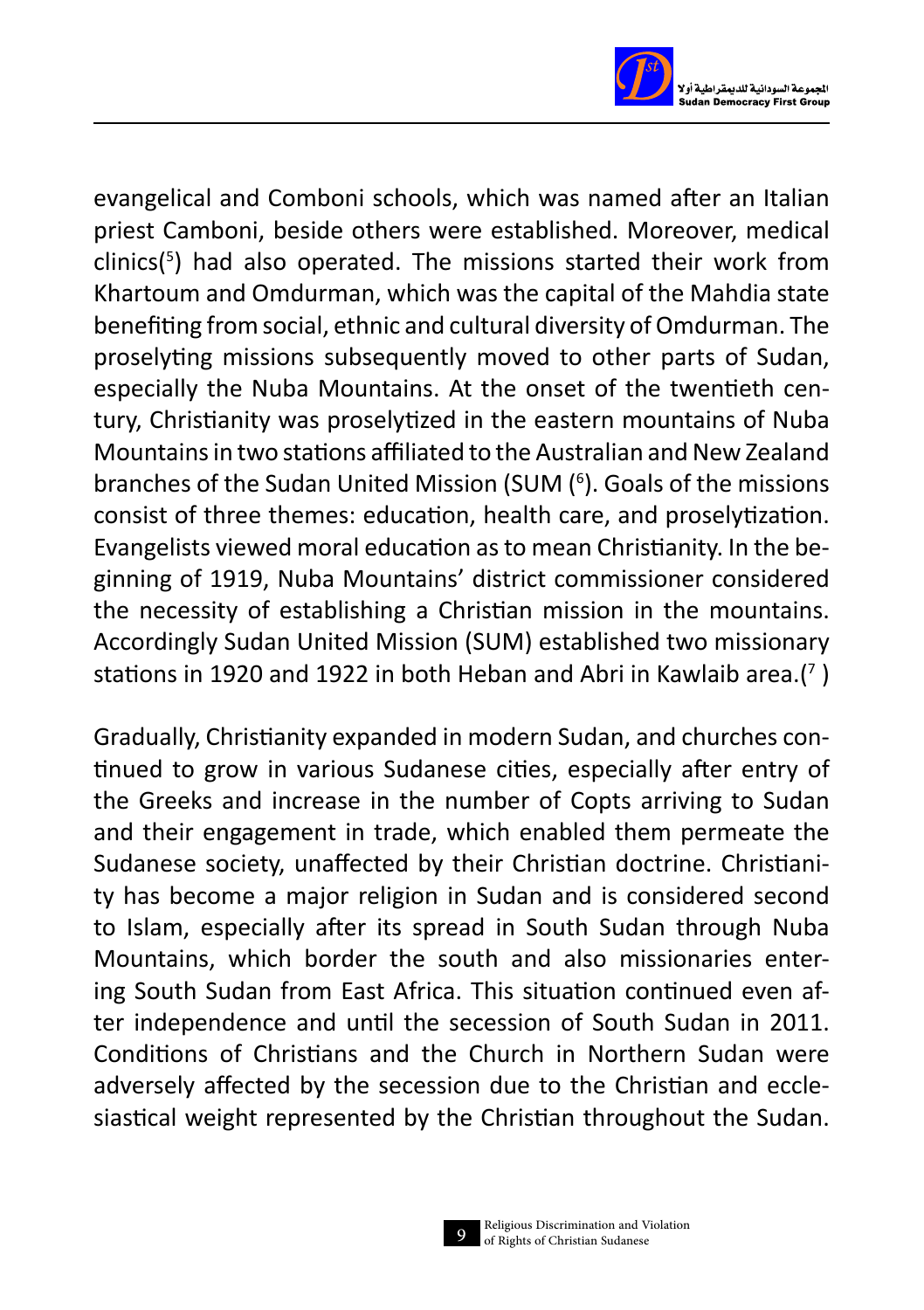

#### **Missionary Societies Act 1960-1964:**

After Sudan gained independence in 1956, churches and missionaries continued to operate normally in all regions of Sudan. However, the national governments, as reaction to the colonialist policies, developed a plan to spread Islam that was - unofficially - adopted by the state as an official religion in all parts Sudan, especially the areas whose residents embrace local traditional beliefs, considered to be areas where Christian missionaries are active. This gave the process a competitive form between Christian missionaries and the state. In 1957, the National Government headed, by Abdullah Khalil established an administration devoted to religious affairs under the name of the Religious Affairs Department, to supervise programs that reflect the Islamic doctrine and its subsequent proselytization in other non-Arab and non-Muslim parts of Sudan ( 8 ). The same government also exerted continuous efforts to spread Islam through the educational system in southern Sudan, where Christian missionary societies worked extensively, as they were thought of not embracing any heavenly religion during that period, but mostly believed local traditional beliefs. Proselytization missions operated in the same way i.e. establishing schools and providing education and health care services to local communities. Therefore, the government nationalized Christian mission schools in 1957<sup>9</sup>.

Then more severe government actions were adopted against missionary societies and church assemblies in South Sudan in a way that narrowed their chances of working and directly targeting them through laws and government decisions limiting their activities. The Christian missionary societies in the south were looked at as to "constitute a great harm to the country." Governmental pursuits of missionary societies and Christian missionaries culminated in the issuance of a law limiting their work and forcing them to obtain a prior permit issued by the Council of Ministers that had many ad-

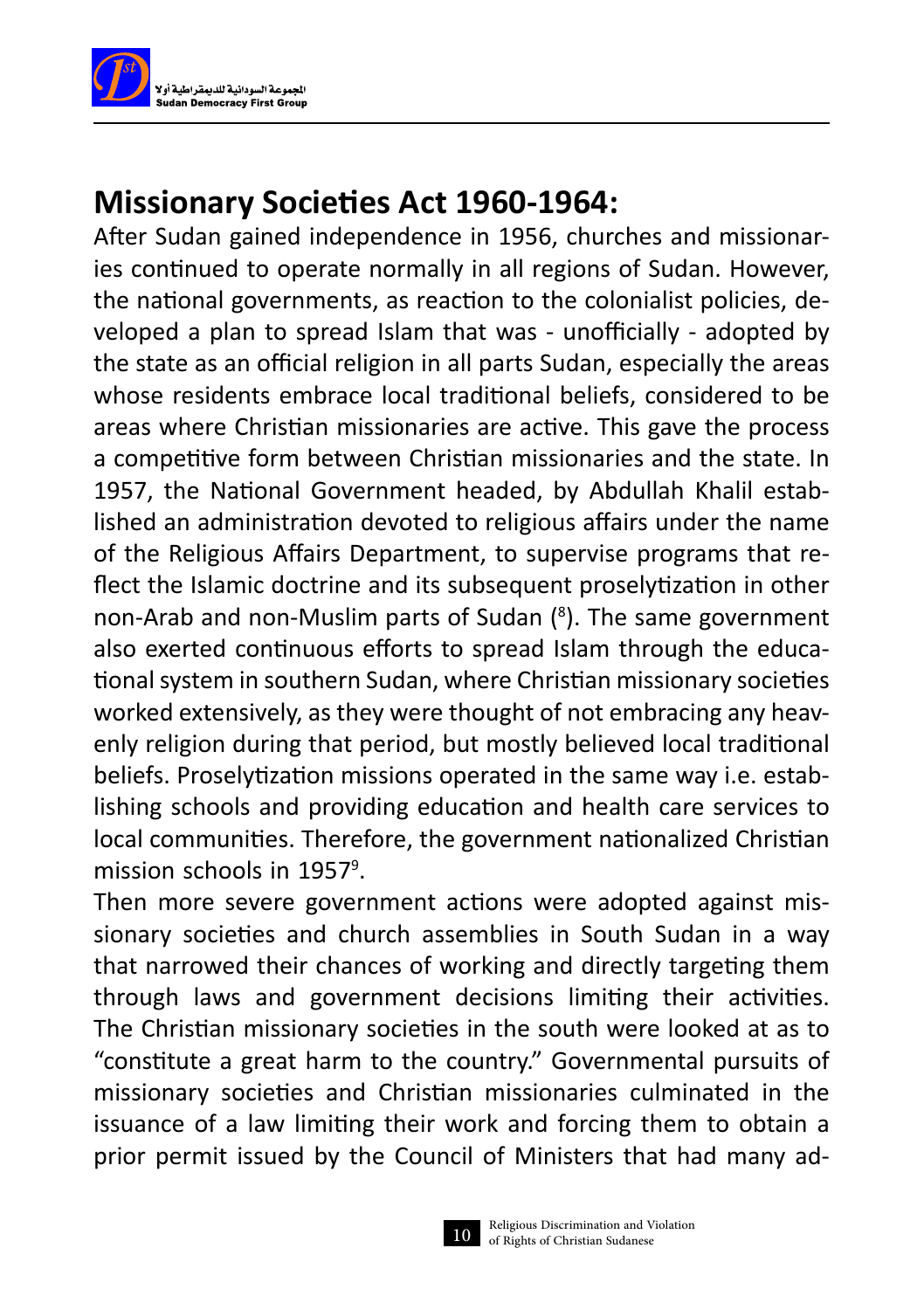

ministrative and procedural complications. The law was gradually passed in stages spanning the period from 1960 to October 1964, when General Abboud's government was overthrown. In 1962, the government of General Abboud officially announced the Missionary Societies Law, which stipulated that "No missionary association or any of its members shall have the right to carry out any missionary activity in Sudan unless such have obtained a license from the Council of Ministers and that the license shall specify religion, sect and belief of the concerned missionary association and the region or place to operate, in addition to other conditions the Council of Ministers may deem necessary to impose in general or in specific cases.  $(10)$ This law had then a great impact on the conditions of the church and Christians, as it restricted the Christian missionaries' movement and reflected a kind of negative religious discrimination towards Christianity as a religion, as it was not applied on Muslim preachers in the targeted areas but was rather exclusively applied on Christian missionary societies in those areas, in particular in South Sudan, thought of as a fertile ground for the call to heavenly religions. Then the government of General Abboud moved to another level of arbitrariness against the missionary societies and Christian missions, where they were expelled from South Sudan according to this law and they were considered in violating the said law. One hundred and fifty Christian missions were expelled from South Sudan before holding some members of these missions in prisons and later extradited. The government continued to impose countless extra precautions against missionary societies. In November 1962, government measures were imposed regarding the activities of these societies with regard to the maintenance of their buildings, except upon obtaining a prior permission of government authorities. $(11)$ Because of these government measures, leaders of the Presbyterian Church and the Reformed Church in Sudan submitted a joint memo-

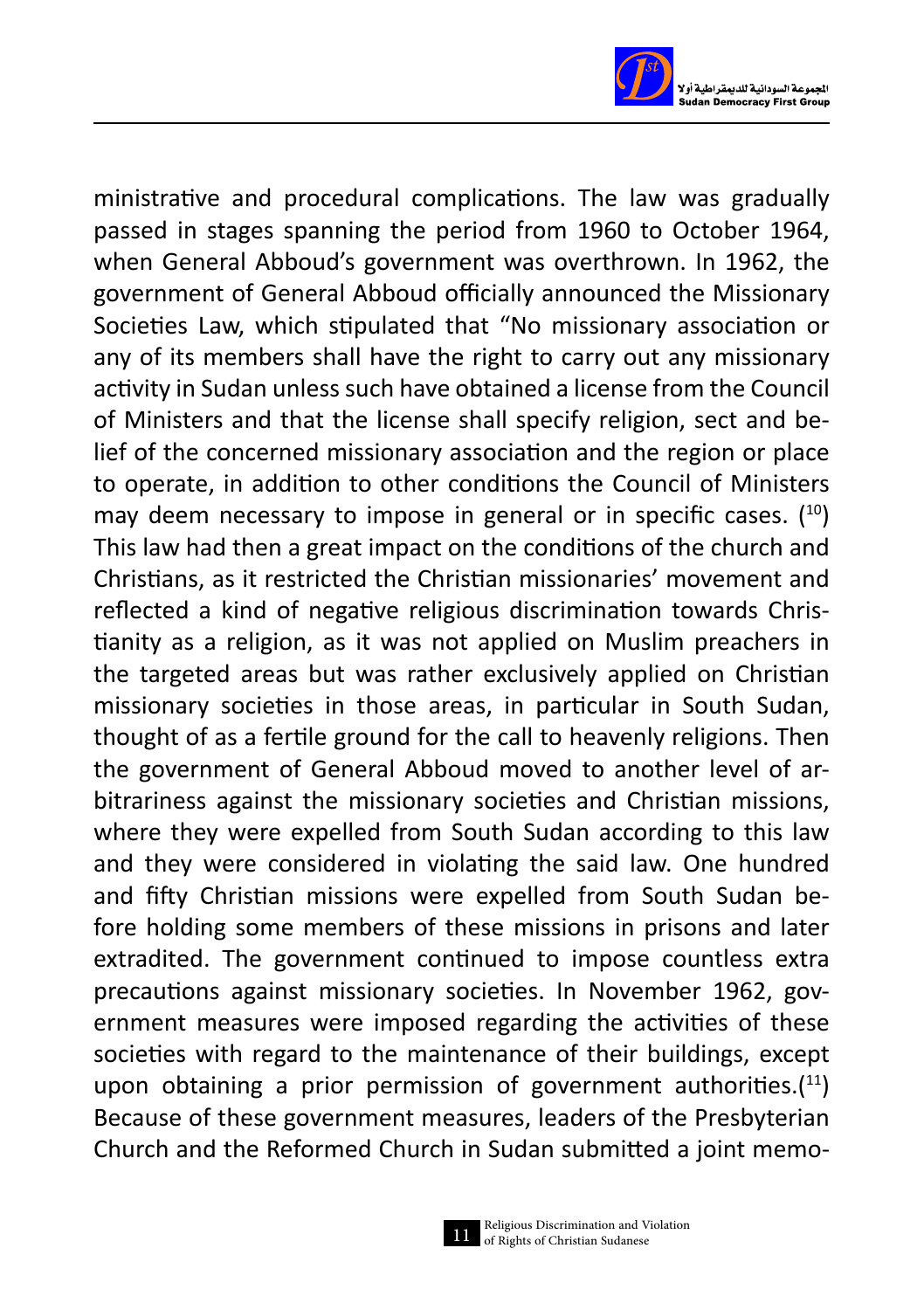

randum to the government of General Abboud on January 19, 1963 stating, "We hope that the fact that Christianity is not a Western faith will motivate the Sudanese government to reconsider measures taken, in light of the fact that proselytization missions provide services to all Sudanese, and that they represent the Christian community in all the world".12 However, successive governments in the Sudan did not abolish the Missionary Societies Act, which remained valid and alive. Pursuant to this law, foreign missionaries were expelled and Church posts of priests and cardinals were nationalized. Proselytization was restricted in the South. Application of this law remained linked to the mood of the existing regime until it was abolished altogether on October 4, 1994.

## **The impact of the Missionary Societies Act on the situation of Christians in Sudan:**

After independence in 1956, government policies related to missionary societies and the church in Sudan were influenced by several factors, including:

\* The desire of the national government to assert its national sovereignty by reversing colonial traces, which led to mixing some matters regarding the Christian religion, the Church and its leadership in Sudan in a direction that does not conform to religious freedoms principles and freedom to preach, which led blatantly to a violation of the rights of the Christians Sudanese.

\* The Arab-Islamic trend dominates the awareness of the ruling elites and its explicit declaration that it wants a state that has "sole religion, culture and language to form a united nation". $(13)$ 

\* Confusion of political strife between the central government and the southern region and the presence of Christian missions in Sudan.

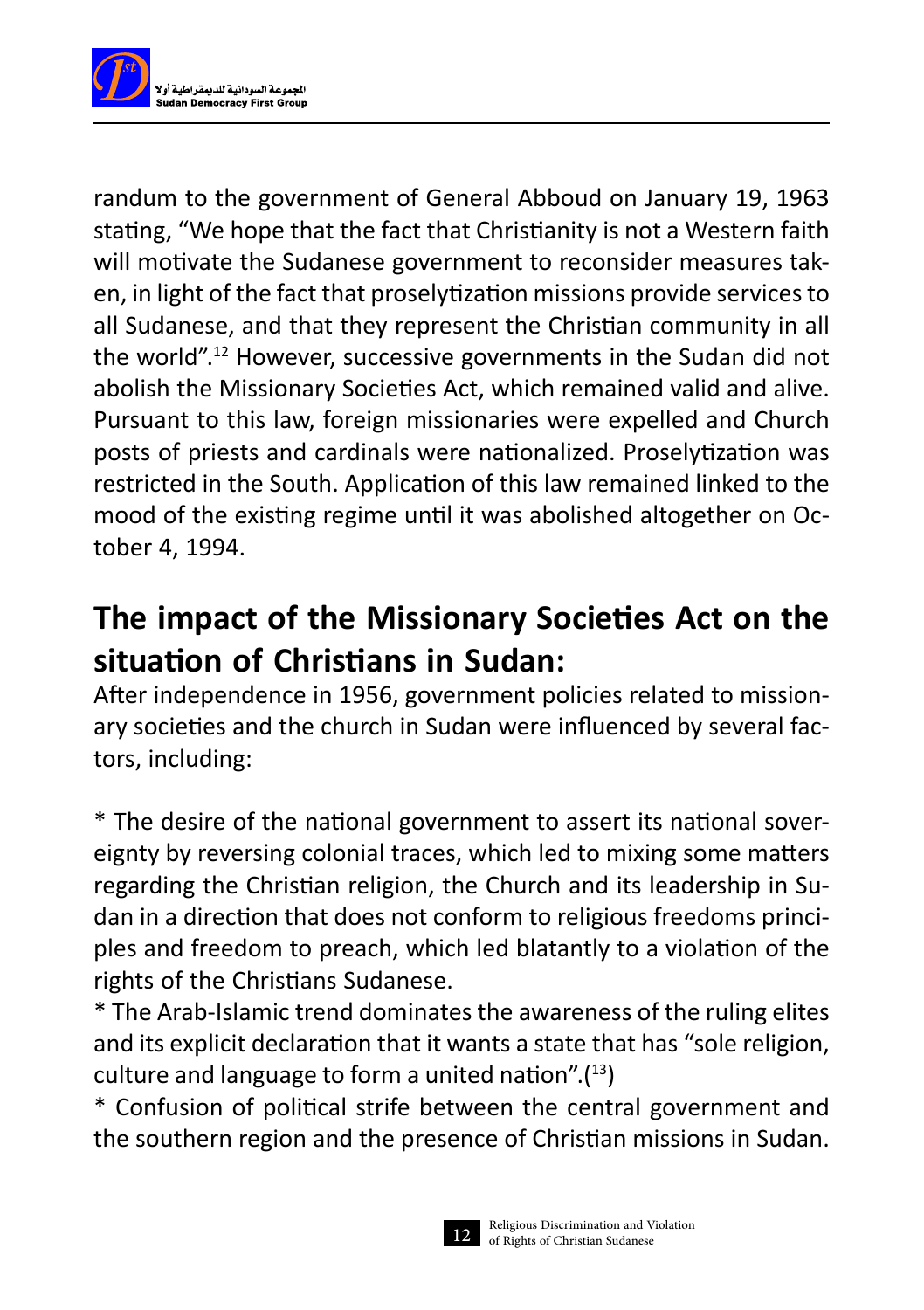

It is evident that the Christian missionary societies and church during that period was subjected to clear state discrimination and a formal rejection of missionary activities in Sudan, especially in southern Sudan. The state used its laws and authority as a competitor to missionary societies in the south, a region of religious polarization. Moreover, the government attempted to exclude and limit missionary societies' role while adopting the call to Islam among southerners in particular. In July 1960, the Undersecretary of the Interior Ministry stated in his meeting with the governors of the southern provinces "the policy of restricting Christian missionary activities at the religious level is to protect the country from the risk of their success. Now, this policy enters a critical stage after verification of all aspects. I ask the southern provinces governors to keep these policies secret so as truth behind our intentions are hidden from Christian missionaries, who may take necessary measures and mobilize the global media against us." $(14)$  This statement clearly reflects the direction the government adopts against the Church and the Christian missionary movement in a clear distinction between religions, which contradicts the values of human rights, freedom of belief, proselytization and embracing religions. In addition, it arbitrarily deprive Sudanese citizens of their right to choose, an explicit violation of religious freedoms of choice, and defines a single religious path adopted by the state, which is Islam. The local government inspector for the Upper Nile region, descending from northern Sudan, stated in a speech to a group of Sudanese employees and village leaders, stressing the position of the government of General Abboud regarding the necessity of spreading Islam in the south, "We do not want to see you fasting and praying only, but our goal is to see you call yourself Muslims and convert your parents, who in turn convert their children from Christianity. Christianity is a foreign religion and it has to return with the colonists to Europe.( 15) Since its independence in 1956, Sudan has witnessed multiple polit-

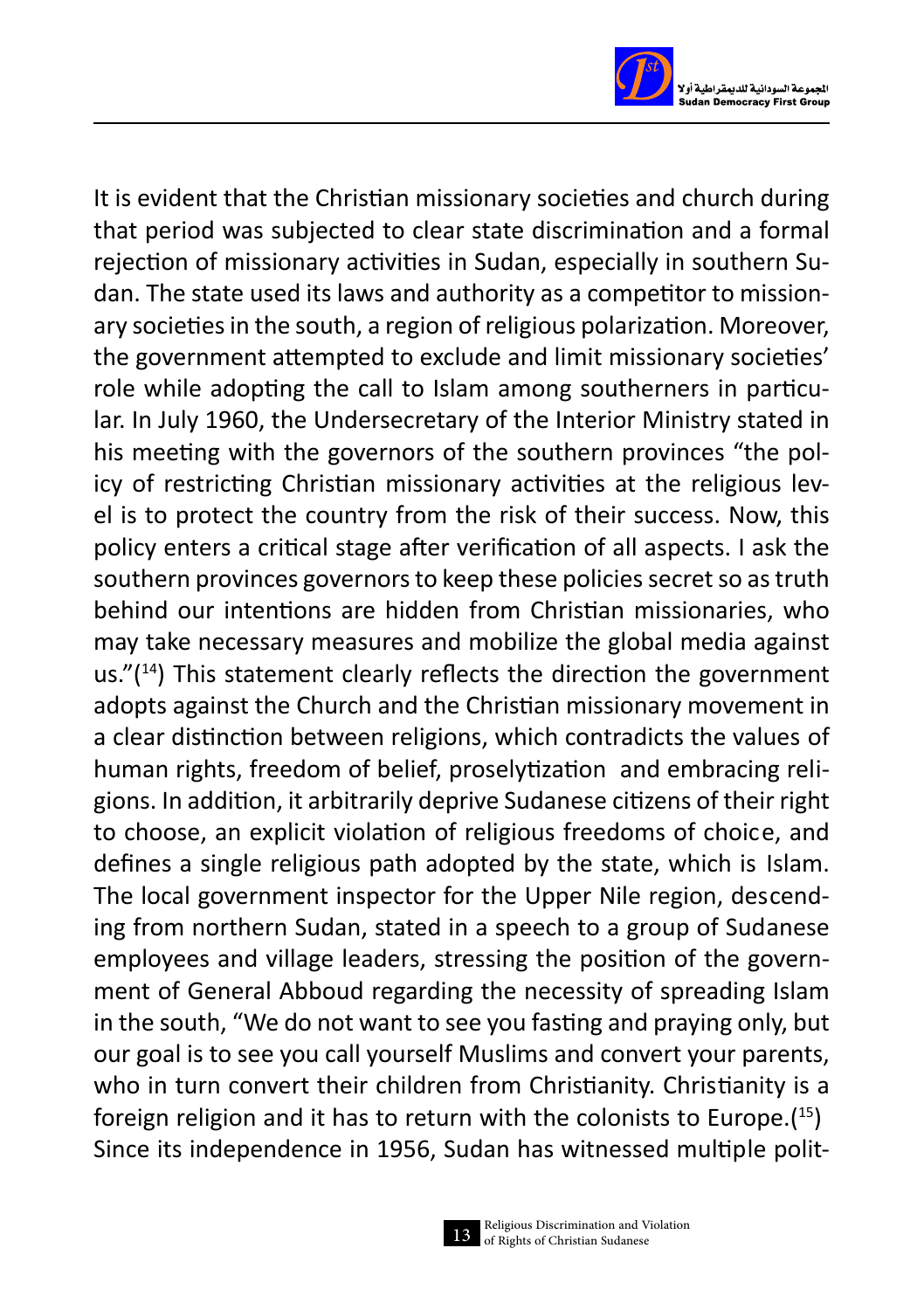

ical fluctuations and different governance systems that dealt with Christian religion and Church according to different visions and positions, while Missionary Societies Act, enacted in the sixties during the rule of General Abboud, continued to exist. As mentioned earlier, pursuant to this law, foreign missionaries and missionary societies were expelled, and this law remained in effect until it was abolished in the 1994, (the source). The abrogation of the law came at the hands of General Al-Bashir's regime, more of a political manipulation in order to overcome the west- driven international isolation ue to adoption of anti-western attitudes. However, Bashir's motives were exclusively to cover violations against Christian Sudanese practiced in various ways.

## **Fatwa on apostasy and declaring jihad against Christians in the Nuba Mountains, 1992**

On April 27, 1992 a fatwa was issued by the Assembly of Ulema and Imams in al Obeid city that jihad must be waged in the ongoing war in South Kordofan. The text of the fatwa was as follows: First: The rebels in Southern Kordofan or South Sudan began their rebellion against the state and declared war on Muslims, and they actually began and directed their actions by killing Muslims, vandalizing mosques, burning and polluting Qurans with fouling, and violating the honor of Muslims as they were directed by Zionists, Crusaders and colonialists, who supplied them with supplies and weapons. Amongst them, a past Muslim is an apostate and a non-Muslim is an infidel standing in the face of the Islamic call and Islam require that we fight and wage war against both.<sup>16</sup> This fatwa a manifestations of the Sudanese state, where religion was applied in political practice to persecute Christians ethnically and religiously, especially in the Nuba Mountains throughout the first war in the Nuba Mountains that ended with the Comprehensive Peace Agreement, 2005.

14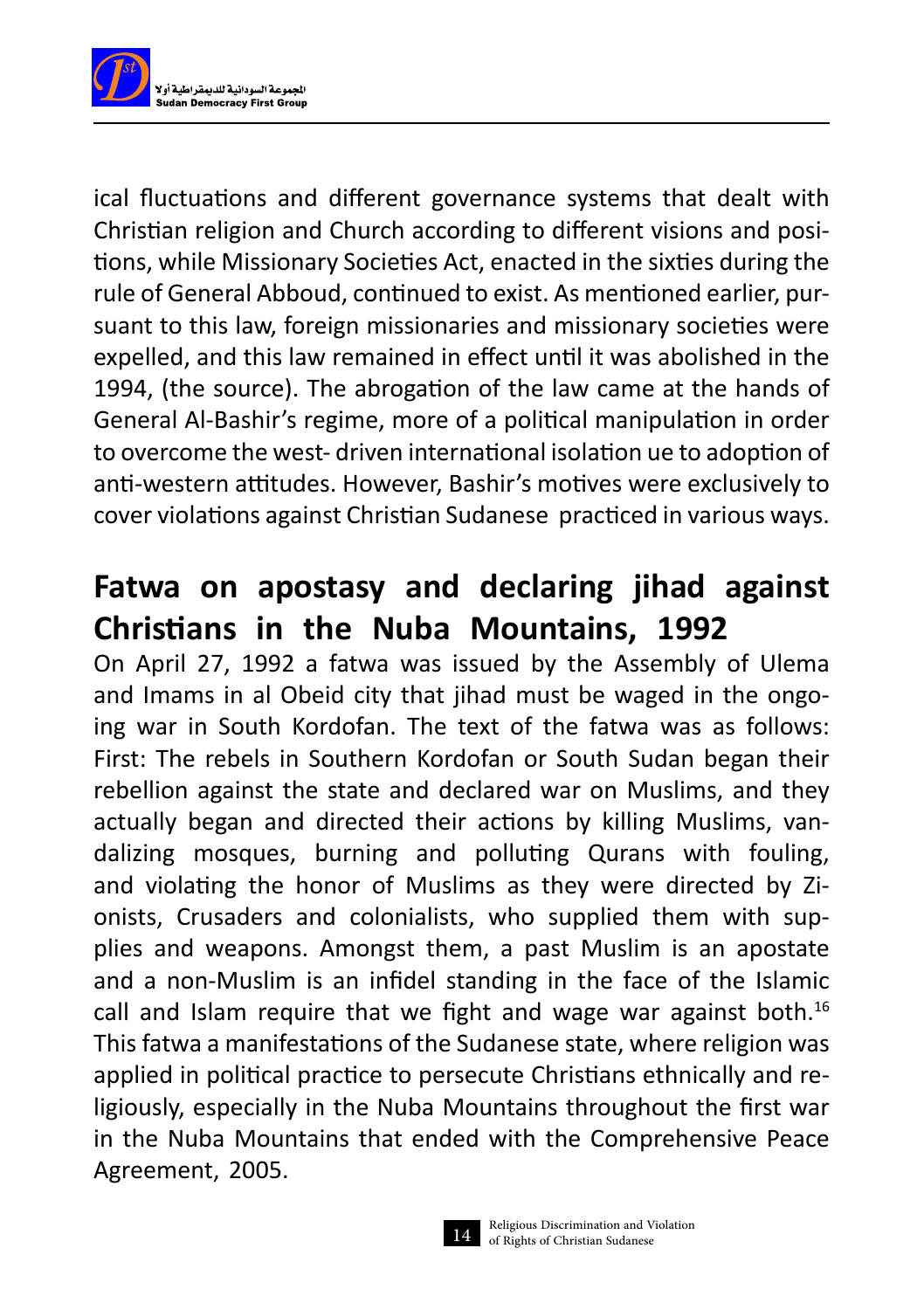

## **Religious rights and freedom of belief in Sudanese laws and international treaties**

The civil rights of religious minorities continued to occupy a distinctive position in the contemporary human history literature. Religious minorities' rights have become an axle of the Westphalia Convention triangle (1648) that ended a thirty years of wars (1618-1648), where rights of religious minorities represented the nerve of conflicts and doctrinal competition between Catholics and Protestants. Since then, defense of minorities' religious rights progressively grew in the corridors of international and regional legal and judicial institutions. Various treaties and agreements have been produced and developed to protect and defend religious minorities' rights, especially in United Nations charters. Subsequently member states of international organizations have been obligated to implement all treaties and covenants ratified in order to promote and protect religious rights of minorities. Sudan's National Interim Constitution, 2005 contains provisions in different articles, whereby the legislator intends to promote the protection of religious rights (believe and exercise) for all. Sudan has ratified most international covenants and treaties that provide for the greatest degree of freedom and lift all restrictions on individuals and groups related to profess and practice rituals that they believe in without being subjected to discrimination, deprivation or harassment because of their religious beliefs. Since the advent of the current Islamic regime in Sudan in 1989, under the leadership of General Bashir, application of strict Islamic policies that led to violations against Christian Sudanese and minorities in general had taken place. Bashir regime remained, since its advent until it was overthrown, practicing extreme religious discrimination against Christians in Sudan in a severe violation of their civil, human and religious rights as well as an explicit diminution of their citizenship right as Sudanese, which violates all international conventions and Sudanese constitution itself, which was

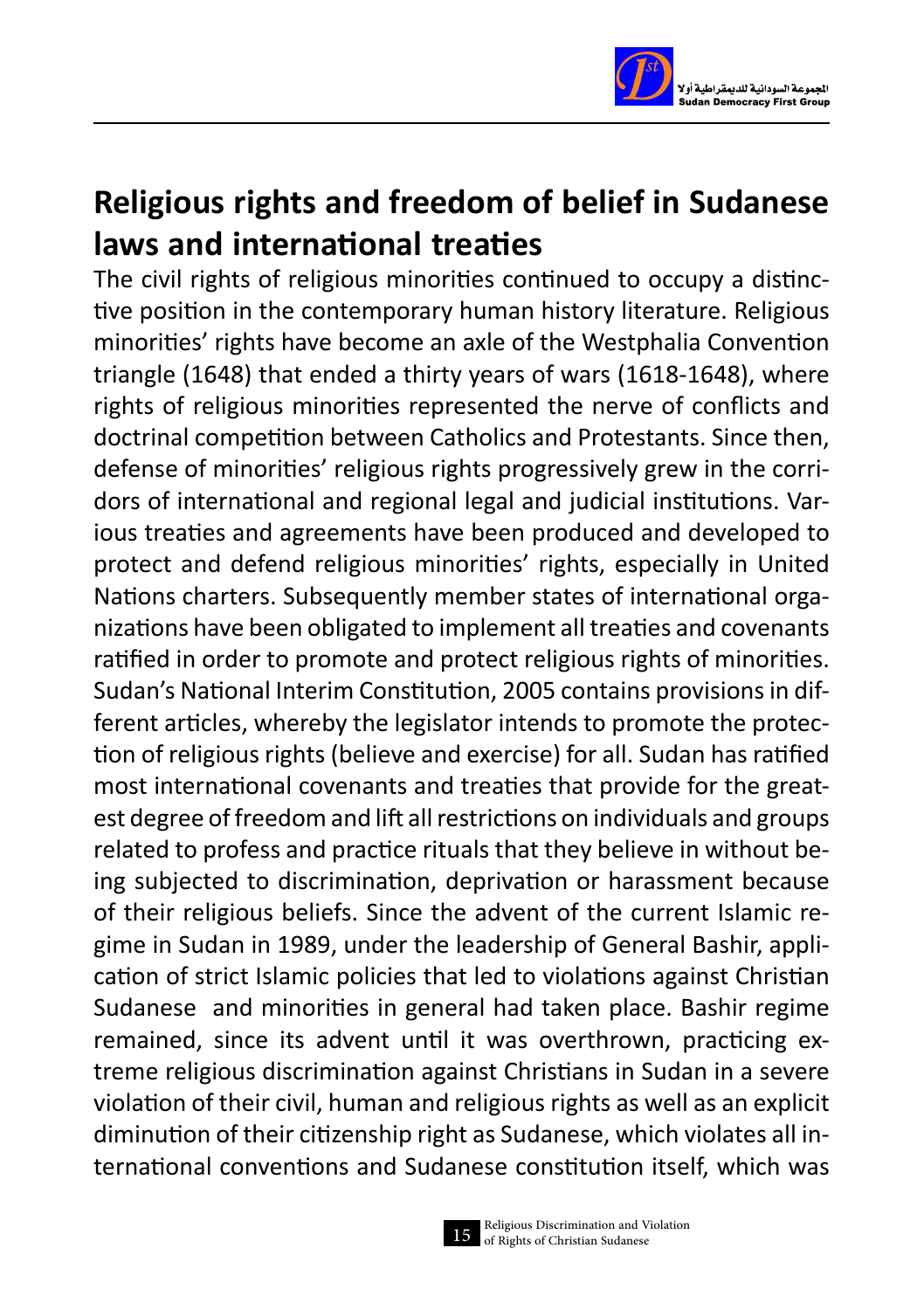

approved in 2005 after signing the Comprehensive Peace Agreement with Sudan People's Liberation Movement led by Dr. John Garang.

## **Sudan's Interim Constitution, 2005**

Article (6) of the National Interim Constitution of Sudan, 2005<sup>17</sup> states that the state respects religious rights, which includes the right to worship and congregate in accordance with the rites of any religion or belief and to establish and maintain places for those purposes. The article also emphasized the guarantee of establishing and maintaining charitable and humanitarian institutions, which means that the establishment and construction of churches and civil society organizations that care for Christians' affairs is a right guaranteed by the constitution and is thus binding to the executive apparatus of the state. Then Article 27/3 of the Bill of Rights, Chapter two of the Constitution (<sup>18</sup>) provides to confirm Sudan's commitment that (all rights and freedoms included in international agreements, covenants and international human rights instruments ratified by the Republic of Sudan are considered as an integral part of the Bill of Rights). The Bill of Rights also contains in Article 38 a text to ensure freedom of belief and worship. It states (Every human being has the right to freedom of religious belief and worship, and the right to announce their religion or belief or express them through worship, education, practice, or performing rituals or ceremonies). The article clearly indicates (No one shall be forced to convert to a religion they do not believe in or practice rituals or rituals that they do not voluntarily accept). Article 31 also states (People are equal before the law and have the right to enjoy the protection of the law without distinction on the basis of race, color, sex, language, religious belief, political opinion, or ethnic origin).

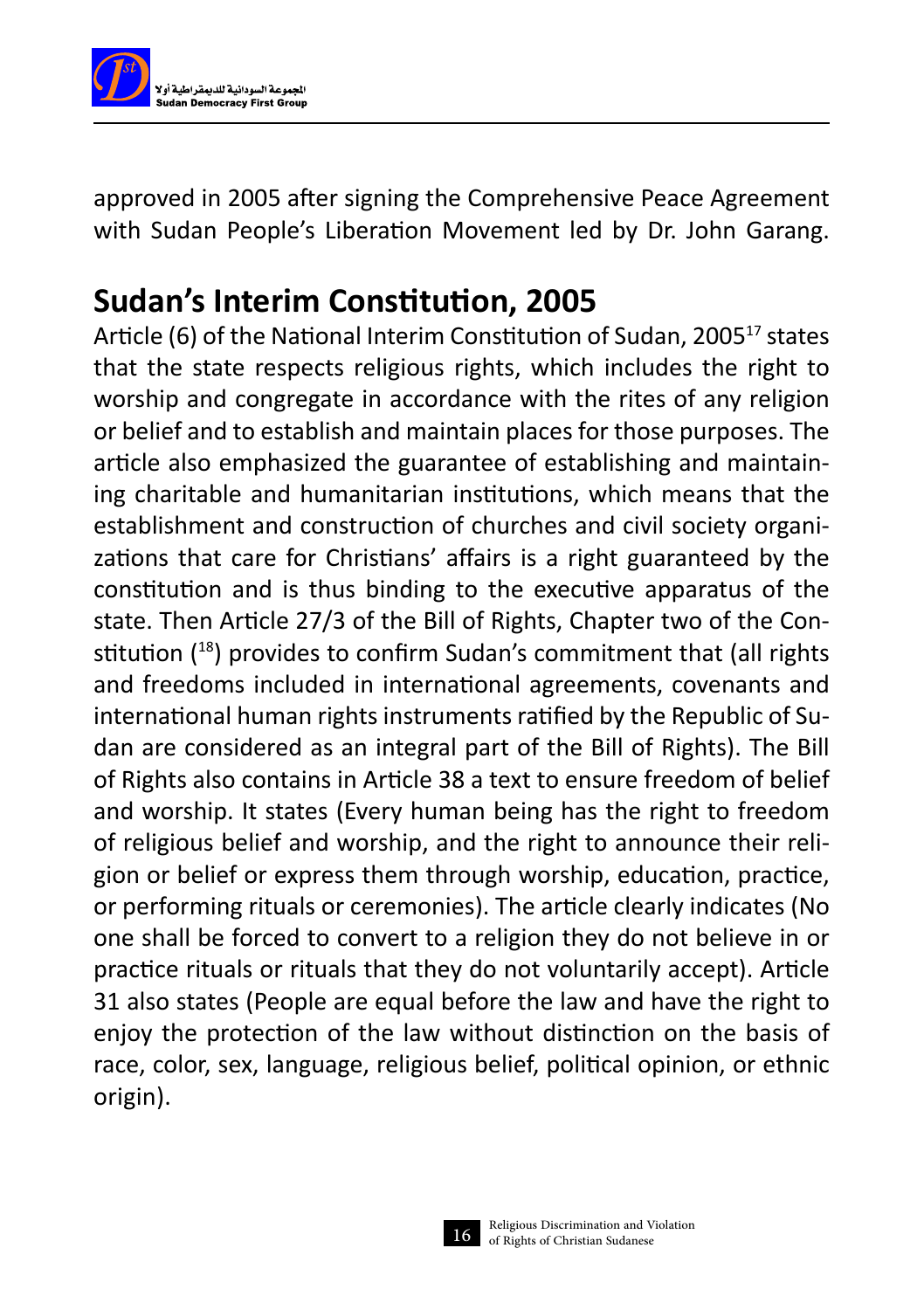

## **International covenants and covenants on religious rights ratified by Sudan**

The Universal Declaration of Civil and Political Rights, 1966 (19), which Sudan ratified in 1986, states the following:

- Article (18) states that (everyone shall have the right to freedom of thought, conscience and religion, including their freedom to embrace, believe or express rituals in any religion or belief they choose, , to engage with a group and in front of the public or alone.
- No one may be subjected to coercion, which would violate their freedom to embrace a religion or their freedom to convert to any religion or belief they choose.
- The freedom of a person to manifest their religion or belief may only be subjected to restrictions imposed by laws necessary to protect public safety, order, health and morals or the rights and fundamental freedoms of others.

2. The International Charter for Human Rights, 1948  $(20)$ , provides in Article two, guaranteeing all rights and freedoms without discrimination based on race, color, sex, language, or religion. Article 18 also stipulates that everyone shall have the right to freedom of thought, conscience and religion, including the right to change religion or belief, the freedom to express them through education, practice, and observance of rituals, whether in secret or with a group. The Sudanese government has established a church administration within the General Administration of Guidance of the Ministry of Guidance and Endowments  $(^{21})$  with the following tasks:

- \* Follow- up implementation of the state policy regarding churches.
- \* Facilitate movements of foreign missionaries and priests
- \* Sponsoring Christian-Islamic communication programs
- \* Caring for the rights of Christian Sudanese

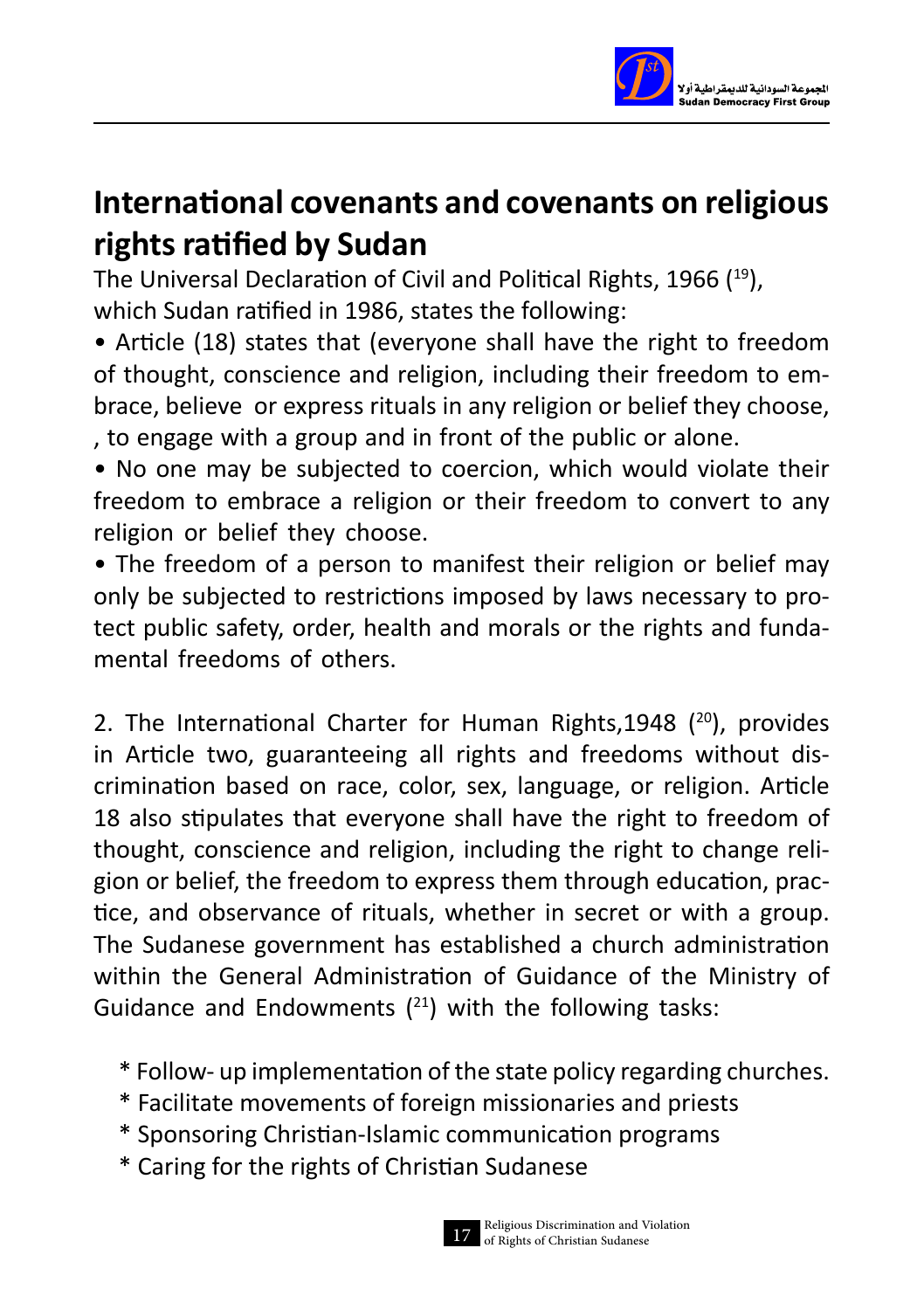

In view of these tasks, which are fully consistent with the purposes that were at the heart of the constitution and international covenants to establish justice not to allow discrimination and religious persecution, and to ensure the provision and protection of the rights of religious minorities under the domination of a particular religious majority. However, after the establishment of the Christian Affairs Department, it became clear that it is only made for local and global political consumption. Realistically, the administration is managed by a cadre of NISS within the ministry. Instead of caring for the rights of Christians, the Church Affairs Administration has turned into a security unit that systematically persecuted Christians throughout the period of the defunct Ingaz regime. Care and protection of religious rights and freedoms guaranteed by both the provisions of the Sudanese Interim Constitution and international charters on religious rights of Christian Sudanese raises an urgent question about why Christian Sudanese live a reality marked by much suffering and injustice in order to enjoy rights provided by these legal texts, as Sudanese citizens they are subjected to violations of their rights and negative discrimination by the ruling authority in Sudan?. This question will not be easy to answer or logical if it does not come in the general context of the process of politicizing religion, in which the Islamic Ingaz regime excelled, according to which there are many policies and different scenarios in dealing with the rights of religious denominations and Sudanese citizens who embrace Christianity.

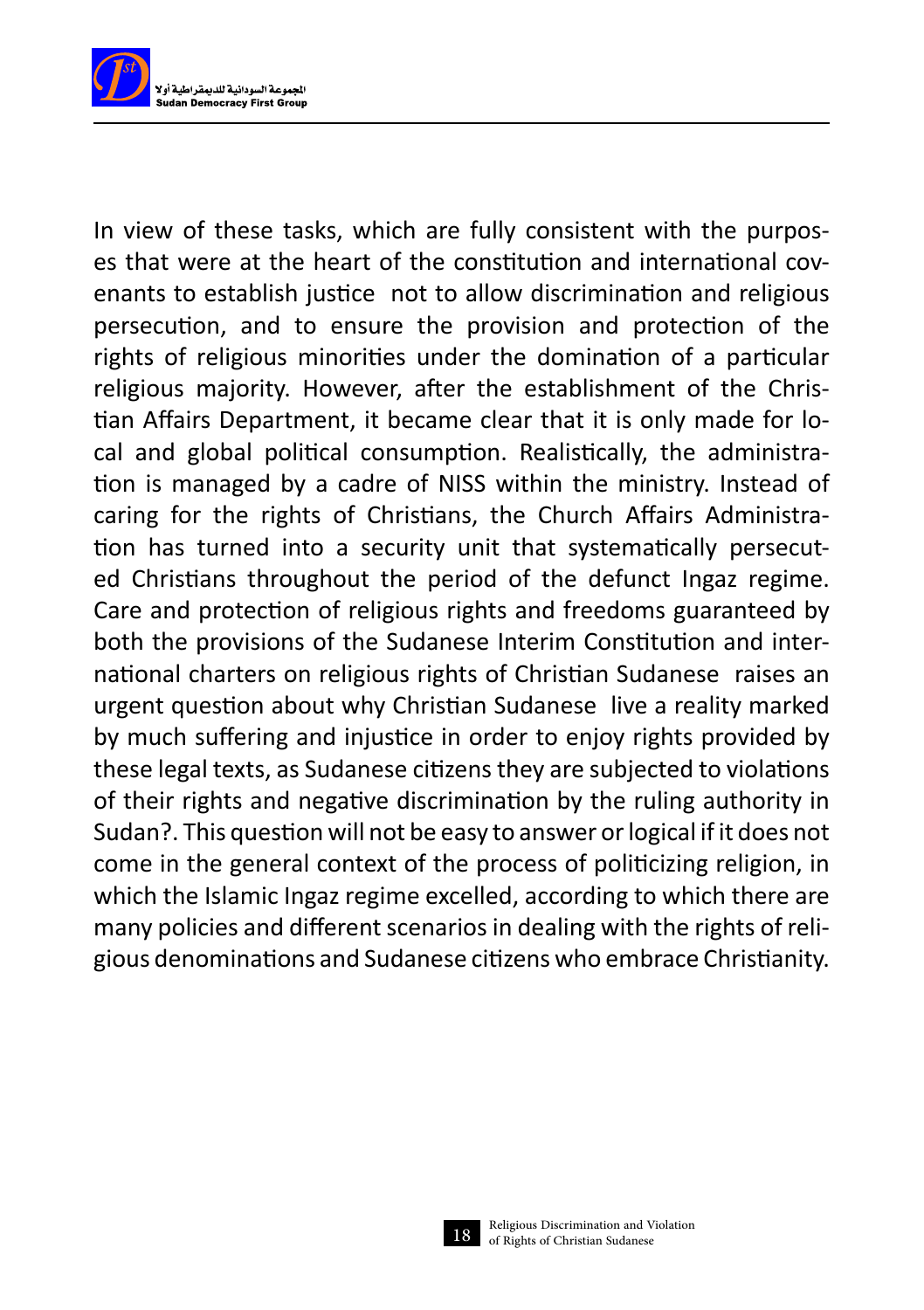

#### Apostasy penalty (Hadd) in Sudanese law and its impact on Christians

Despite the explicit texts included in Sudan's constitution, 2005 and subsequent amendments, the current constitution, states categorically the freedom of belief and freedom to convert to religions and not be forced to convert to a specific religion. But the law contains contradictory provisions. The Sudanese Penal Code of 1991 stipulates in Article 126 that (a Muslim is considered an apostate who promotes a departure from the religion of Islam or professes a departure through an explicit statement or a categorical act), and as stipulated in the same law, the punishment for apostasy is death. An apostate is given an ultimatum, if they refuses death penalty shall be applied, and if they changes their apostasy, according to the law, they shall liable to imprisonment and flogging, as stipulated in Article 126, paragraph 2, of the Criminal Law, 1991 and amended in 2015, which states (apostasy punishment shall be annulled whenever the apostate modified before implementation and shall be punished with flogging and imprisonment for a duration not to exceed five years). The apostasy Hadd stipulated in the law represents a clear violation of the constitution, according to which many Christian Sudanese were subjected to prosecution for apostasy from Islam and converting to Christianity, subjecting them to the death penalty in accordance with the law, which compelled them to leave their Christian religion in order to preserve their lives. This constitutes confiscation of their constitutional rights under a law that violates the constitution, and some examples of such issues have been mentioned in the report that was published by the African Center for Justice and Peace Studies, from which we take the following examples: • On May 11, 2014, the Hajj Youssef Court condemned Mrs. Maryam Ibrahim with adultery following the annulment of her marriage in the church because of her faith and upbringing as a Muslim, based on the

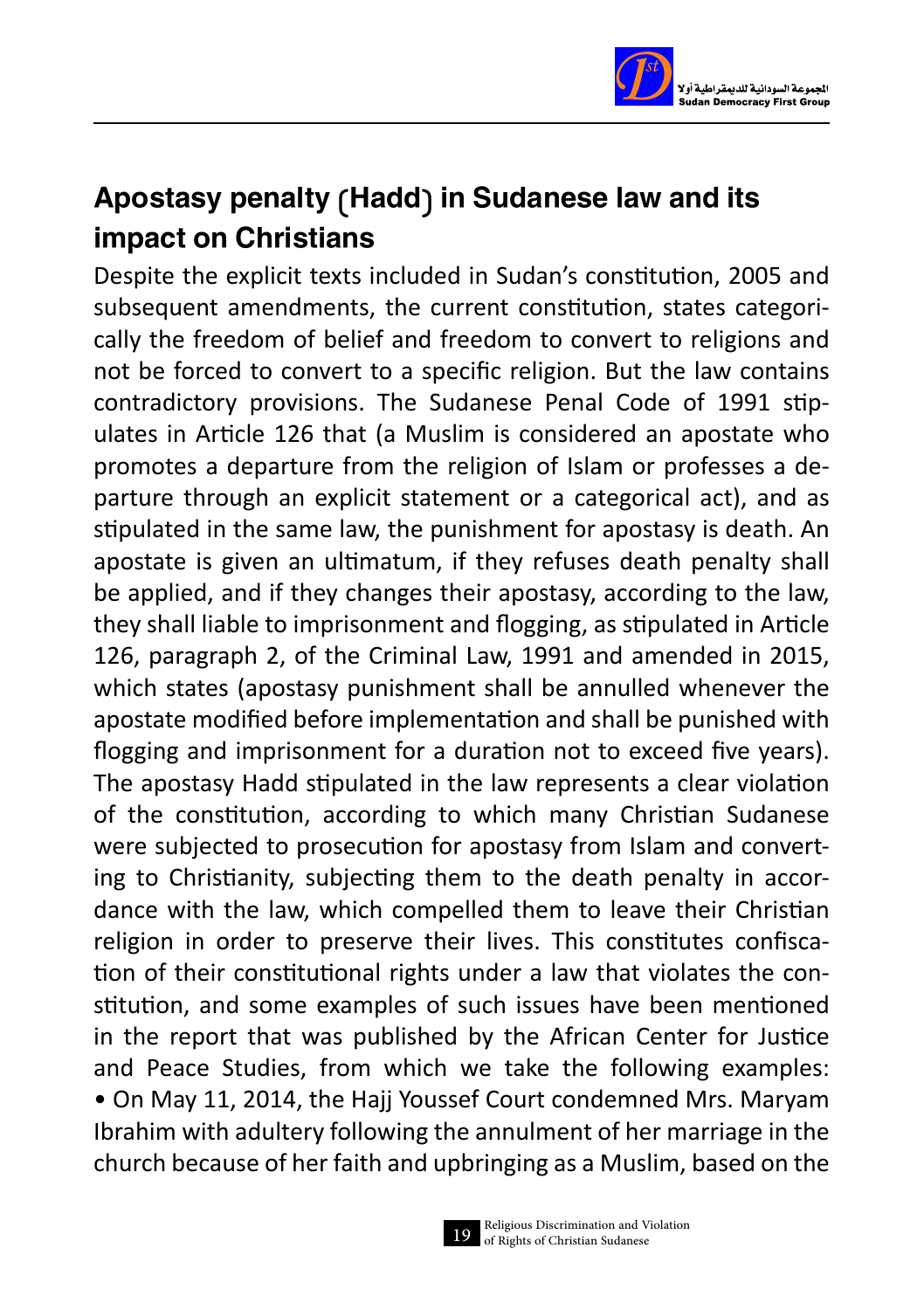

testimonies of her family members in the court. She was sentenced 100 lashes for adultery under Article 146 of the Sudanese Criminal Code if the accused is not married. She was also convicted of apostasy and sentenced to death on the basis that she had converted from Islam to Christianity. On May 23, 2016, the Court of Appeal issued its decree to annul the Hajj Youssef Court's decision to annul Mariam Yahya's conviction for apostasy based on the fact that her psychological condition is not stable despite a medical report confirming her mental health  $(^{22})$ • In May 2014, Gedaref Criminal Court dropped charges against Mrs. (Mona) (an unreal name) the authorities had charged with apostasy, forcing her to abandon her Christian faith and convert to Islam in order to avoid a death sentence. A police officer at the National Register Office in the city of Gedaref had charged this woman with a criminal charge when she applying for a national number, and the aforementioned application filled a box the father's religion and the mother's religion. The officer charged her with criminal charges when she wrote on the request that she is a married Christian and mother of eight children. Her husband is a Christian and her father is a Muslim.

• On November 3, 2013, the complainant, Sharif Ali Muhammad Kaddud, wrote a police report number 1851 in the suburb of Al Shajarah Police Station in Khartoum against his son, Sheikh Sharif Ali (24), under the charges of terrorism 144 and 126, apostasy in the Criminal Code,1991. Sharif said that his son puts on the cross referring to his conversion from Islam to Christianity. On 9 December 2015 session, the judge indicated that the session was postponed to assign a representative of legal aid from the Ministry of Justice as the accused was facing charges of a death sentence and had decided to set a session on 29 December 2015. The court decided to stop the criminal case against the accused based a request submitted by the complainant, the father of the accused, to release the accused and hand him over to him for treatment, and the court responded to this.

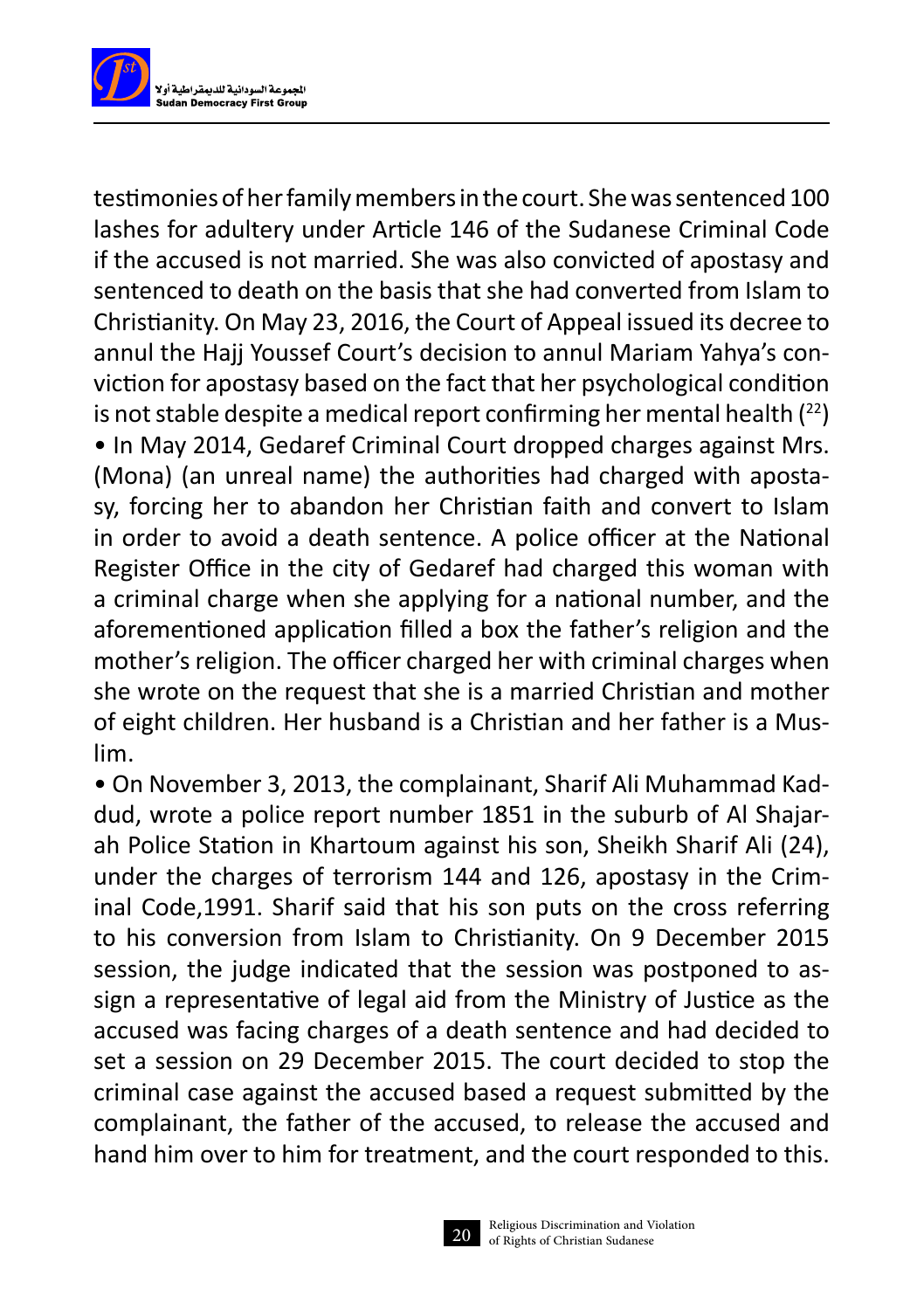

## **Christian denominations and their administrative structures**

The Christian denominations in Sudan are divided into different ecclesiastical doctrines, as a result of the divisions that have occurred in the Church worldwide. In the fifth century, a split occurred between the eastern and western churches, whereby the churches of the east became known as the Orthodox churches (meaning the right opinion) and the churches of the West and is known as the Catholic Churches (meaning the global or public).  $(^{23})$  Then the reformer Martin Luther King emerged in the sixteenth century leading a reform revolution against the Catholic Church and calling for the creation of the Protestant community (protesters). In Britain, King Henry VIII defected to establish the English (Anglican) Church, headed by the royal court. The Christian denominations in Sudan were formed as a natural product of these major divisions of the Church. These divisions resulted in the birth of two Christian blocs that share the loyalty of Christians, namely the Catholic community blocs which represent the largest church denominations in Sudan before the secession of the south in  $2011$  ( $^{24}$ ). Protestants bloc is on the other side. Another classification of Christians in the Sudan is related to have churches for the Sudanese and Christian churches among communities residing in Sudan, including immigrants and refugees. Researcher Talal Yassin ( <sup>25</sup>) classified the Christian denominations in Sudan into the following churches: -

- 1. The Coptic Orthodox Church
- 2. The Catholic Church
- 3. The Evangelical Presbyterian Church
- 4. The Episcopal Church
- 5. Greek Orthodox Church
- 6. The Ethiopian Orthodox Church in Sudan
- 7. The Eritrean Orthodox Church

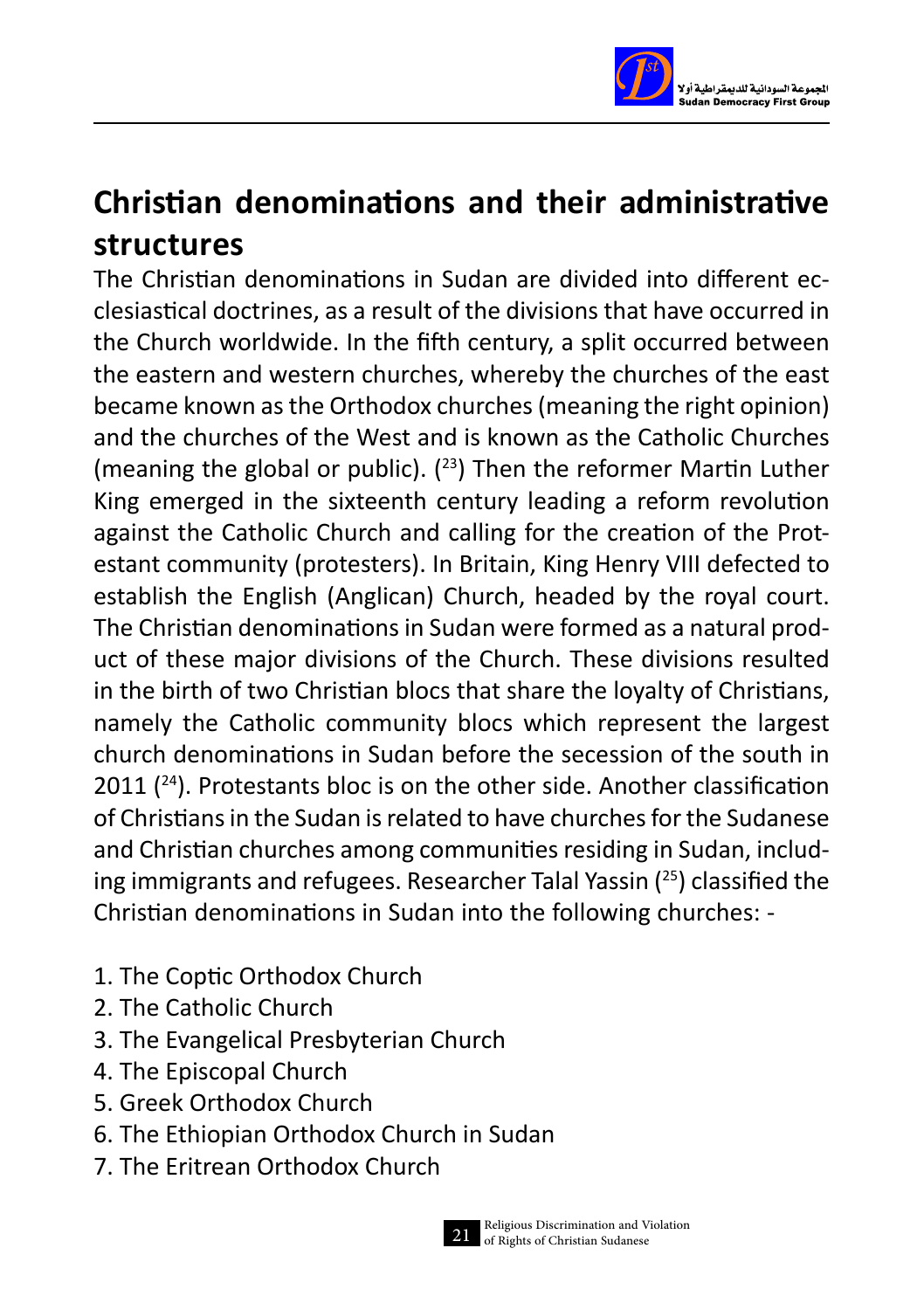

8. Church of Our Lady of the Annunciation for the Royal Roman Catholics 9. Armenian Orthodox Church

This is in addition to many national churches, the most important of which are the Sudanese Church of Christ, the Baptist Church, the Sudan Internal Church and other churches that were established after independence. These Christian denominations rely in the administration of their affairs on a presidential system of the Church based on two approaches 26(one of which is the papal approach in which there is one person who is the head of the church and derives his powers from higher spiritual powers such as the Pope in the Vatican or Pope of Alexandria for the Orthodox Copts or Archbishop of Canterbury in The English Church. And the second approach, which is the democratic approach that prevails in managing the affairs of the Presbyterian Evangelical Church, which was known during its foundation in Egypt as the People's Church  $(^{27})$ . The people choose the elders and deacons, and the priests are the elders of the teachers and the elders of the Church are directors who assist the priests in carrying out their duties. In this system, the leadership of the Church is elected and removed whenever the Church sees it. On the other hand, each church community has a separate administration system as a (constitution) to manage group affairs and settle disputes that arise within the church. This constitution represents a reference for all parties that have a relationship with the church and intervene as necessary in the matter of the church. All constitutions derive their origins from the Bible as the main and only reference. On the level of the higher organization of churches in Sudan, there is the Sudanese Council of Churches, which was established in the year 1965 and belongs regionally to the Council of Churches of the Middle East and the Council of Churches of All Africa ( 28) and is a member and founder of the subgroup of the World Council of Churches. The Sudanese Council of Churches is a coordinating body that organizes the

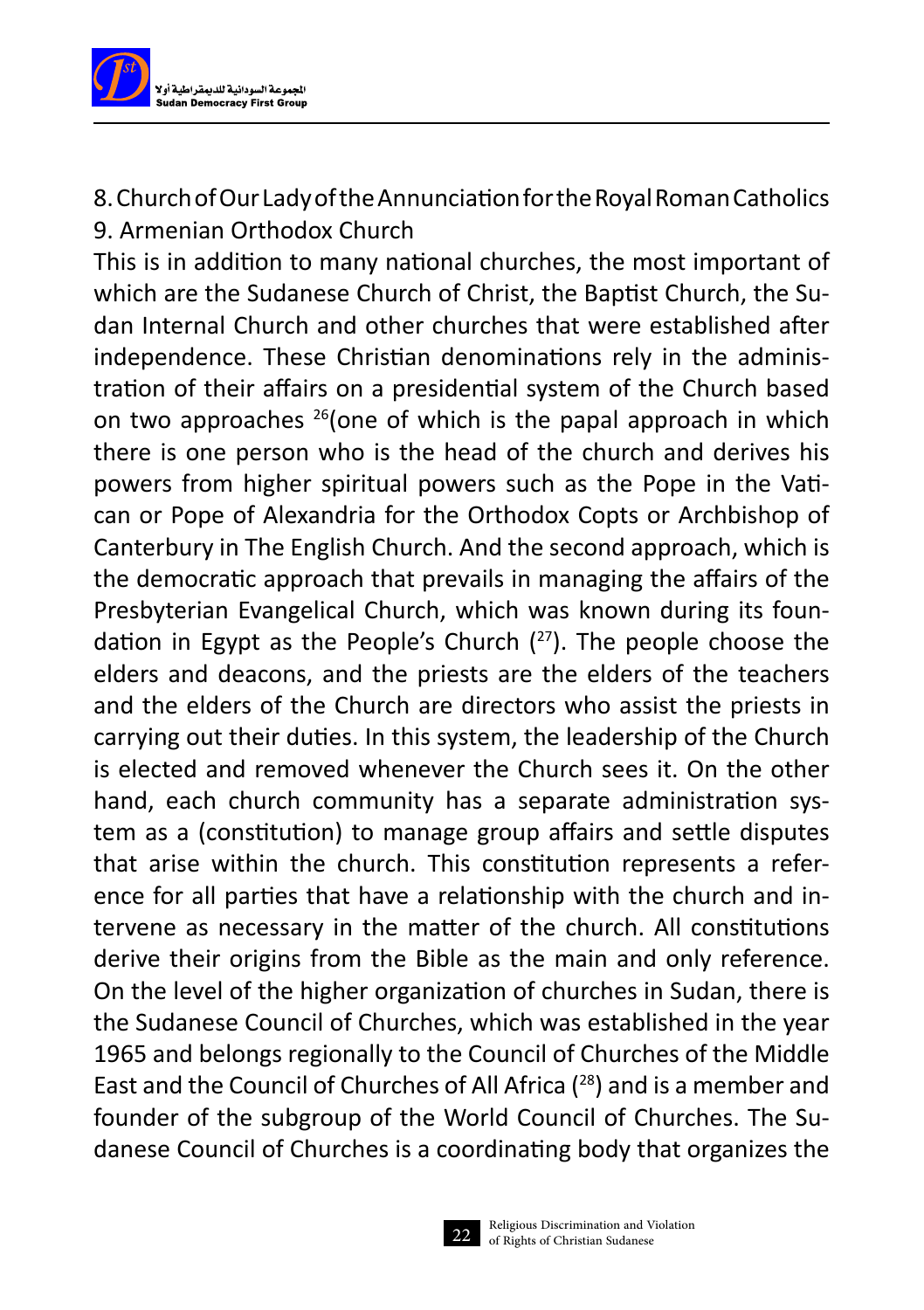

relations of the Sudanese churches with their counterparts in regional and global surroundings, and internally under its twelve churches. Presidency is chosen by representatives of the various churches but have no binding powers over the churches, but to settles disputes that may arise within any church according to the constitution adopted by the designated church and applies the regulations and systems that its constitution came up with and its provisions are binding on the parties to the conflict within the church and in the event that any church refrained from accepting the decisions of the Council of Churches in resolving disputes, membership of that church in the council is suspended and it is denied aid until it returns to the decisions of the council. Also, the official authorities in the country recognize the supremacy of these ecclesiastical constitutions and their role in resolving disputes within the church. These churches possess a lot of fixed and movable assets and they represent resources that depend on them in serving the interests of the sect's followers represented in education, administration and the Diakonian service (i.e. to help the needy)  $(29)$ . Then the church property management file has become of great importance to the parishes of the church, especially managing the assets that enjoys a high preferential value in the real estate market or agricultural lands and service institutions, which made it a target for the government to extract these properties from Christian Sudanese unrightfully and consider them unworthy because they are Christians. In sum, we can point out that the different Christian denominations in Sudan have a precise system governing the management of their internal affairs and its constitution derives its authority from the Bible and the Council of Churches, and the official authorities in the state have a coordinating role and may intervene whenever necessary, according to what is dictated by that constitution adopted separately by each church. It is this spiritually and morally solid organization that enabled the Church for ages to control the movement of followers

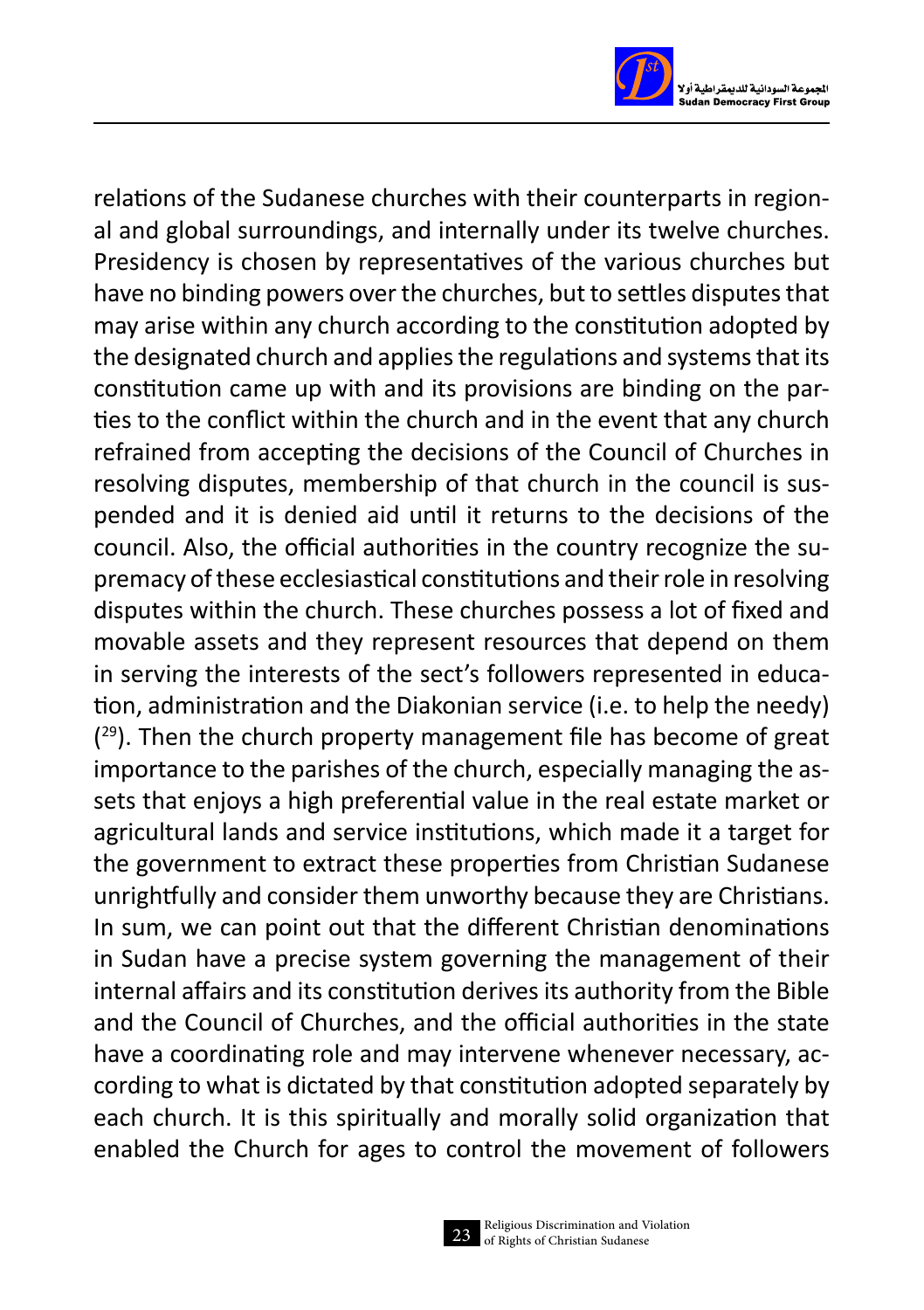

and the leadership of the theological awakening in Sudan and made the cohesion of the Church in Sudan a force that was able to withstand the winds of the state's policies opposing the Church's orientations and activities for a long time. However, this steadfastness did not last long after the separation of the south in (2011), as the crack quickly began to circulate in the walls of the church from the outside, and its internal cohesion eroded thanks to the authority's attempts to sow discord among the church leaders for reasons that will be mentioned later.

#### The impact of the secession of the south on the church in Sudan

The Southerners controlled the joints of most of the churches in Sudan, and when they decided to separate, there was no prior arrangement on how the responsibility for managing these churches would be transferred to Christian Sudanese . One of the officials in the Evangelical Assembly of Sudan Evangelist (the North Council) stated that "the separation of the south was the main reason for the church's cracking in Sudan. Administrative vacuum resulting from departure of the Southerners from the Sudan was not filled in an organized manner, which led to declining churches activities.

Some churches have become completely empty of worshipers, thus prompting donors to stop funds they were providing, and the conflict over the limited local resources of the churches intensified and led to the emergence of conflicting factions for various reasons such as seeking to control the administrative chairs and to win the churches heirs with the intervention of the government to sow discord among the Christian Sudanese and weaken them.

Some believe that the reason that the southerners were not interested in arranging the transition of the administration of the Council of Churches to the Sudanese was their hope that the Council of

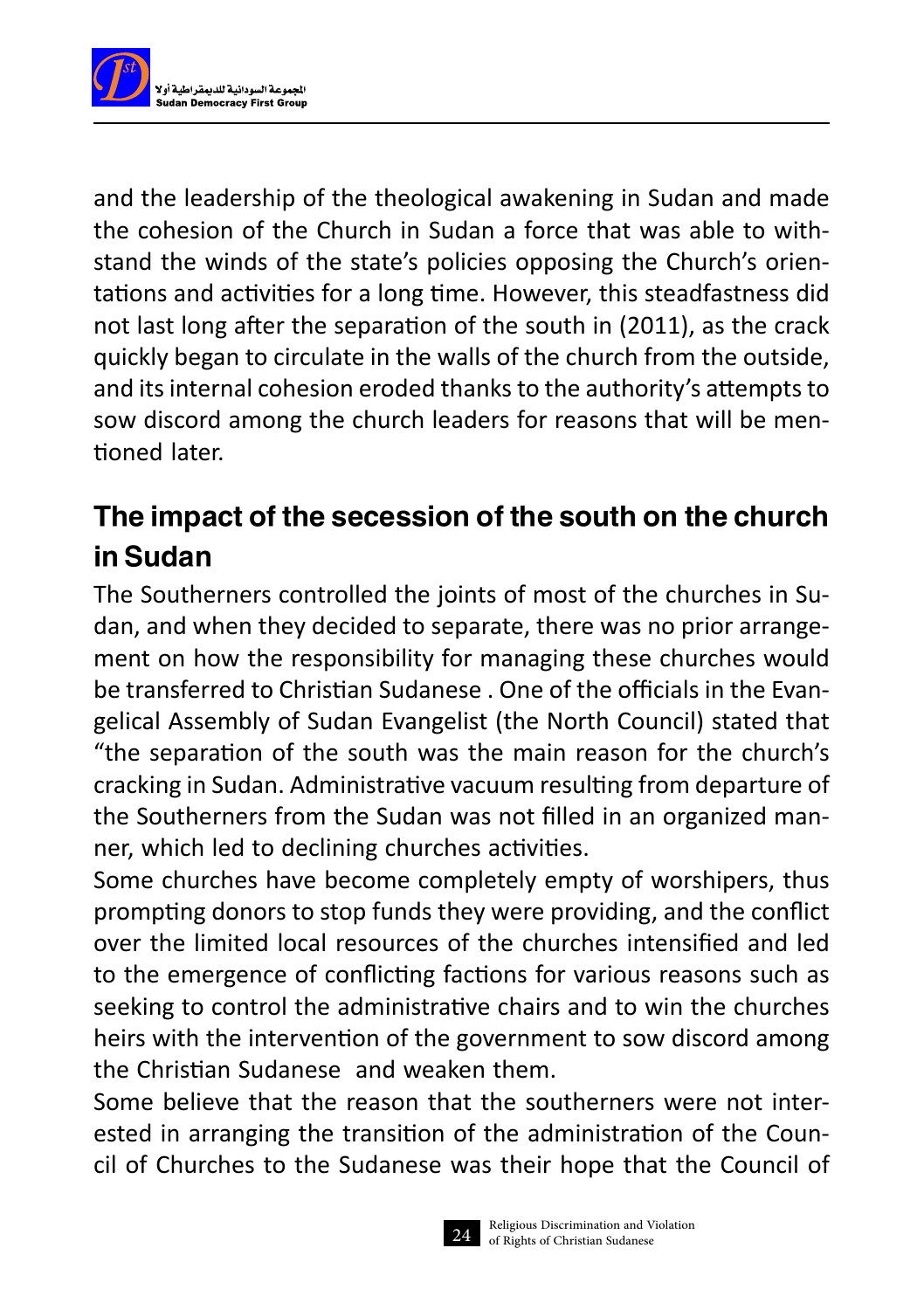

Churches would remain united in the two countries after separation. But that belief was mistaken because the church administrations of some denominations were constrained by restrictions of religious violations and discrimination against Christians of the ruling regime to fight the Christian Sudanese . Therefore, the same source added that the Presbyterian Evangelical Church<sup>30</sup> (what happened after the secession of the south was the intervention of Ministry of Guidance and Endowments in the Church's affairs, saying, "the Ministry of Guidance and Endowments circulated a letter to all churches in 2012 about the necessity of Sudanizing all jobs in the church. This should be done in accordance with the constitution and law of each community, but those in charge of this change did not fall in line with the concerned authorities. The matter in the state, especially in the Presbyterian Evangelical Church, and the state's intervention in the administrative affairs of the church led to advent of groups that opted for escalation supported by the state apparatus to dismantle the church's structure from within and to produce differences within the Presbyterian Church. A situation that led to courts and consequently harming Christians, which was the agenda of the ruling authorities". Before the secession, the southerners had a loud voice in opposing the policies of the ruling regime that violated their religious rights. They, as the same source in the Presbyterian Evangelical Church told us, were "a source of political protection for Christians by virtue of their presence in high positions in the state," adding "and they were ready to speak out against the state's abuse toward their freedom to practice their religious beliefs. In other words they were the first line of defense in the battle to secure religious identity and ensuring human rights for Christian minorities in Sudan." Upon the secession of the south, the Sudanese Churches' cover was removed, and the painful strikes by the relevant state agencies and security services implementing policies of the ruling regime against Christian Sudanese continued.

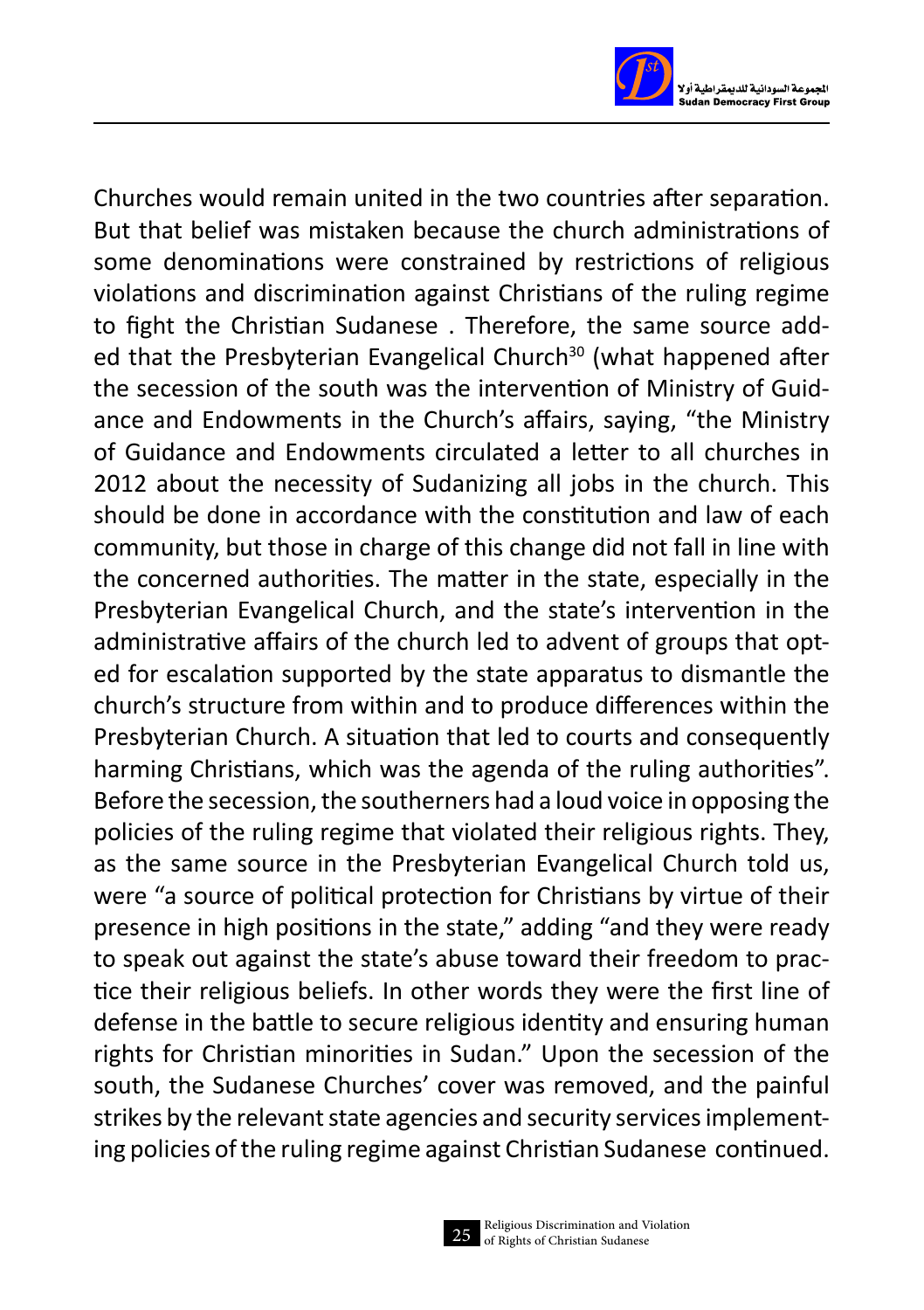

#### **The state intervention in church affairs**

The evangelization movement witnessed a steady prosperity since early 1960s and the conversion from Islam to Christianity, especially those with Islamic backgrounds, increased, $31$  as was mentioned in a research initiated by Patrick Johnstone in the sixties and continued until 2010, to count those who converted from Islamic backgrounds known as (Believers on Christ from Muslims Background (BMBs). The statistics that covered several countries Africa alone (31), including Sudan, which witnessed during the research period (1960-2010), concluded that (60,000) sixty thousands of the population converted from Islam to Christianity (this is before the secession of the South). The study also included ethnicities who converted to Christianity from people with Muslim backgrounds. Ethnicities included persons from Southern Kordofan, Blue Nile and Darfur. By applying the results of this study on the demographic map of Christians in Sudan, we find that there are church leaders now bearing explicit Islamic names such as (Ahmed, Muhammad, Ibrahim, Ayoub, Hamad, Saleh, Hassan, Hussein, etc.). Many Sudanese families have the same, especially in former South Sudan, Nuba Mountains, Blue Nile and Darfur. Currently there are many religions such as Islam, Christianity, and African religions within the same family. The phenomenon of multi-faiths did not constitute any danger in light of coexistence and social interference that prevailed in the Sudanese society. But after the advent of then current regime, led by General Al-Bashir, which took over power using extremist and militant Islamist approach and being was limited by an extremist Islamic agenda that place faith deep in the political and social struggle. The rights of religious minorities have become subject to how far these religious minorities were close to the ruling regime, which continued to pursue an explicit policy of polarization among the Christian denominations based on the strategy of creating differences within the church, as it did with political parties and armed

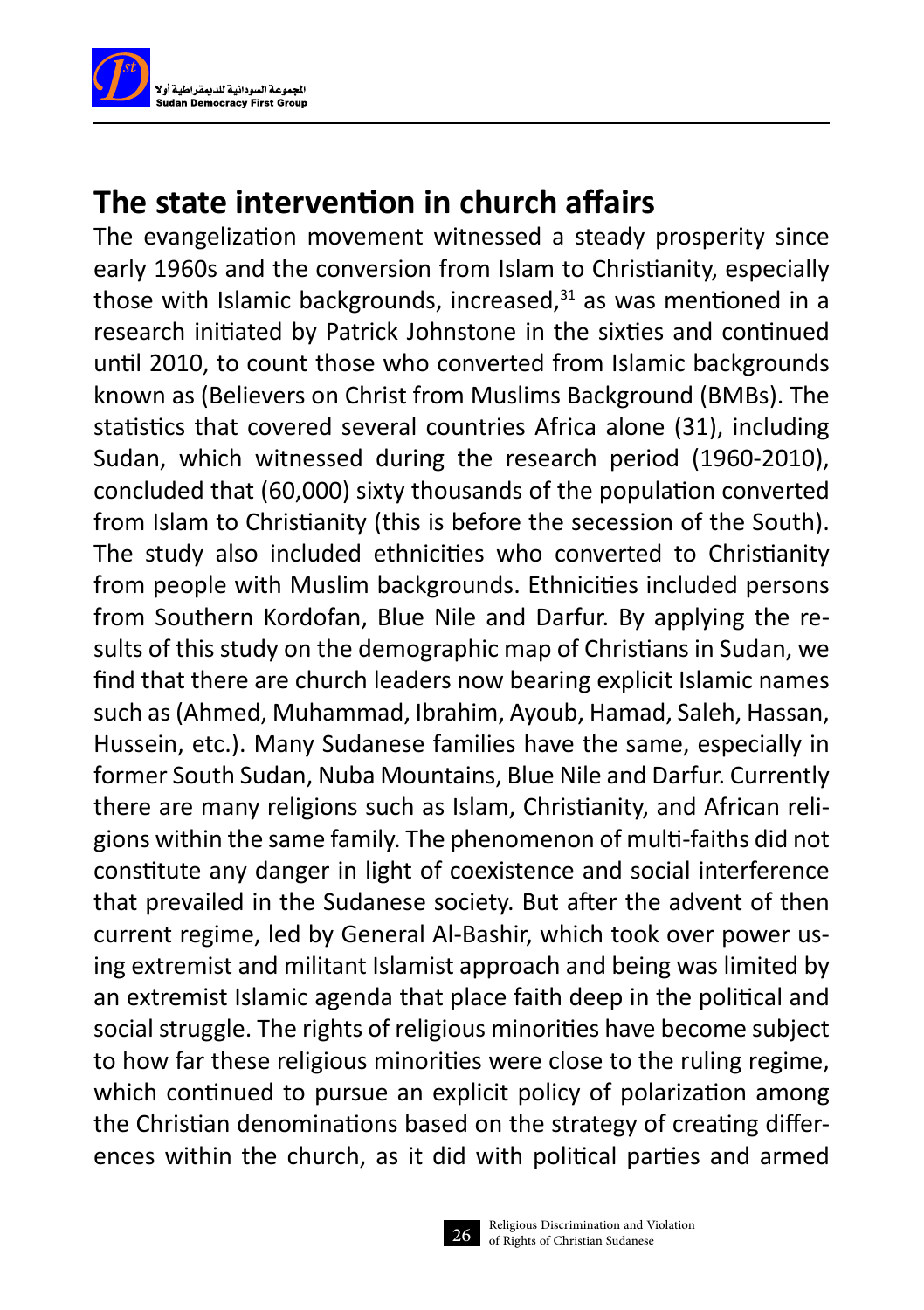

opposition groups, and led to its weakening.

The Christian South's struggle against the Muslim North had created a historical accusation against the Church since independence of Sudan that the Catholic Church and humanitarian organizations played a pivotal role in the rebellion that erupted in 1955. This accusation has been entrenched in the minds of successive Sudanese governments that had believed that the Church uses voluntary organizations as tools for evangelization and advocacy for Christianity. A member of the Council of Synods (a board of directors) in the Presbyterian Evangelical Church we spoke to answer our question, "Why does the state insist on stigmatizing Christians as spies, agents, traitors working against the homeland simply because they have a religion that is different from the majority?" His answer was that such reflects further blatant interference in violating the rights of Christians. The interference of the authorities in the internal affairs of the church is extremely hazardous because it was an encroachment upon the religious freedom of Christians. A question arises here about how the state interfered in the Christian affairs and mechanisms used by the state in that intervention? A member of the Presbyterian Evangelical Church answered this question by saying, "In the mid-nineties, the state established a security unit within the Ministry of Social Welfare responsible for Christian affairs and church activities under the title of Community Security Unit, which used to issue security summons for activists within the church. Members of this unit were from NISS. After signing of the Comprehensive Peace Agreement, 2005, a unit was established within the General Administration of Guidance at the Ministry of Guidance and Endowments to oversee Christian affairs as part of Comprehensive Peace Agreement (CPA) titled Department of Churches), later on the community security unit was transferred to the Ministry of Guidance and Endowments. The church administration in the ministry appointed a Christian as the head and kept

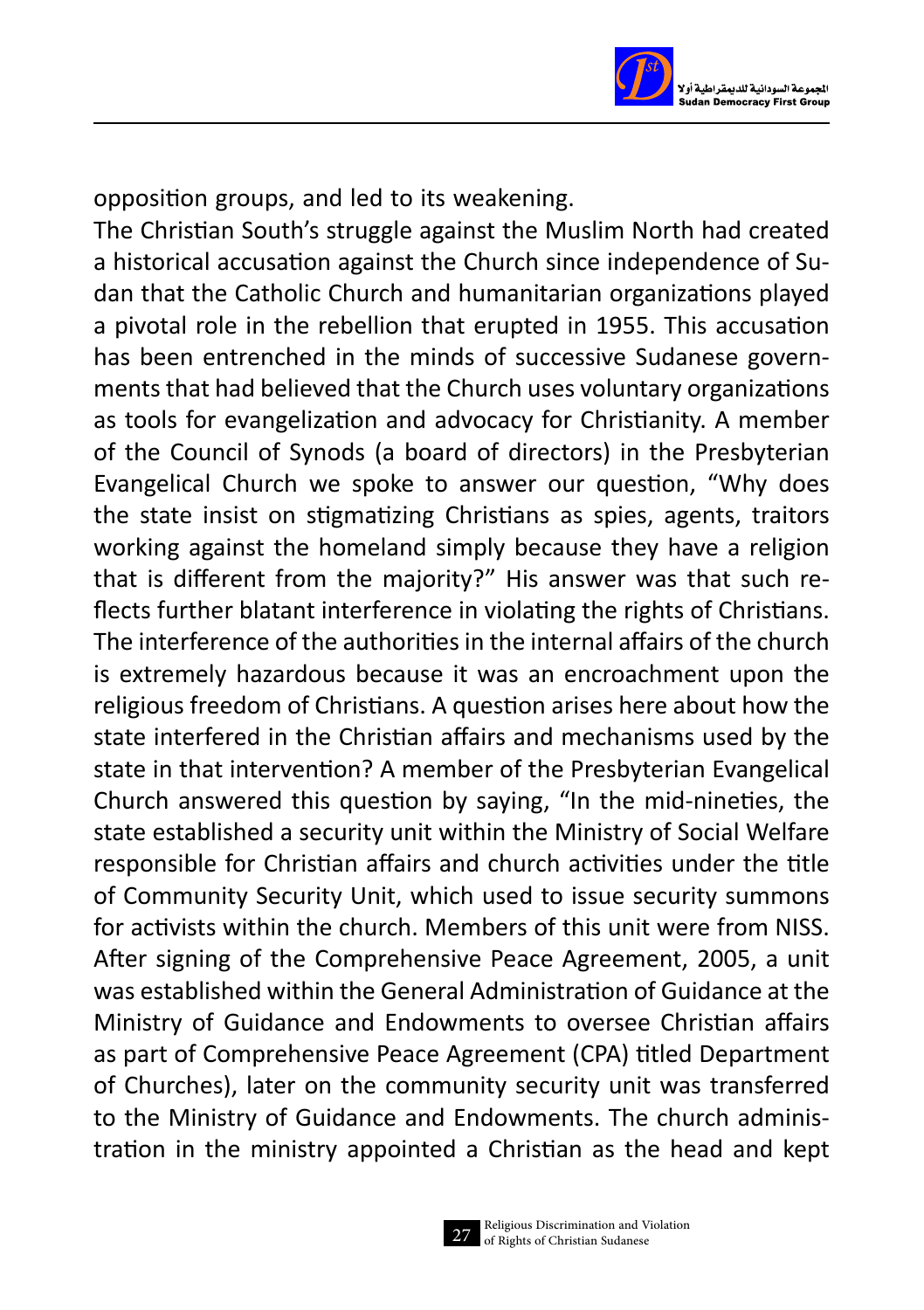

the rest of the security cadres. This administration had worked to attract Christian pastors, some of whom were believed to be (Muslims claiming Christianity). Noteworthy persons recruited were considered untouchables within their sects and unaffiliated to a particular church or were expelled from their churches. They later became the cat's paw used by the ministry to create discord within the sect." Writer Jacob Suleiman (<sup>32</sup>) goes on to describe these alleged priests as (government sources within the Sudanese churches) helping the government to destroy certain churches that the government considers a permanent source of concern without a clear reason, which constitutes discrimination by the state against Christian Sudanese . This policy resulted in the suppression of opponents of the regime in the church and allowed loyalists to practice various forms of revenge, culminating in the death of Sheikh Yunan Abdullah, member of the Evangelical Church in Omdurman in 2017. But what was the reason for the government's direct intervention in church affairs? A member of the Council of Synods in the Presbyterian Evangelical Church said, "There are three reasons that drive the government to interfere in the Church's affairs. The first is a political reason that the government wants through espousal of some pastors and their support to use them for religious political fronts as they are already members of the ruling party and would adorn the face of the regime regionally and internationally. Secondly, there is a religious reason that they reflect the state's justice to cater for freedom of religion and the rights of Christian minorities and that Christianity exists as a religion in Sudan. Finally, there is an economic reason coupled with a religious interpretation rooted in extremism. The ruling regime aims to fake real estate rental contracts of the Presbyterian Church mission to allow pro- government investors. There was widely held religious perspective that Christian funds are permitted to be seized and their women to be taken as concubines, something permissible to Muslims."

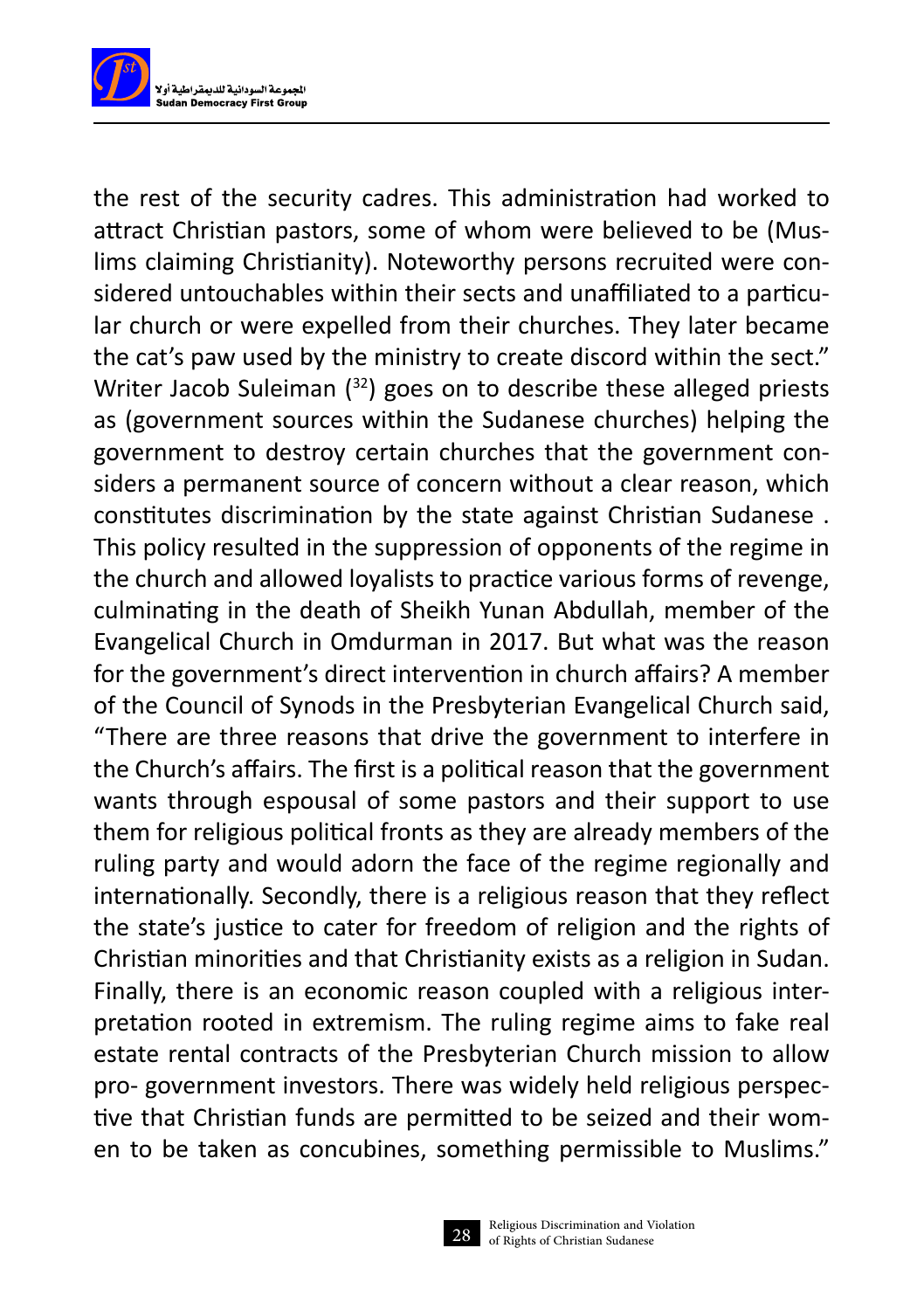

The Presbyterian Evangelical Church is one of the largest churches in Sudan that has many followers and significant number of assets and movables. The church owns lands in distinct locations within Khartoum, Omdurman and Khartoum North. Church's investments in these lands were the straw that broke the camel's back in raising problems regarding Church administration. The differences quickly turned into a conflict and later became a fighting. This fighting continued repeatedly within other church groups, and its focus had always been about managing church institutions. All inherited norms and constitutions in force in the church have been violated in favor of groups loyal to the Ingaz regime within the church and whose names were mentioned in the article of Jacob Suleiman referred to in earlier. The Ingaz regime devised other tools to strike the Christian Sudanese by creating hotbeds of conflict within the Sudanese Christian community by bringing in people who were not Christians in order to ignite sedition and unrest so as pass their agenda to eradicate Christians and Christianity from Sudanese society and destruction of church property in Sudan. Some of these assets for some churches are detailed below  $(^{33})$ : -

| The church                | Fixed<br>registered<br>churches | Unreg-<br>istered<br>churches | Schools | Health<br>institu-<br>tions | Cars | Houses | Social<br>cen-<br>ters | Agricultural<br>project |
|---------------------------|---------------------------------|-------------------------------|---------|-----------------------------|------|--------|------------------------|-------------------------|
| Coptic Orthodox<br>Church | 21                              | $\mathbf 0$                   | 41      | 5                           | 63   | 81     | 5                      |                         |
| Catholic Church           | 372                             | 272                           | 126     | 1                           | 367  | 167    | 33                     | 7                       |
| <b>Evangelical Church</b> | 39                              | 266                           | 3       | $\mathbf 0$                 | 48   | 72     | 27                     | 2                       |
| Episcopal Church          | $\overline{4}$                  | 100                           | 35      | $\mathbf 0$                 | 39   | 38     | 15                     | 0                       |

Thanks to these assets, the Christian leaders entered the cycle of conflict of interests. A member of the Presbyterian Church believes that "the process of Sudanization brought new leaders, who identified more with the ruling regime and preferred full cooperation to

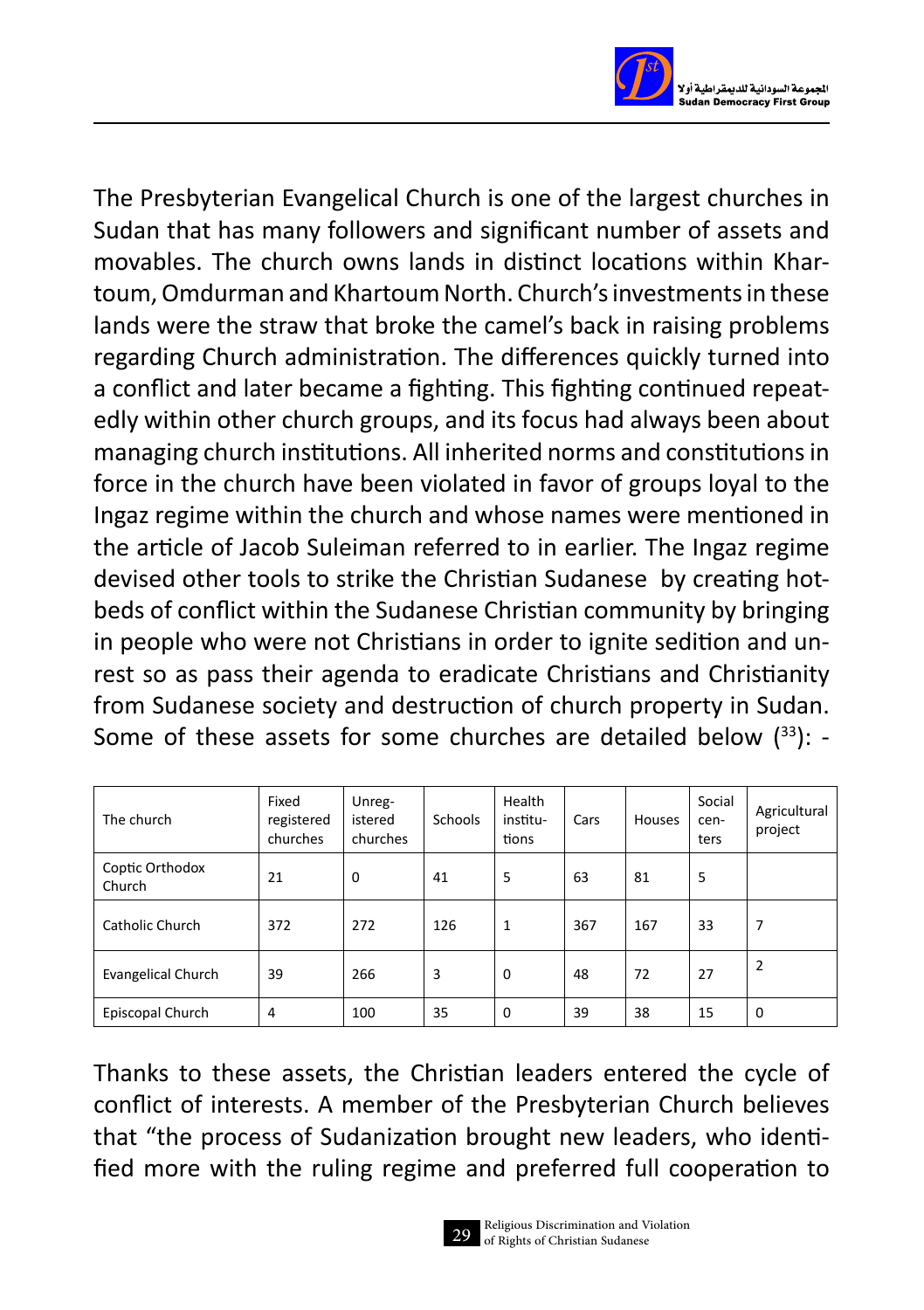

be at the head of managing and protecting these assets. Intervention by the Ministry created the current dispute within their church." In the conclusion of this paragraph, it is apparent the dispute that existed between Christian sects had clear reasons. Namely that it was made by the ruling regime by injecting agents, of dubious background, among the Sudanese Christian community to destroy the Christian community from within. Surely this exercise was commonly applied by NISS. As a Christian school teacher reported for the purposes of this report "Christians tainted by the government and allies of the ruling regime played a role in the church and violations of followers' rights and contributed greatly to weakening the organizational heritage of church administration.

#### **Violations of the rights of Christians**

A common fact known to all that violations of the Christian minorities' rights in Sudan were well documented. Court halls witnessed several cases and grievances filed by church administration, which were rejected at times. Such had demonstrated the apparent contradiction in the judiciary departments responsible for protecting the constitution and how to circumvent intransigence of the executive, prosecution, police and security apparatus in respecting and implementing those provisions. This raises doubts about the motives behind this contradiction between the legislative and executive organs of the state. The most prominent violations of the rights of the Sudanese Christian minorities are found in the following areas: \* Confiscation of the right to own land, build churches, attacking, burning and demolishing of churches.

\* Deprivation and restrictions on the right to religious freedom, observing, proselytizing and advocating believes, and creation of service institutions and voluntary organizations.

\* Security prosecutions and unfair trials of priests and Christians in

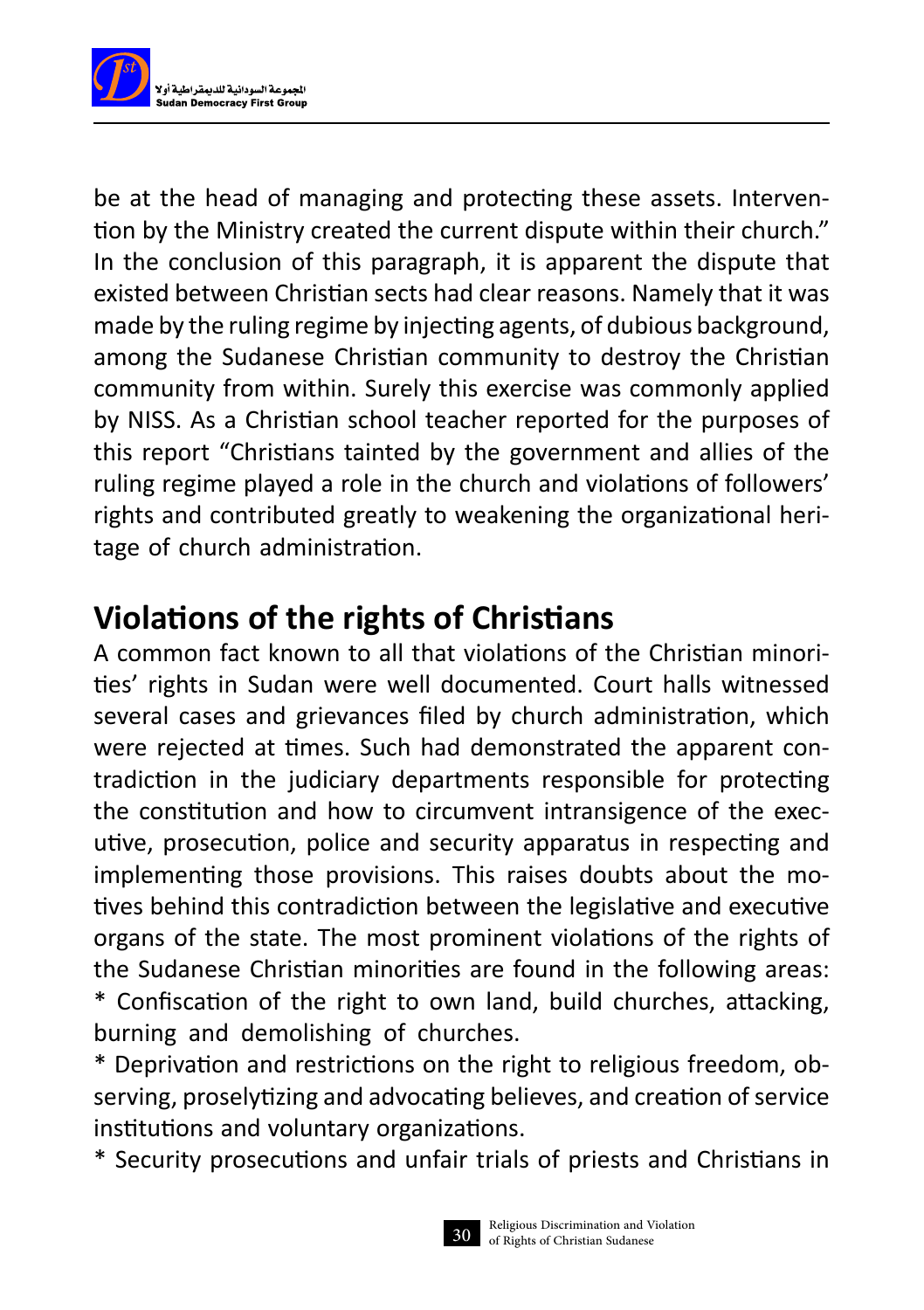

general.

\* Denial of legal and constitutional rights and international intervention.

## **Violation of the right to own land and build churches**

Khartoum is a populace center produced by the conditions of war in the periperies. The policy of exclusion, social inequality and economic injustice led to the emergence of a massive displacement to Khartoum accompanied by an expansion in the activity of Christian minorities and their natural need for places of worship to practice religious rituals as a right guaranteed by the right to citizenship and Sudan's 2005 interim constitution. Khartoum is a good indicator to measure the level of violation of the rights of Christian minorities in Sudan, as it is an official decision-making center. This hypothesis is reinforced by the US embassy note in Khartoum No. 861 dated 10/1/2015 CE, in which it requested, through the Ministry of Foreign Affairs, to meet officials in the state of Khartoum to answer inquiries related to the human rights situation and the status of churches therein in order to prepare the annual report on the situation of human rights and religious freedoms in Sudan, which is prepared by the US Department of State. The state of Khartoum held a workshop titled "Situation of Christians in Khartoum State" in collaboration with the Ministry of Guidance and Endowments and the Religious Coexistence Council. A report was prepared by Khartoum Electronic Media Center (KEM)<sup>34</sup> covering the workshop. The report shows that some churches were officially registered at land authorities. As for the rest, there were unofficial churches that had either been built inside public places or in residential houses or on rented farms for the purpose of facilitating the worship process, all of which were outside the scope of the housing plan approved by the Ministry of Urban Planning,

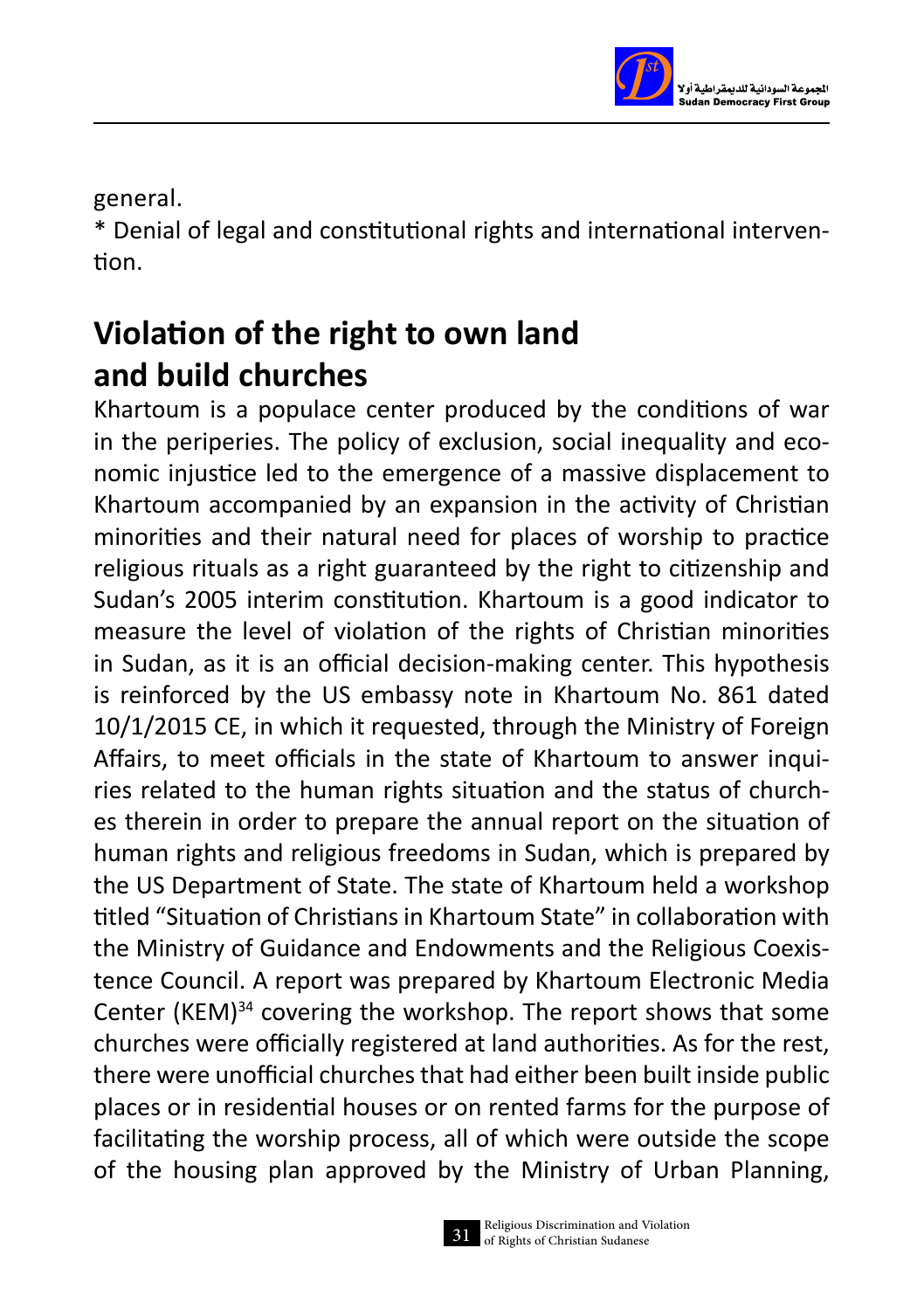

Khartoum state. Researching the possibility of legalizing the status of these informal churches, the report states that the procedures begin in accordance with the Land Administration Act, 1994 as follow: - 1. Obtain certification of church building or places of worship in accordance with relevant regulations and laws; the land is to be allocated by the Ministry of Urban Planning, provided that it is part of a planned area, as stated in the article (article 2/2 of the 1994 act). This article applies to both mosques and churches.

2. With regard to places of worship that are removed due to their presence outside the planned areas, the removal takes place on the basis of activities that are practiced in those non-planned places provided that compensation is made in planned places.

3. Legal justifications for granting places of worship include population's density and the actual need for such services, whether it is places of worship or other services.

4. Approval from the Supreme Council for Call and Guidance must be obtained for building of churches within areas planned by land authorities. These procedures are indisputable in the event that the competent authorities are committed to impartiality in their application without distinction. But in the actual practice that was not taking place, because Khartoum State authorities prevented construction of any new churches. In a statement to BBC Radio on July 14, 2014, Kory Ramli, Secretary General of the Sudanese Council of Churches, stated that "the Sudanese government's announcement that it will not allow building permits for churches" surprised him. A statement was issued by the Presidency of the Sudanese Christ Church Complex issued on 13 May 2017 about extent of suffering faced by the church administration to obtain the license of a plot of land to build a church as a right guaranteed by the constitution.

The Sudanese Church of Christ went during those years through harsh conditions represented in restricting freedom of worship through ob-

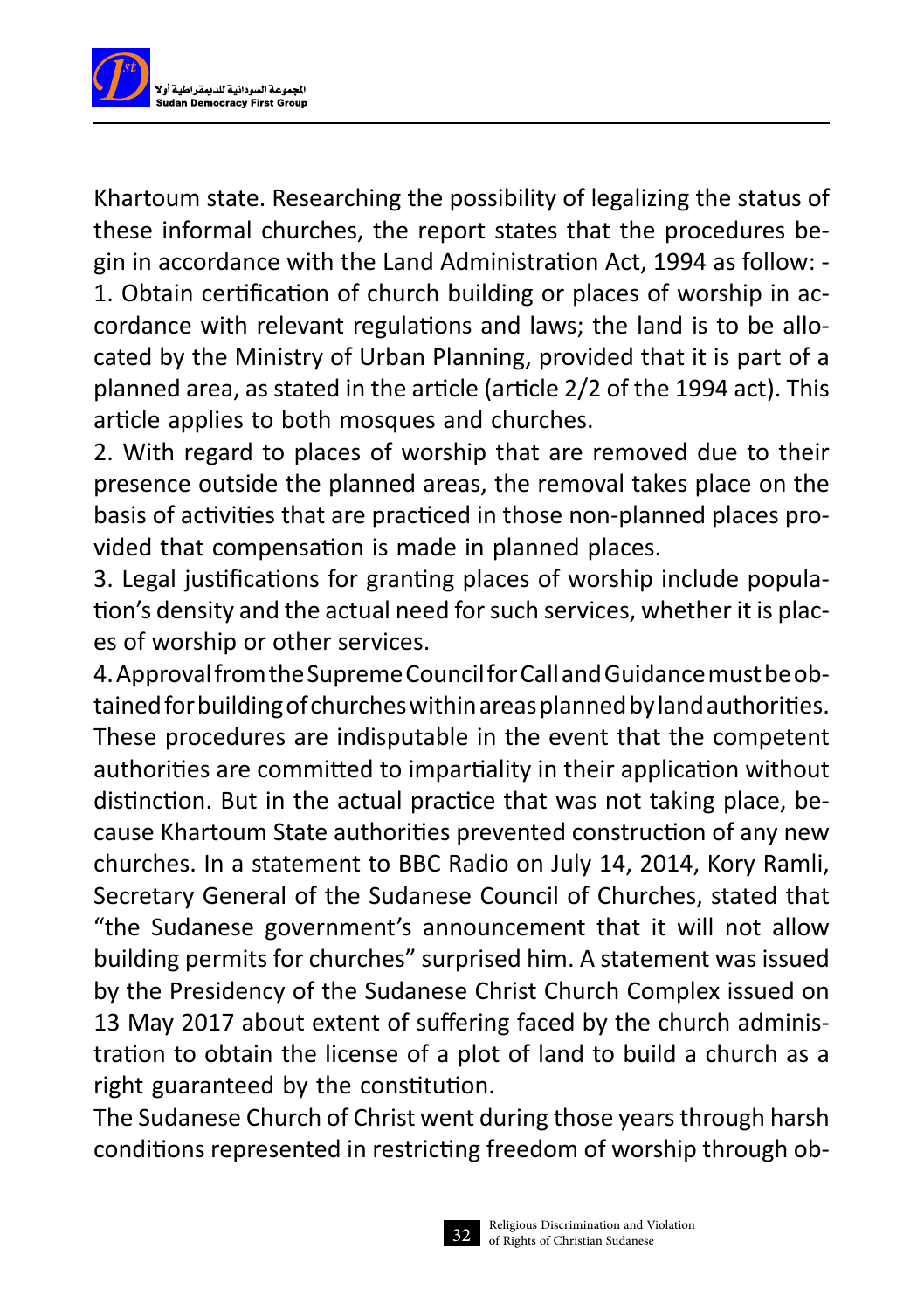

stacles facing the community regarding the allocation and possession of plots used for prayer and worship purposes in all states of Sudan. The community faced many sterile procedures due to failure of the competent government authorities to grant and allocate plots of land to the church. The community had to purchase lands. Nevertheless, there were not spared from the restrictions either by refusing to complete the procedures and register the purchased land in the name of the church or confiscation of property documents." Since 1969, no sect has obtained new approval to build a church. These violations and the blatant discrimination to which Christian Sudanese had been subjected to by security services and governmental administrative apparatus had motives and roots related to the regime's structure and strict Islamic and political orientations, which do not recognize the religious, ethnic and cultural diversity of the Sudanese people. Moreover, they were grossly hostile to the right of Sudanese citizens to embrace other religions other than Islam, and this was officially demonstrated in the speech of President Omar al-Bashir in the eastern city of Gedaref in December 2010 on the eve of the referendum in southern Sudan. He stated in front of a mass rally "In the event of the separation of South Sudan, we will amend the constitution, so there is no room to talk about cultural and ethnic pluralism." He further elaborated, "Islamic law will be the main source of the constitution, and Islam will be the official religion of the state, and the Arabic language will be the official language of the state"  $(^{35})$ . He outlined the indicators of the religious identity of the Sudanese country as a Muslim majority in a way that strengthens discrimination against religious minorities in Sudan, especially the Christian minority. It determines the state's discriminatory policy against Sudanese citizens, who convert to Christianity. This statement also gave a green light to regime officials, who belong to the state security and administrative apparatuses to violate rights of Christians and

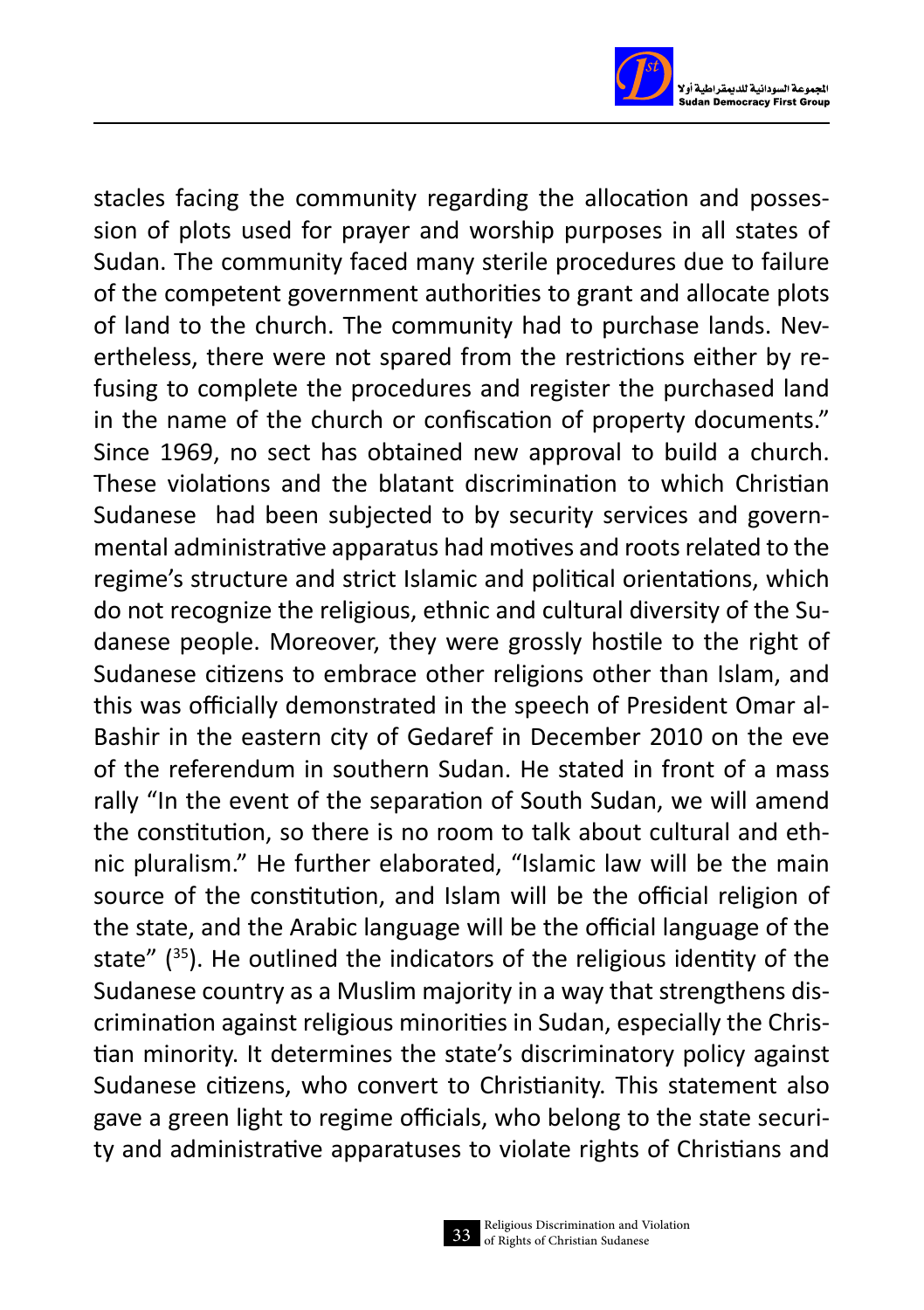

denying them constitutional rights stipulated in international law. We conclude from this that the churches seeking to obtain a plot of land within the housing plans in the state of Khartoum for the purpose of building a church or institution to serve followers had become impossible, no matter how committed they were in complying with laws and regulations set by the competent authorities and fulfilling necessary conditions. It became clear that the identity of the Islamic state from the perspective of the decision-maker remains an impassable barrier preventing the fulfillment of the constitutional rights of Christian minorities. Article VI of the Interim Constitution, 2005 became mere ashes in the eyes that hide the fact of religious discrimination against Christian minorities in Sudan. A member of the Presbyterian Church Council who spoke to us reveals that "all the current churches are lands purchased from individuals and there is no even a single church that came through official certifications except for two churches whose ownership was from the British administration before the independence of Sudan in 1956. These are the Anglican Church that was substituted a plot of land on 15th Street in Al-Amarat and the Evangelical Church of Omdurman, which was located in the residence of the English army

#### Freedom to practice religious rituals, preaching and proselytization

The land authorities in Khartoum State played a pivotal role in destroying and confiscating churches, calling for re-planning, thus restricting Christians and denying them the freedom to practice their religious rites and worship freely in places they chose pending legalization according to the requirements of laws and regulations. This abuse is reflected in the resolutions (78 / 2015- 214/2016), according to which a directive was issued to remove 25 churches belonging to eight Christian denominations in different places of Khartoum. These

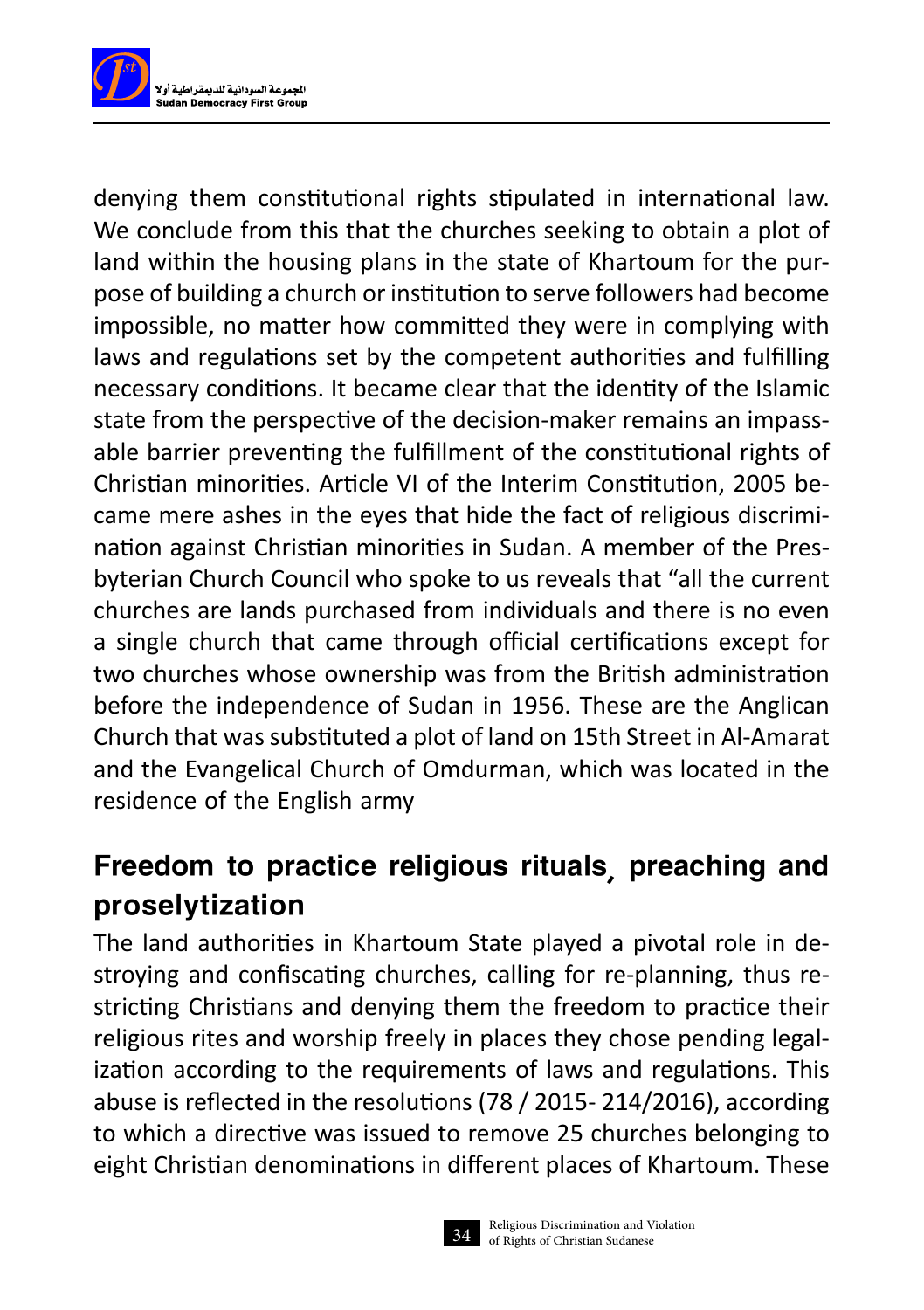

denominations have exhausted all stages of administrative litigation to stop the implementation of those decisions, which constitute a clear violation of the constitutional rights of citizens to freedom of worship, preaching and calling. Fears had increased, before the secession of the south, of northern Christians being subjected to persecution, discrimination and crack down. But the then Minister of Religious Affairs and Endowments sent assurances in a meeting with the German Radio Deutsche Welle on 5 January 2011, when he denied "for any justification to fear on the situation of the Church in North Sudan after the secession of the South." The minister added that throughout the history of the church's existence in Sudan, pressures of a religious and discriminatory nature were not formed because the churches in Sudan, according to the minister, are "diverse and not exclusive to southerners. There are churches of the Coptic community and others belonging to the people of the Nuba Mountains, the Blue Nile and other religious sects. Which are not part of South Sudan."

## **Church removal and demolition:**

The speech of the Minister of Religious Affairs and Endowments at that time, referred to above was a statement for political consumption and false. The two documents below confirm the decisions to remove 25 churches in different neighborhoods, which include of Al-Baraka, Dar al-Salam, Al-Bashir and al Takamul in the state of Khartoum. These were densely populated neighborhoods, being the largest in Khartoum, inhibited by Christian Sudanese displaced from war zones in the Nuba Mountains, Blue Nile, and Darfur. The first was issued on 20 June 2016, from the Office of the Director General of the Ministry of Urban Planning in the state of Khartoum and includes authorization from the Minister of Urban Planning to issue a decision to remove churches located in the residential neighborhoods referred to above.

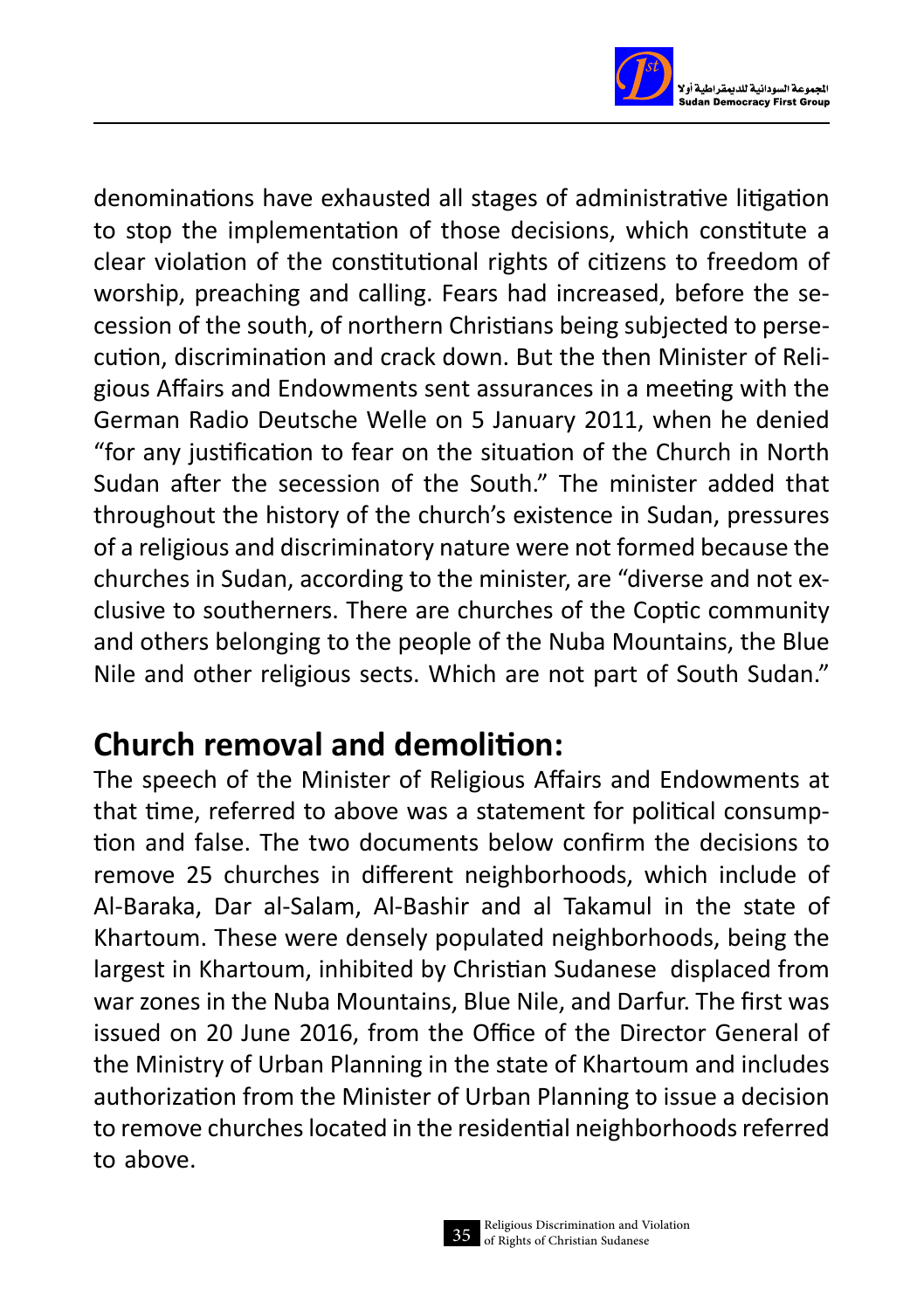

The other decision was issued by General (police) Abdel-Baqi Mustafa Ahmed, Director General of the Land Protection Authority in Khartoum State, issued on 19 June 2016 ordering removal of 25 churches in the aforementioned neighborhoods. Copies of some government decisions to remove churches in Sudan: The first decision issued by the Director General of the Ministry of Urban Planning in the state of Khartoum:

Contents of the document is

Khartoum State

Ministry of Physical Planning

Land Department General Manager

Ref.: ld/ mt/ 1 Date 20 June 2016

Demolishing Order Number (214/ 2016)

Pursuant to powers vested on minister of Physical Planning and Public Utilities as per article 42 (2b) of the of Physical Planning and Land Disposition Act, 1994 delegated by the minister to me on letter dated 28 February 2006 ref. mpppu/ mo

I order the following:

Removal of churches encroaching upon residential plot and public spaces in East Nile area (al Baraka, Dar al Salam al Jadida, al Bashir and al Takamul

Issued under my hand and seal this 20 June 2016

Mohamed El Shaikh Mohamed General Manage cc.

Head of the executive unit for land protection and removal of trespassing

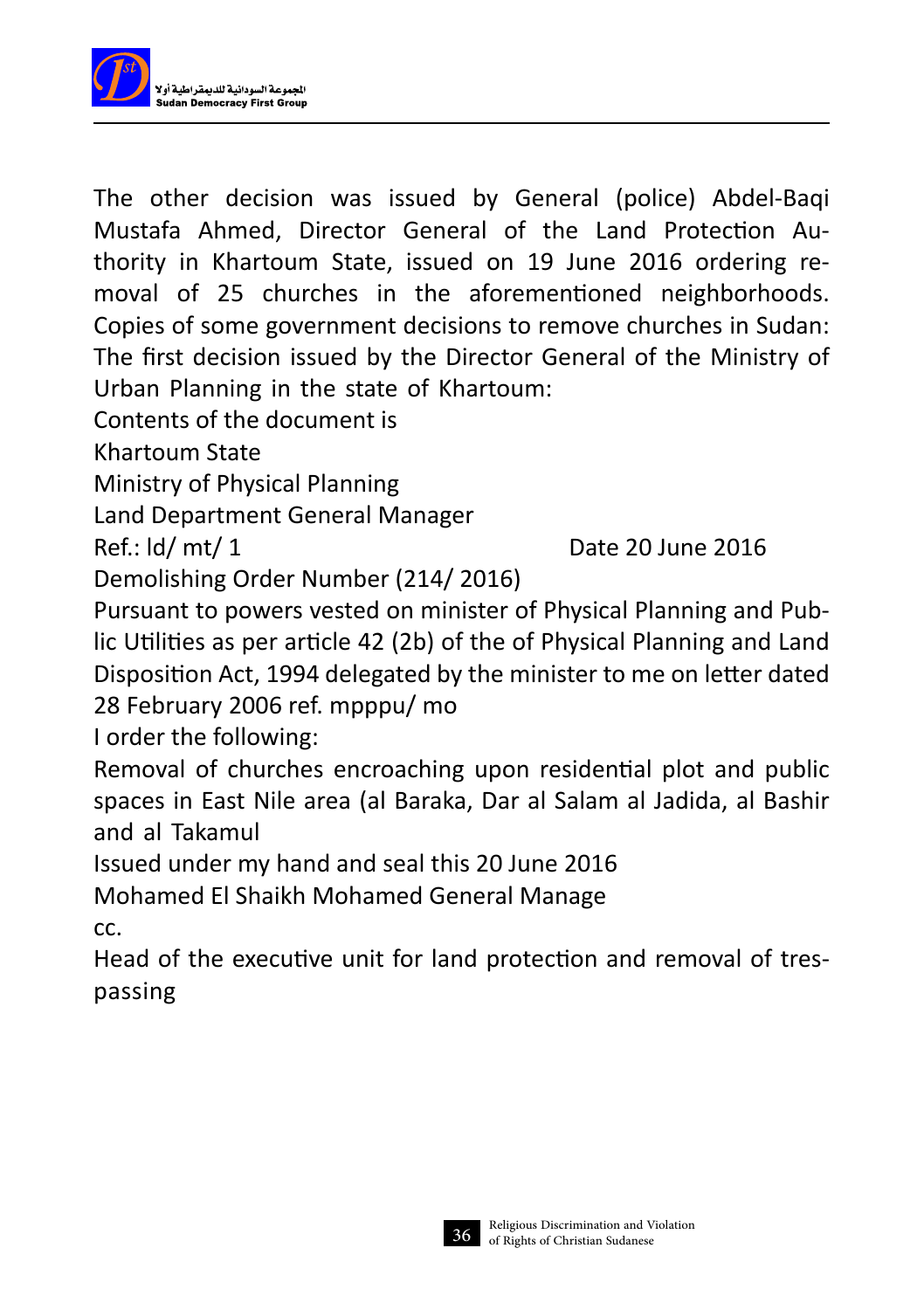

Khartoum State 2 ولا التخطيط العب stry of Physical Plan .<br>4 الأراضى antic attitive **Land Department ATTACHE** المدير العنام General Manager **BUSINESS** فسرار ازالسة راه ( ٢١٤ /٢١٤ - ٥٢٠ بستدأ تسلطك المغولة للسيد وزير التخطيط العمراني والمرافق العامسة بموجب المادة ( ٢) لقرة ٢ إب من قانون التخطيط العمراني والتصرف في الأراضي لسنة ١٩٤٤م والدلوضــــــــة لي من السيد الوزير يشملاب بتــــاريخ ۲۰۰۲/۲/۱۸ بالنسرة: رت ع م ع/ م و . أقرر الأنسس .-لِرَقَة الْكَانُسُ الْمُنْحِيَّةِ عَلَى النَّطْعِ الْسَلْتِيَةِ وَالْمَيْتُونَ يَعْلَسُكُنَّ مُسْرِقَ النِّسِل (الركة ، دار السلام الجديدة ، البشير ، التقامل) . العشرير والأضراق .... المصر الماد مغون في ٢٠ لصيدا رئيس الجفاز التنقبذي لمماية الأراضى وازالة انفائقات

Khartoum State Unit for Protection of Puplic Land, Environment and Roads Ref.: 38/a/ 1 Date: 15 June 2016 Director General, Land Department Subject: Churches encroaching upon residential plot and public spaces in East Nile area (al Baraka, Dar al Salam al Jadida, al Bashir

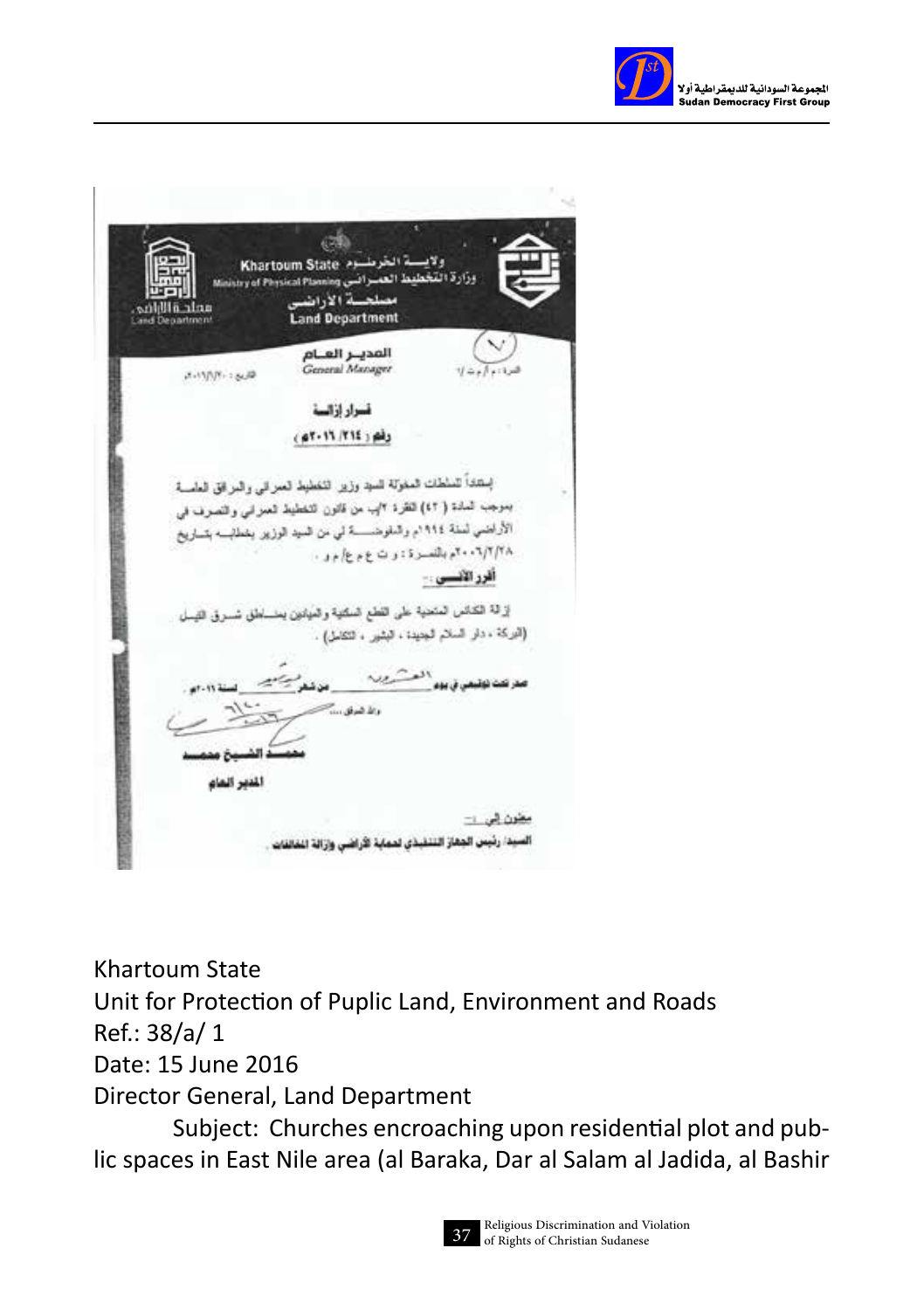

and al Takamul)

Reference: Directive of East Nile Locality Commissioner to list unofficial churches in the locality.

Reference to the subject mentioned above and following the field visit for locations of churches in al Baraka, Dar al Salam al Jadida, al Bashir and al Takamul accompanied by the Land Department, surveying engineer and NISS representatives, we would to inform you that the trespassing is as follow:

25 churches, 3 in public spaces and the rest are on residential areas as shown in the list below.

For your order to demolish

Genral (police) Abdul Ghani Mustafa Ahmed

Unit for Protection of Puplic Land, Environment and Roads

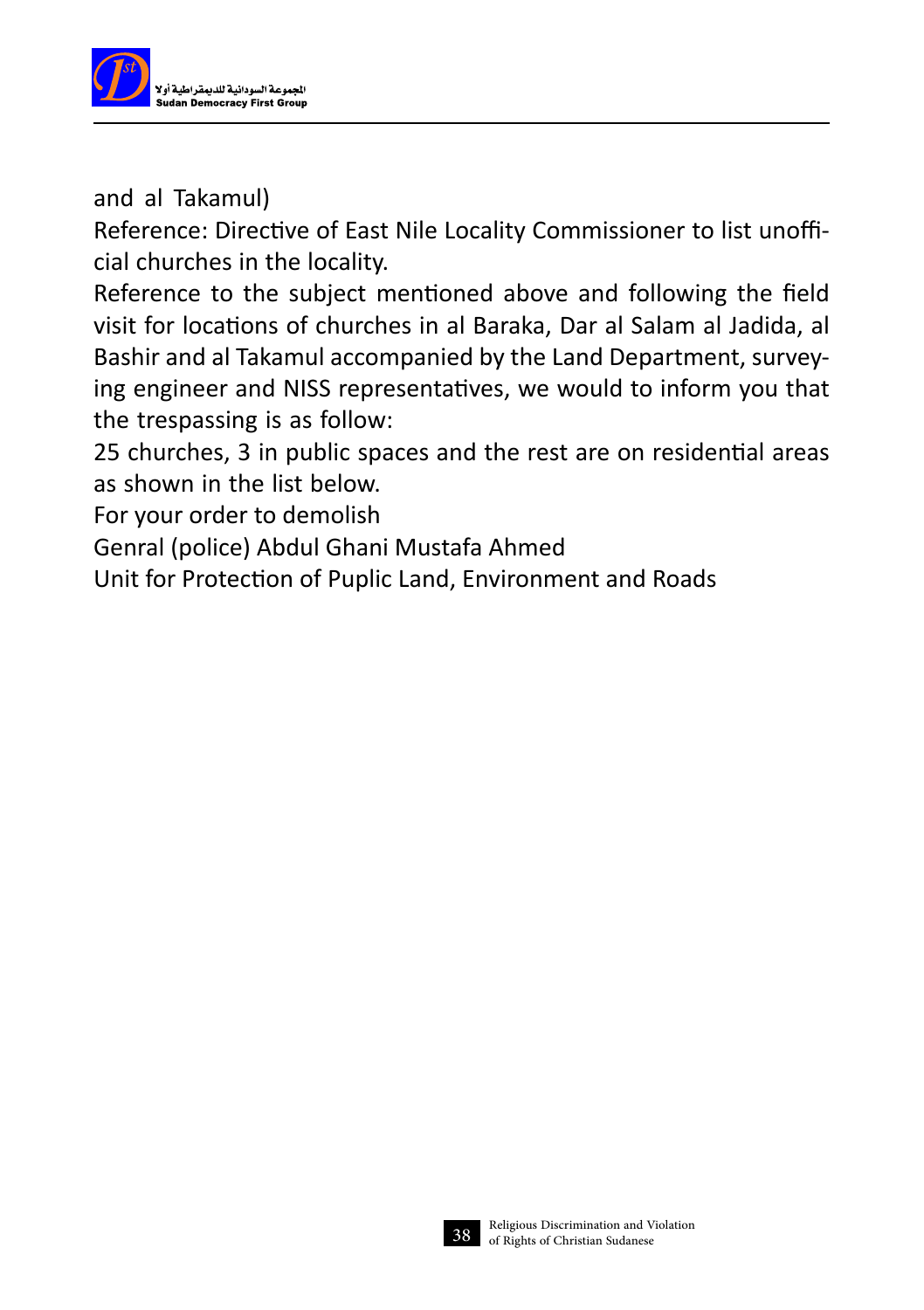

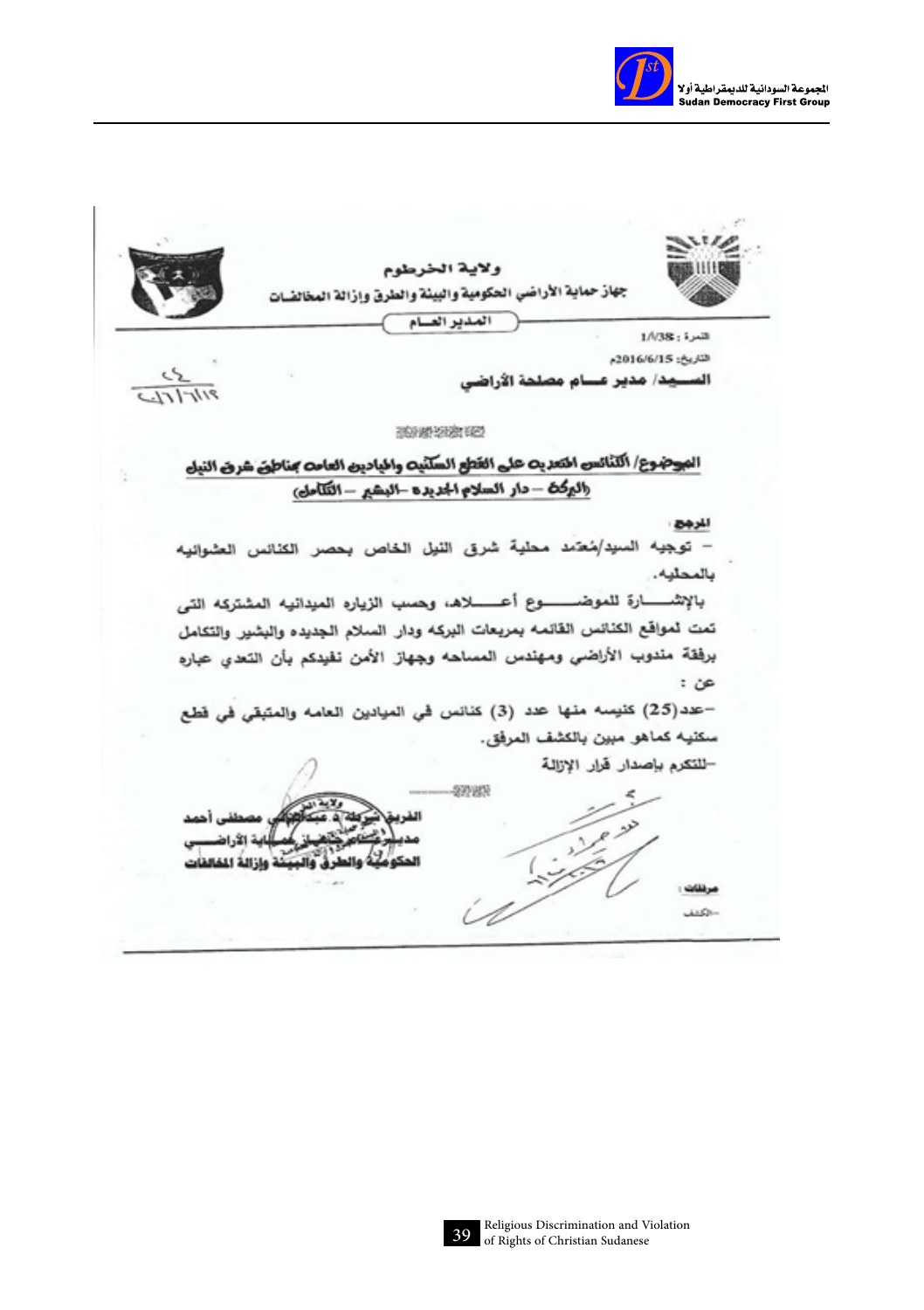



These assurances were practically blown out by what was stated in the two previously mentioned decisions regarding the removal of 25 churches. In addition to that, the repression practiced by the security apparatus on church leaders and the confiscation of their properties similar as reported by the Hurriyat electronic newspaper on 12 December 2015 on Christian Post website that "the government of Sudan continues to practice a policy of persecuting Christians. It destroys houses of worship and churches in a systematic way and persecutes and arrests priests." Rather, the site went to clarify the security appa-

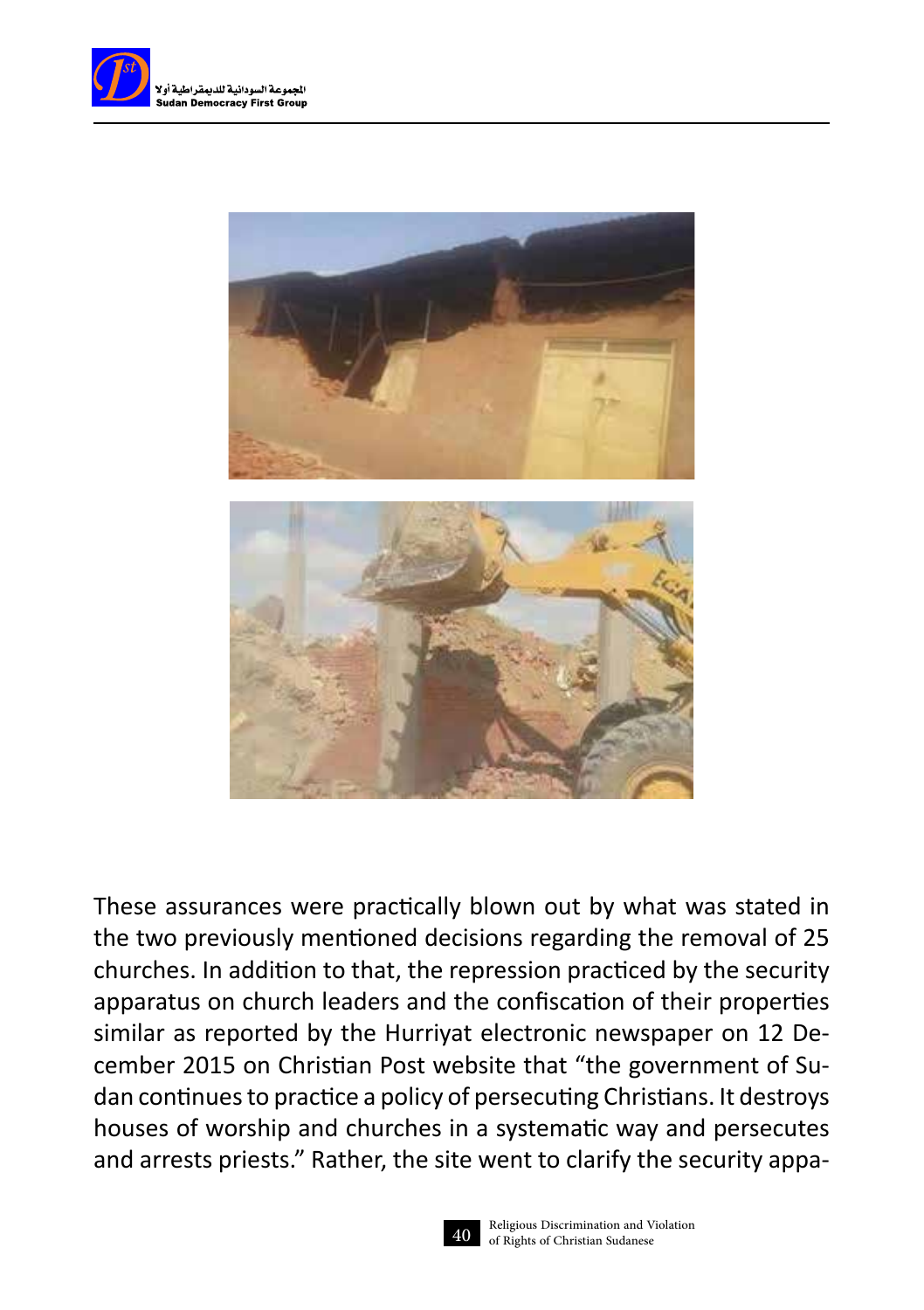

ratus's targeting of Christians and restricting their activities. In December 2012 NISS stopped a youth group going from Khartoum to al Obeid and Umm Rawaba to greet the churches there in their festive practice of greeting organized by the Christian Youth for decades to congratulate their Christian brothers from the regions in all denominations". This reflects the state's inconsistency between an interim constitution ,whose texts meets requirements of religious rights of Christian minorities and executive bodies that work authoritatively and mightily to empty and destroy these texts and laws .As for the right of Christians to preach their religion ,it is completely forbidden and not tolerated by the Sudanese authorities protecting the constitution .It was mentioned in the same report of the previous Christian Post" ,The Undersecretary of the Ministry of Endowments ,Hamid Yusef Adam, sent a warning message to the Presbyterian Evangelical Church in Sudan on 3 January 2012 threatening to arrest church leaders if they carry out missionary activity ".There is nothing left for the Christian Sudanese except to practice their rituals and propagation from under the ground as a covert action or to speak out against it and face injustice ,arbitrariness and the might of the ruling regime in Sudan .Article VI of the Interim Constitution 2005 ,on Religious Freedoms and Rights is no longer valid to secure and protect rights of the Christian minority in Sudan ,for which the viability and sanctity of the constitution is doubted .In an interview with a member of the Sudanese Council of Churches , who is a university lecturer) he refused to be named for security reasons (for the purposes of this report ,he stated :The restrictions on Christians carried several aspects ,for example:

 •cancellation of the Christmas holidays ,since independence had been considered an official holiday enjoyed by all Sudanese ,Christians and Muslims alike that provides a great opportunity for social communication and visits between Christian and Muslim families.

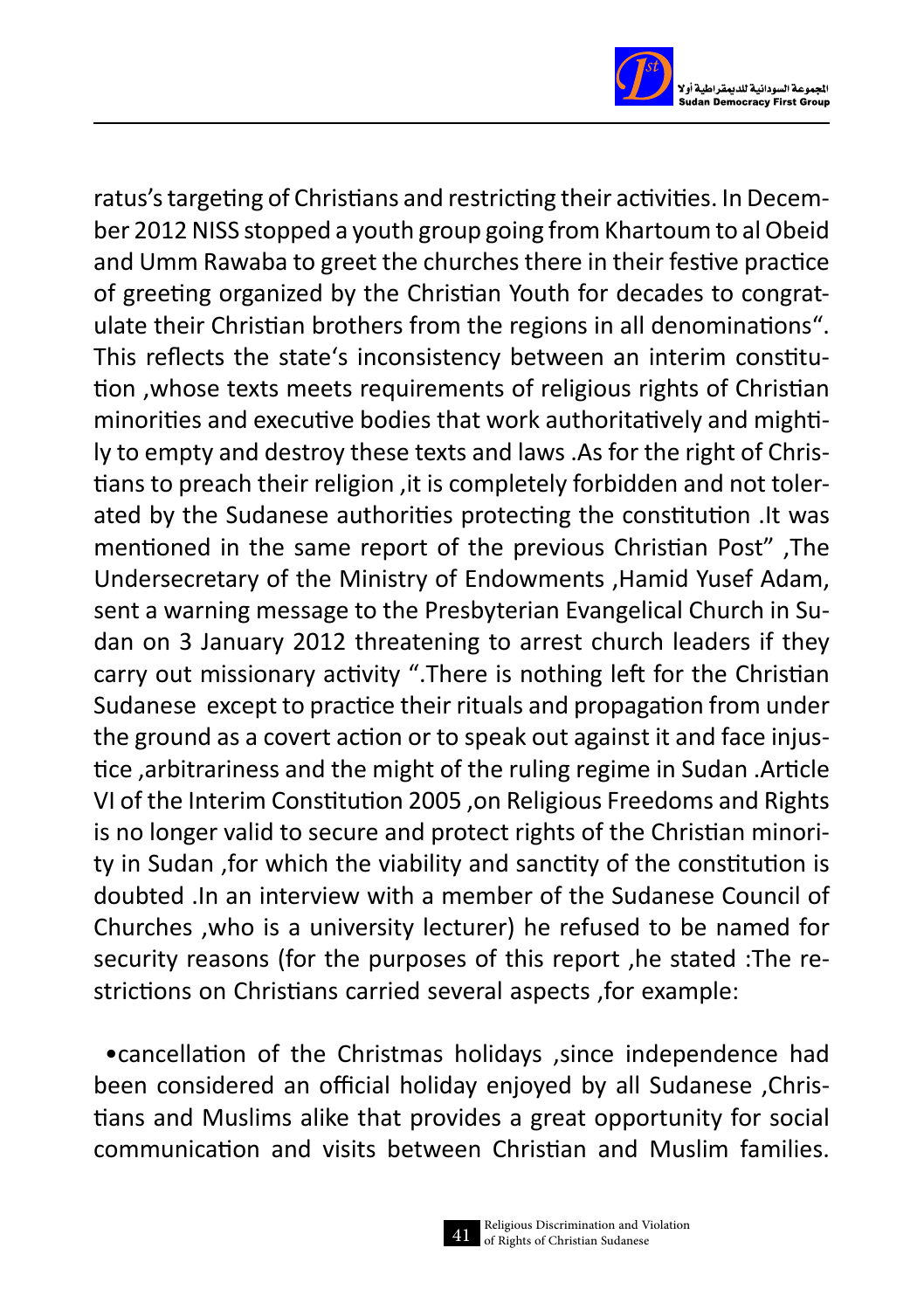

Thanks to the policy of the ruling regime ,it was turned into a mere holiday for Christian individuals and lost its social content.

 •canceling the Sunday holidays in schools for Christian students, which necessitates them to attend school in schools and universities and forcing them not going to church to perform prayers .Before that, schools of Christian denominations worked on Saturday to break on Sunday to enable students to participate in performance of their religious rituals on Sunday

 •The Commission for the Rights of Non-Muslims is considered a constitutional institutions established after the Comprehensive Peace Agreement to take care of the rights of Christians and it still exists as a constitutional text as it was not abrogated or amended .However, it was completely frozen and its effect were made void and deprived northern Christians of enjoying the rights after the CPA.

. A construction of the construction of the construction of the construction of the construction of the construction of the construction of the construction of the construction of the construction of the construction of th

 •a council for religious coexistence was established in Sudan after the Christian-Islamic Coexistence Conference was held in mid-nineties .It was agreed that its administration would be equally shared between Christians and Muslims .The General Secretariat will be rotated every four years .The first Secretary-General of the Council was Professor Al-Tayeb Zain Al-Abidin .After end of his term a Christian was supposed to take over in the new term .But no Christian was assigned to the position ,instead Dr .Farouk Al-Bushra was appointed in contradiction to what was stipulated in the byelaws of the council

• In the Ministry of Endowment, a special section was established in the Department of Churches Affairs in 2003-2004, to take care of the rights of Christians and churches, and a Sudanese Christian priest of a civil service criteria was appointed as the head of that administration.

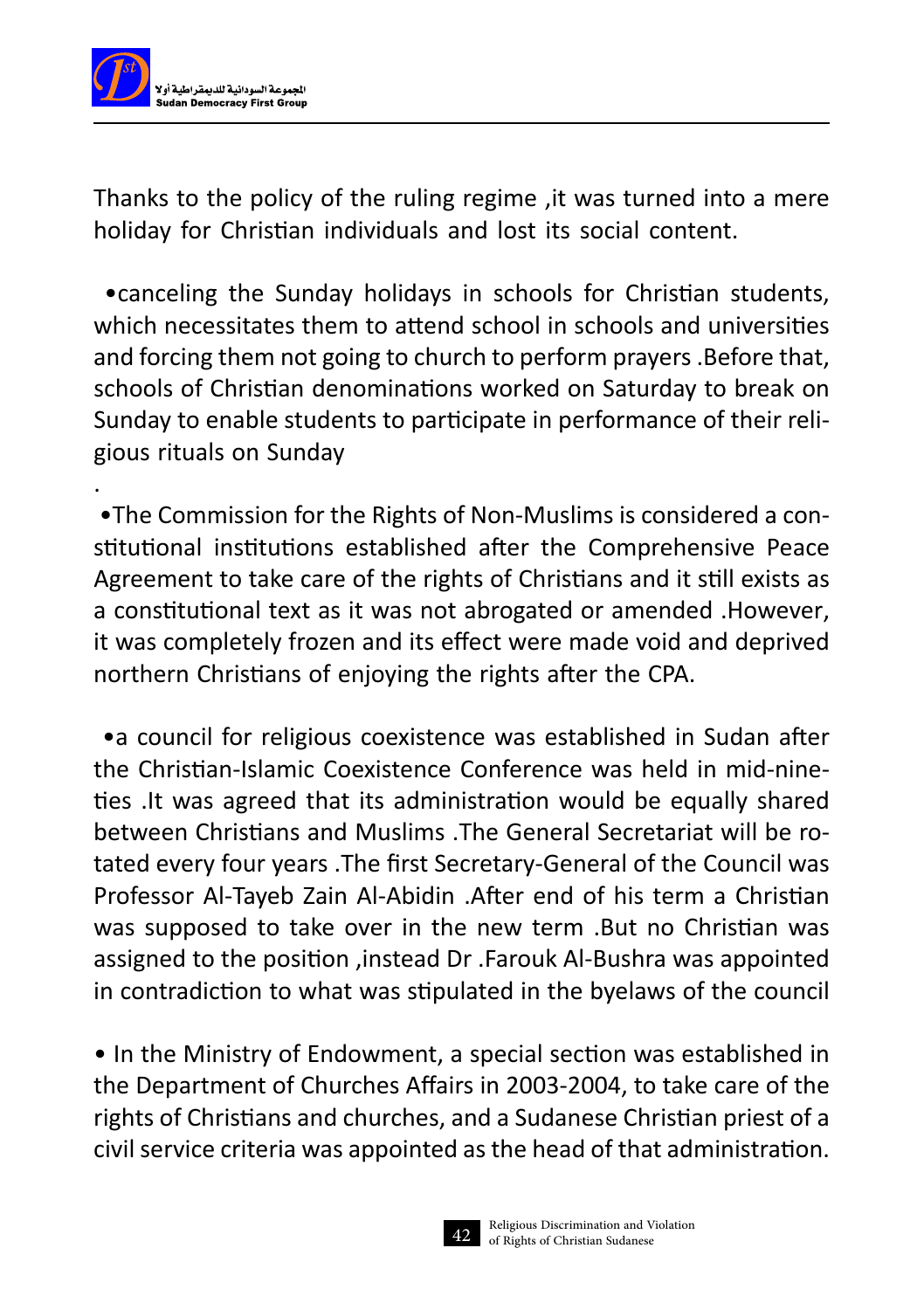

But after the secession of the south, the section turned into a unit for social security, headed by a Muslim, and all of its employees were social security personnel responsible for implementing security decisions towards Christians, including summons, arrest, and confiscation. Church institutions provide many services for followers, such as education and health and had strong relationships with supporters and donors from outside Sudan. But these activities were curtailed and the communication line between the church and its supporters abroad was severed and strictly prohibited procedures for granting certificates and entry permit for foreigners linked to the church.

• The ruling regime continued to turn a blind eye to many violations carried out by some extremist groups against Christians and their institutions, such as statements printed and distributed to incite Muslims not to participate in their religious events on the part of their Christian brothers, and in doing so to fan the spirit of enmity between citizens. A member of the Council of Churches believes that "most of the violations against Christians, their institutions and their properties are a state policy that charts the features of the relationship between Christian Sudanese and the state they belong to and hopes to safeguard all their religious rights and freedoms. This state policy should not be confused with the issue of Religious coexistence between the components of Sudanese society, which is a social and human value."

### Establishing service and voluntary organizations

Violations of religious freedom rights of Christians were continued by the state executive. Service institutions and civil society organizations affiliated to churches were not spared the oppression of authority and its various apparatuses. A good number of institutions were either closed or confiscated. Several sources detailed their situations. Some were taken forcefully or willfully, as the case of the

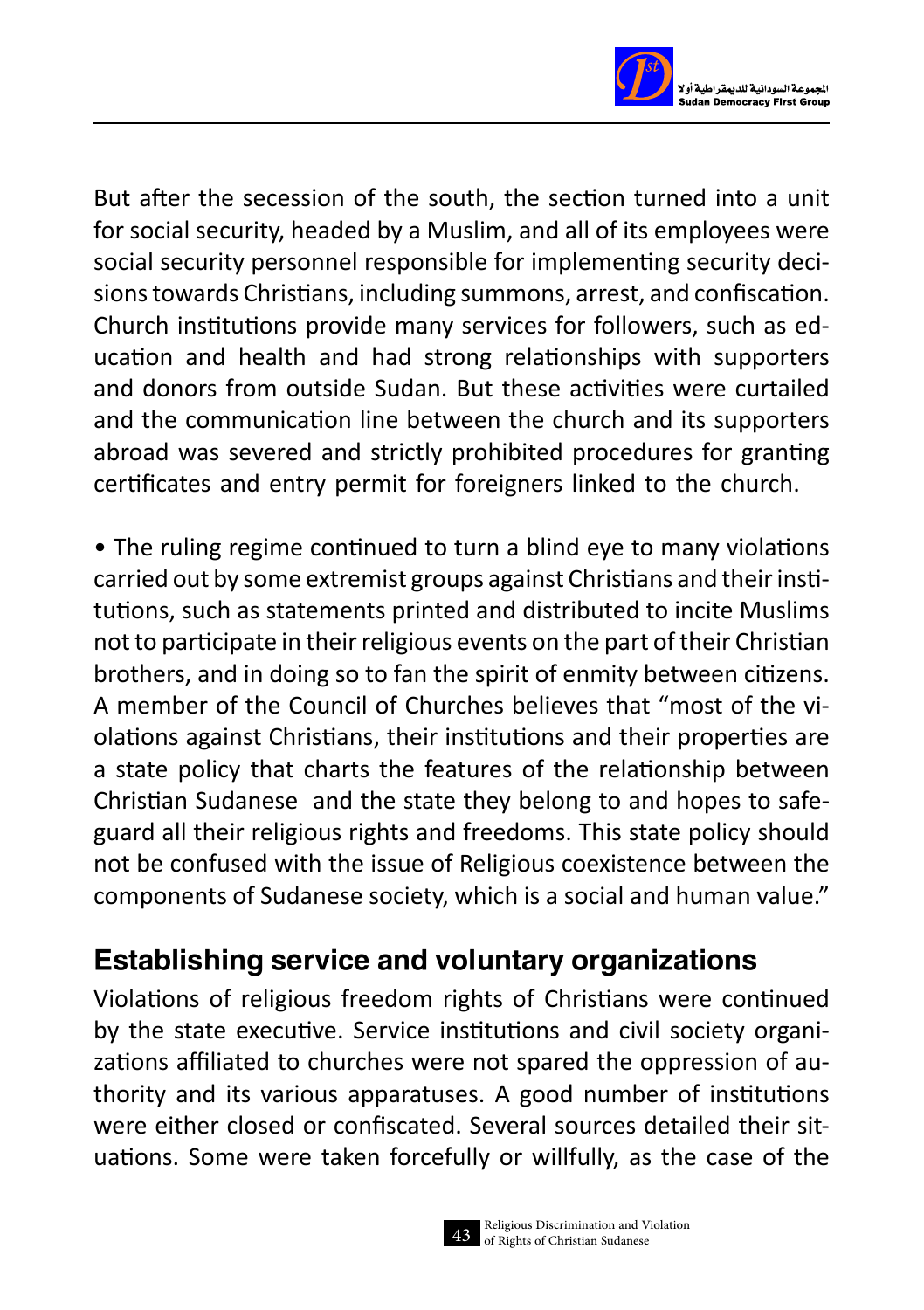

house of the Internal Mission of Sudan. A Presbyterian Evangelical Church priest reported in a testimony of a house owned by Sudan Internal Mission in Khartoum 2 of an area of 2588 square meters of leasehold deed that expires in 2029. However, before the expiry of the contract, Sudan Internal Mission manage m ent was subjected to both coercing and seducing acts by NISS, which ordered them to give up the remaining period and compensating them financially so that they do not lose, because when the lease period expires, the ownership of the entire plot will be transferred to the government, and there will be no compensation. "They had no choice but to accept the compensation set by the secur i ty to take over the piece and its ownership was transferred to the economic security." Even voluntary organizations headed by Chr i stian Sudanese have been subjected to revoking their licenses and preventing them from working even though they operate in accordance with the Voluntary Organizations Act in Sudan and have the necessary license. They were organizations that do not work with the c hurch but rather engage in activities in other areas such as social peacebuilding, religious coexistence and capacity building projects and do not target these religious groups, whether they are Muslims or Christians. One of the organizations that works in this regard and has carried out a large number of training projects for native and community leaders, youth, and women in conflict areas on community peace and peaceful coexistence in local communities. Their project aims to be implemented in partnership with local government authorities. However, the security apparatus instructed the governmental Humanitarian Aid Commission, responsible for issuing and renewing licenses of national and foreign organizations in Sudan to revoke the license of this organization and prevent it from operating under the pretext that their staff were Christians, though they were all Sudanese and none of them was foreigner. Mr. (MA), a member of the board of directors of this

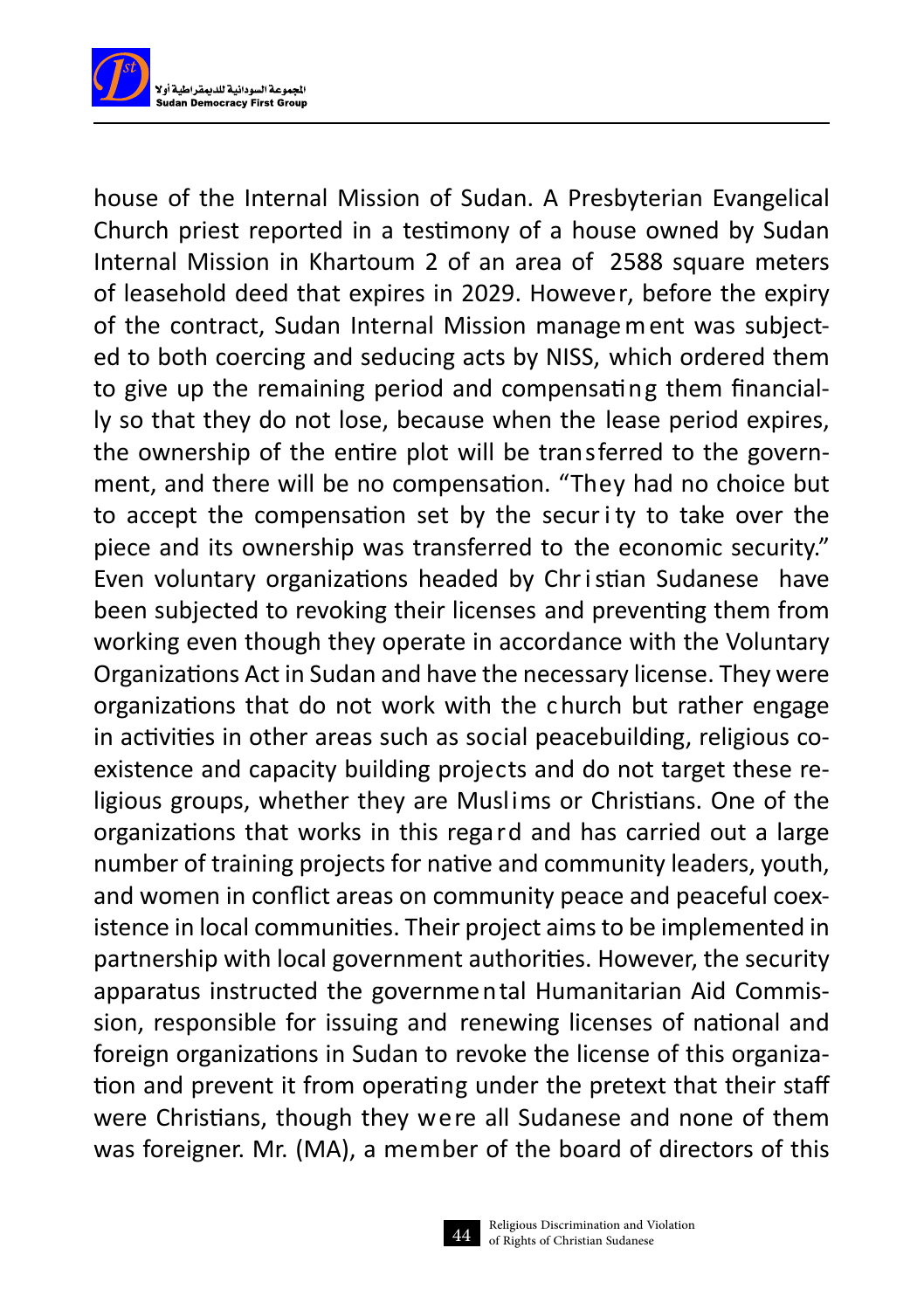

organization, informed us about that, saying, "What happened is that the security revoked our license even though we work in partnership with state governments inside Khartoum and states where there are conflicts and the training we provide is the same peace building program that the government proposes. But the security authorities refused to renew our license since 2016 and confiscated our offices and equipment and closed the premises, and they told us that we were working to preach Christianity and some of your employees are priests in the churches. We made several attempts to restore our registration and our license, but those efforts did not bear fruit. "

### Torching, removal and closure attacks on churches

When the Ingaz Government came to power with its hard-line Islamic approach and its reliance on religious discrimination, facts on violation of the religious rights of Christian Sudanese rose to the surface, and became more extreme until they reached burning churches. The state's religious institutions mobilized their followers, from radical Islamic individuals and groups that adopted a similar discourse to that of the religious, biased state against non-Sudanese. As a result, major violations were committed against the Christian churches in Sudan, and many churches were burned in a blatant violation of the rights of Christians to have places of worship. The burning of churches is a criminal and hostile act against Christian Sudanese , but those responsible were not brought to trial or subjected to legal accountability. Many churches have been attacked or burned by groups of Islamic militants driven by some state officials, or removed by official state institutions on flimsy arguments that contradict the constitutional rights guaranteed to Christian Sudanese . As an example of these attacks, the synod of the Presbyterian Evangelical Church in Sudan, located in the suburb of Al-Jarif, east of the capital, Khartoum, owns a large agricultural plot, houses, schools and places of worship in which Christians

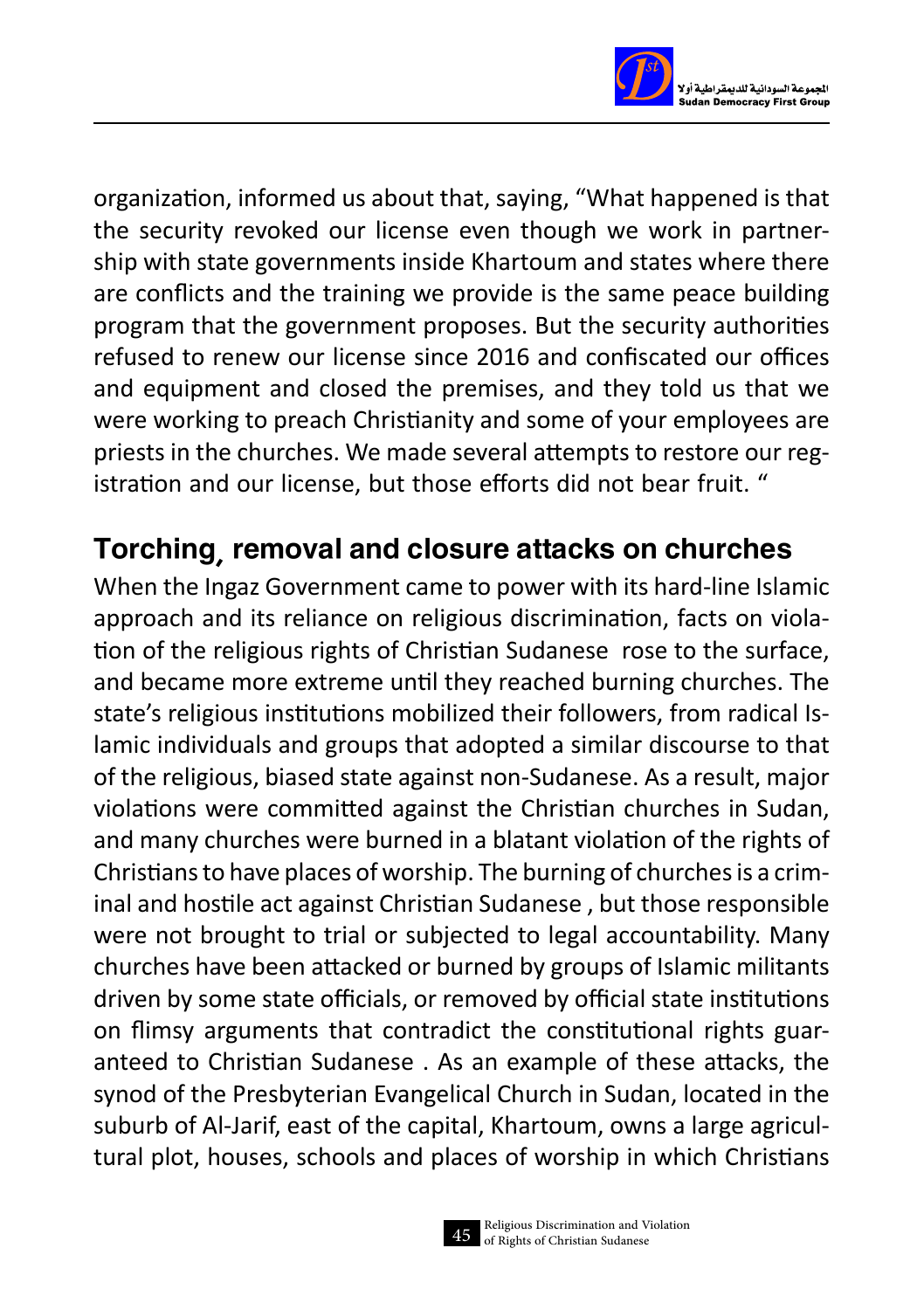

practice their religious and devotional rites. This community was established before Sudan gained independence in 1956. History of Al Jarif Church and the educational complex and the attached farm date back to the 1924. On April 21, 2012, this synod was attacked by a group of militant Islamic groups, who burned the complex with all its components from a house of worship to schools and properties, in addition to that some properties were looted and all books in the main library were burnt. We met a member of the Presbyterian Evangelical Christian Council in Sudan, a priest affiliated to Al Jarif Church complex, which was set on fire. He explained what happened as follows: Presbyterianism in al Gereef is an ancient and largest Christian group in the Sudan and owns the biggest ecclesiastical complex in Sudan before independence. Its history dates back to the period before the 1924. This ecclesiastical complex was established and had the first agricultural school in Sudan dating back to 1906, as well as a school for girls. This land was granted to the church by the British colonial government beside a farm belonging to the church. The assault started by Khartoum commissioner, who tried to take out an area of one acre of the church farm for his personal benefit. When he failed in his attempts, he suggested to a fanatic Islamic group to attack and burn al Gereef Church complex. Leader of this group, Muhammad Abdul Karim, a known fundamentalist mobilized his own followers and some other people. On 21 April 2012 they attacked and burned the church and the attached educational complex. They burnt books, equipment and all the property in the compound. Later on, Khartoum commissioner ordered the demolition of the church and the compound. The buildings were demolished by machineries of his locality without a formal decision issued to remove this complex because it was present lawfully before independence.

This incident shed light on the extent of the attacks against Christian

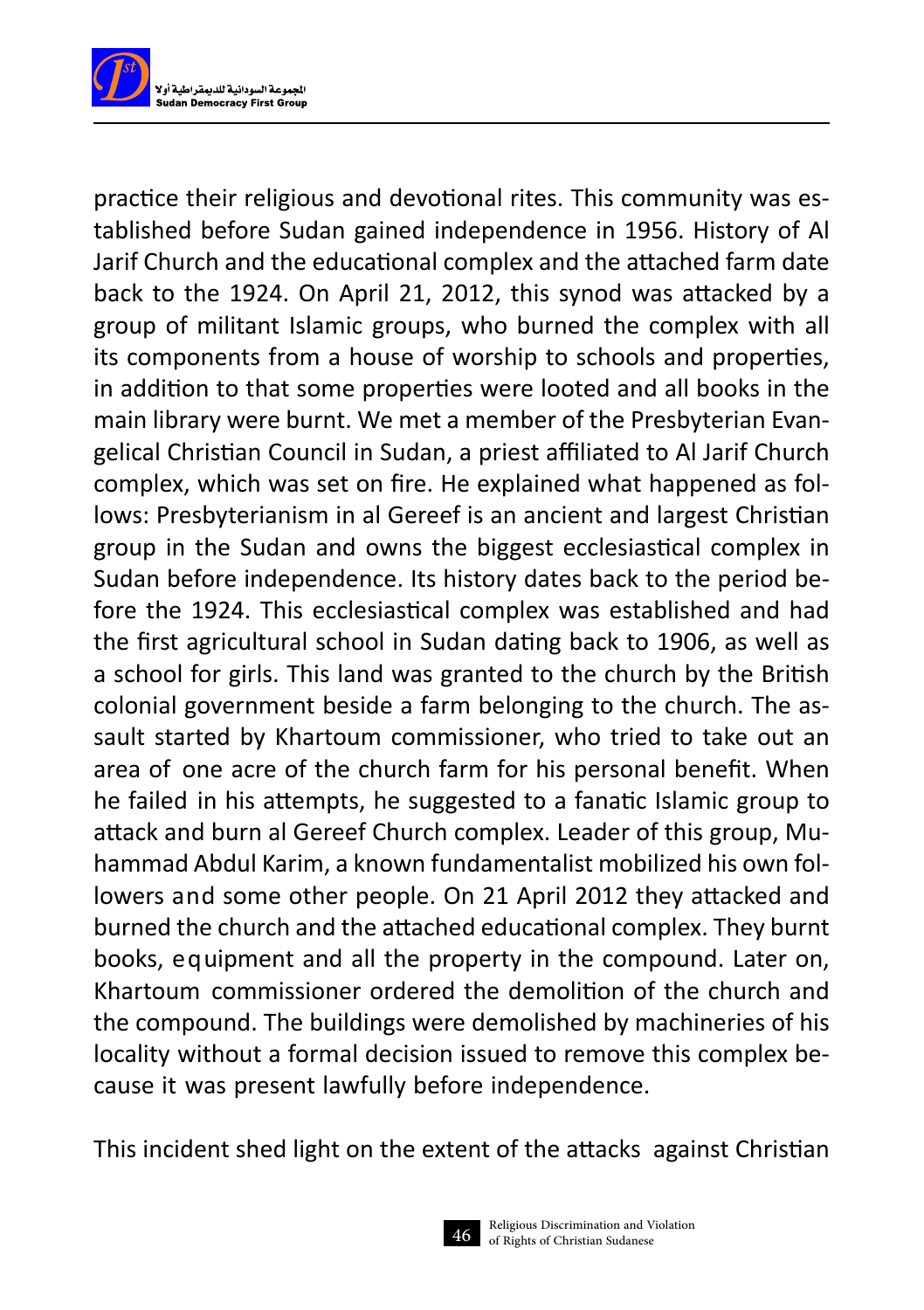

Sudanese by the official authori ties in alliance with Islamic militant groups in Sudan.

Existing churches are also subjected to removal and demolition by the authorities on various pretexts, especially since most of the Christian Sudanese who have been subjected to abuse live in peripheral neighborhoods, especially in Khartoum.

Existing churches were also removed by the authorities in an explicit targeting manner, as most Christian Sudanese who were subjected to violations of their religious rights were concentrated in Khartoum at the peripheries due to the fact that they mainly come from conflict areas in South Kordofan and Blue Nile, and they live in dense slums. Usually the residents of these neighborhoods create their own places of worship by allocating a plot of land to mosques for Muslims and another for churches for Christians. This is done in agreement between the citizens of these neighborhoods on their own, as the government does not recognize their right to live in these squatter neighborhoods, except that when government authorities intervene to plan and legalize these neighborhoods. They usually allocate the area of the existing mosque in its place and do not destroy it, but rather consider it the engineering point that the layout of the neighborhood in question is designed, while existing church is removed and they refrain from allocating a plot of land to it, which makes the Christians who live in the same neighborhood without a house of worship while their Muslim counterparts enjoy this right. When Christian citizens demand the authorities their right to have a place of worship, they never get an answer, and in a testimony from a member of the Sudanese Council of Churches who belongs to the Evangelical Church in Sudan, he said: "The government is now confiscating churches' licenses, and most Christian Sudanese live in infor-

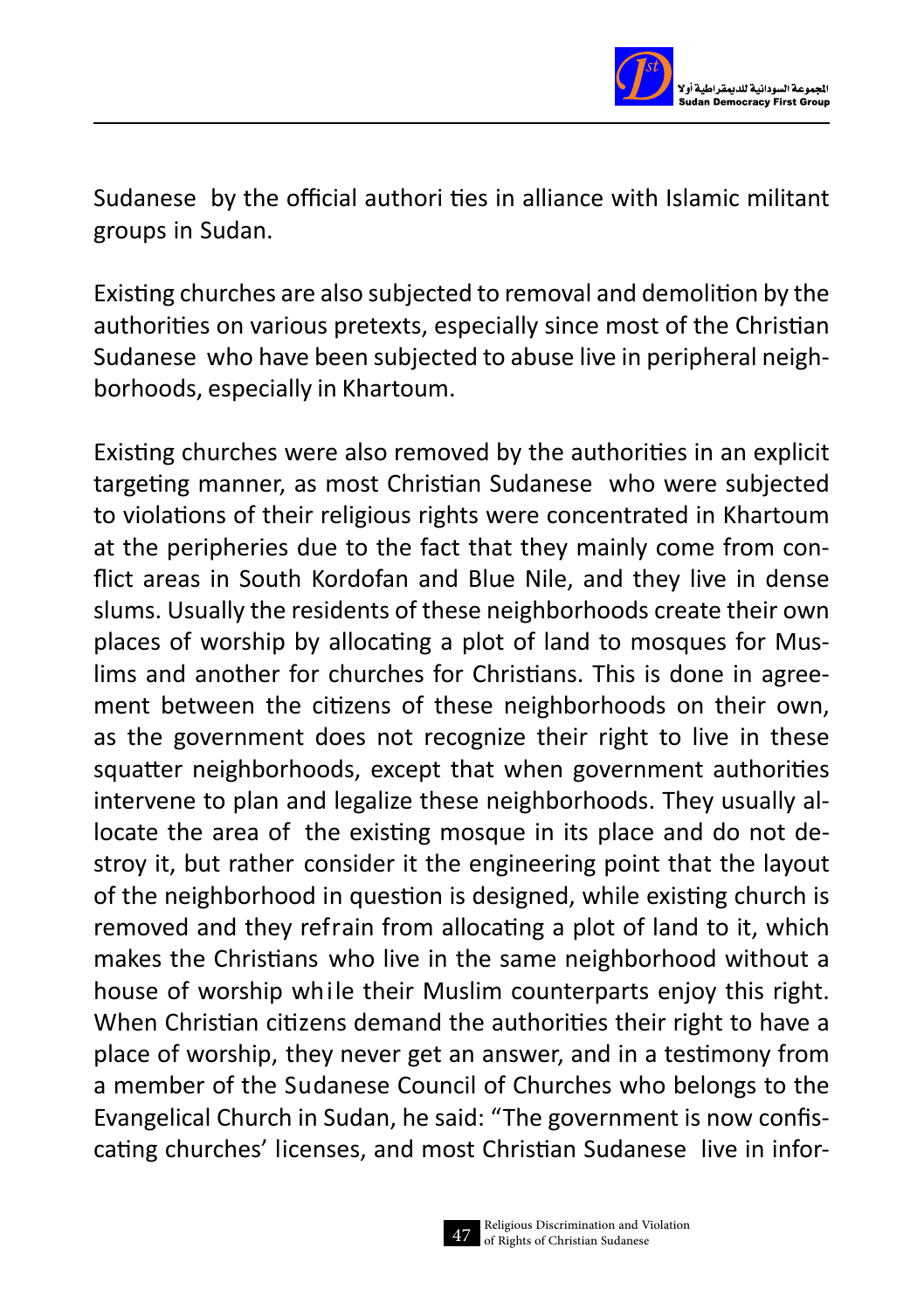

mal settlements in the capital Khartoum. Usually there is a mosque and a church, and when government authorities plan the neighborhood, they install the existing mosque in its place and allocate the plot of land that it is built in, while the existing church in the same neighborhood is removed and they refuse to license. Unfortunately, this is an ongoing approach from government authorities and we have many events to remove churches in various districts of Khartoum and refuse to license them, and what makes us feel sad as Sudanese citizens believe in Christian religion that these violations are the official policy of the state. Recently, 27 churches in various districts of Khartoum were removed in a blatant violation of the rights of Christian Sudanese and a major violation of the existing constitution. I visited all these removed churches to see with my own eyes."

## **Security's prosecution, expulsion, dismissal, trials and confiscation of property:**

priests and church servants of the Christian Sudanese were subjected to prosecutions by the security apparatus to restrict and impede their right to practice their religious rites and care for their Christian followers in accordance with Christian religious teachings. All this was done in order to deprive the Christians of Sudan of exercising their constitutional right to worship. The priests were also accused of spying for foreign parties. The aim was to prevent them from practicing their religious activities. They were originally Sudanese citizens and religious men only. As a former Presbyterian Evangelical Church stated in our interview with him for the purposes of this report, saying: "Christian Sudanese in the eyes of the Ingaz government are spies and agents working against the homeland! (This exclamation mark was added at the request of our interviewee). So we were being pursued by the security apparatus through a series of summons, arrestsand unfair trials that do not rely on any data of any kind because they are already lies,

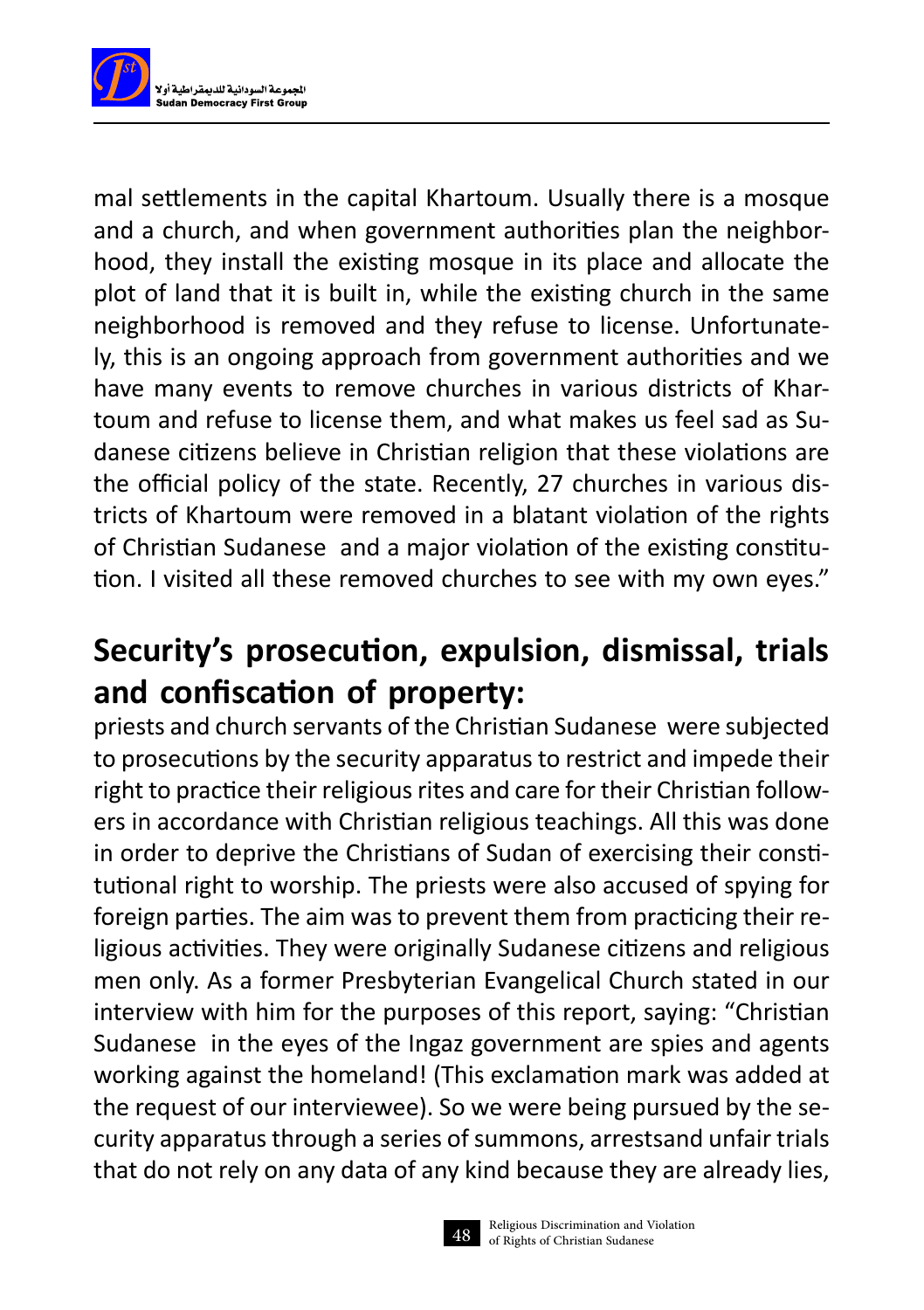

and the properties of Christians and churches have been confiscated based on false and unrealistic pretexts. Property and money of my brother were confisicated on the pretext that he spent them in Christianization, just as the lands and properties of the church were confiscated for the benefit of senior security officers for the purpose of investing in them. Christians' property is considered spoils for them and we have even the names of some of these officers. This is the official state policy against its Sudanese citizens Christians"

In another meeting with one of the pastors of the Pentecostal Church, he gave us his testimony, saying, "I personally was subjected to raids by the security apparatus more than once, they were even following me in the neighborhood where I live. So I decided to move to another neighborhood. They arrived at my home, where I moved and spoke to my wife." In my absence, they are following my Christian missionary activities. They accuse priests that we are spies and this is strange to us because we are Sudanese citizens before we are Christians, but the government does not want Christian Sudanese . I am not alone, but hundreds of priests and Christian clerics have been summoned by the security apparatus in a Church security unit and interrogation, as well as many priests were brought to trial for spying for other countries. Therefore, many priests decided to leave the homeland and migrate because of these harassment and violation of their constitutional right to exercise their natural and constitutional right to be Christians or belong to any other religion. Three years ago the government's security apparatus closed the Pentecostal churches, where I am pastor, forcing our pastor to sign agreeing to a decision to close, while threatening him, that it was his interest. Their argument in closing the church was that the faithful of this church were wearing disgraceful clothing that offends the public. Sudanese priests had been subjected to many unfair trials and complaints were always filed against them by the security apparatus. Var-

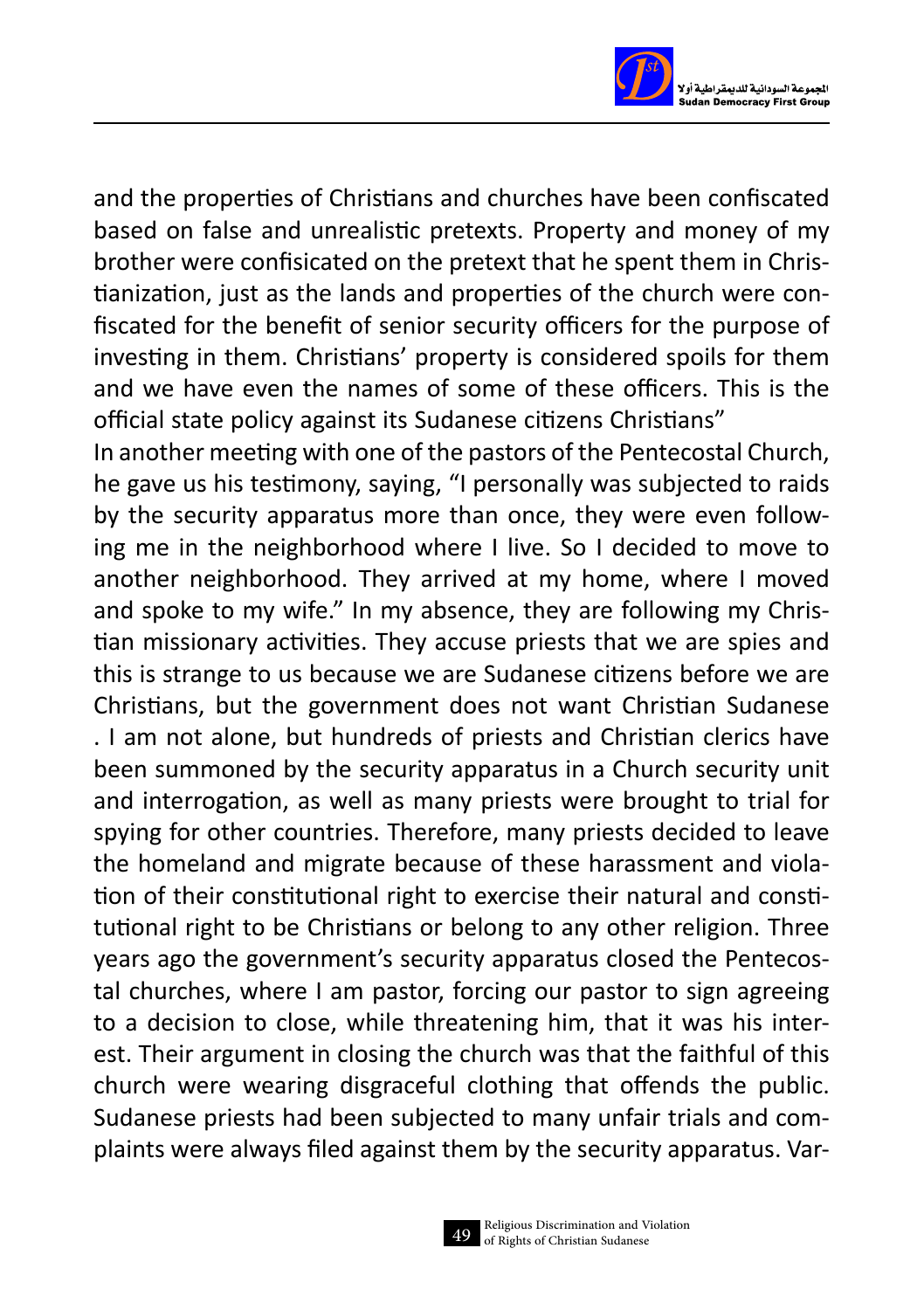

ious charges were submitted against them, penalities that may be up to death. Cases vary from accusations of spying for foreign bodies, undermining the constitutional system or inconvenience. Stirring up public opinion accusations claimed and submitted to courts. As the whole matter is that the authority is primarily concerned with fighting the Christian Sudanese . In 2014, Sudanese priests, one priest from South Sudan, a Sudanese citizen and a Czech journalist were arrested and accused of major charges: espionage, inciting hatred and undermining the constitutional order. The Sudanese Criminal Law of 1991 provides for the death penalty if convicted of these charges. We met with a priest of the Evangelical Church and an activist following up the files of cases brought by NISS against Sudanese priests. He informed us about their suffering with the regime's misuse of the law. Legal institutions of the state were designed to defeat the Christians of Sudan in a manner contrary to any kind of values, laws and rights. They have planned to employ the judiciary in fabricating charges against priests by the security apparatus. Strangely, they fabricate charges against us unimagined of and have nothing to do with logic. An example was the case brought by NISS against two Sudanese priests and a foreigner working in a humanitarian organizations and two pastors: Hassan Abdel Rahim, Koua Shamal, the young man Abdel Moneim Abdel Mawli and a foreigner from the Czech Republic called Peter Jask. They were subjected to unfair trials and accused of spying and undermining the constitutional system. Later on, they were sentenced to prison terms ranging from 12 years to 15 years, and Peter Jask was fined \$15,000. They were released a year later because the international community intervened at a very high level, such as the European Union and others.

Also, there was the case of priest Michael and other priests. They had been arrested since 2014 and charged with espionage and provoking sedition between tribes and inciting hatred against the state. Penal-

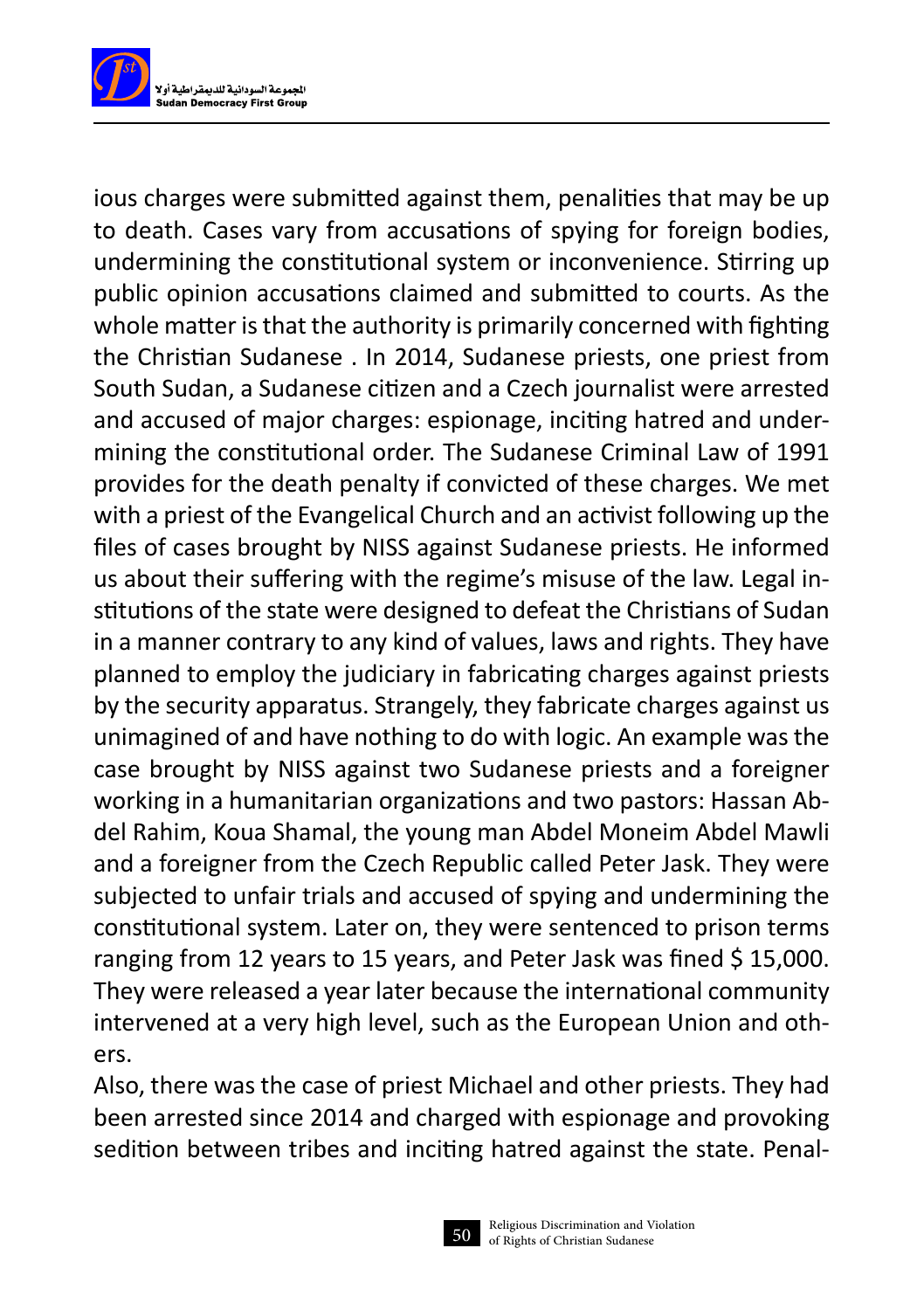

ties for these charges reach death penalty. They spent more than two years in detention and trial. But they were also released after intervention of the international community.

Christians are subjected daily to unfair trials in Sudan. In the month of October 2107, Christians were sentenced to a fine and imprisonment for their opposition to sell part of the church land in Omdurman in favor of an investor. We were subjected to a violation even in the law. The trials faced by Sudanese priests and Christians are part of the regime's plan to eradicate the Christian religion from Sudan. As an inherent right of every Sudanese citizen to convert to the religion he wishes in accordance with the applicable Sudanese constitution and international laws that are part of the Sudanese constitution. The security apparatus targets priests in any church or religious activity they carry out inside their churches and even their conversations to the media are considered crimes against them, and even the prayers they perform and the sermons they offer inside the churches or participations in religious conferences. There are very serious restrictions against Christian Sudanese .

# **Hate speech and discrimination against Christian Sudanese**

The ruling regime in Sudan, since its coming to power through a military coup in 1989, had adopted strict Islamic religious policies, which forms the backbone of its ideological structure. The National Islamic Front party carried out this military coup and controlled the reins of governance in Sudan. The regime adopted from its first day religious policies based on the Islamization of all aspects of political, social, cultural and religious life in Sudan, and for this the regime announced the imposition of the application of Sharia and its laws on all Sudanese and canceled old laws in force in Sudan and issued new laws that

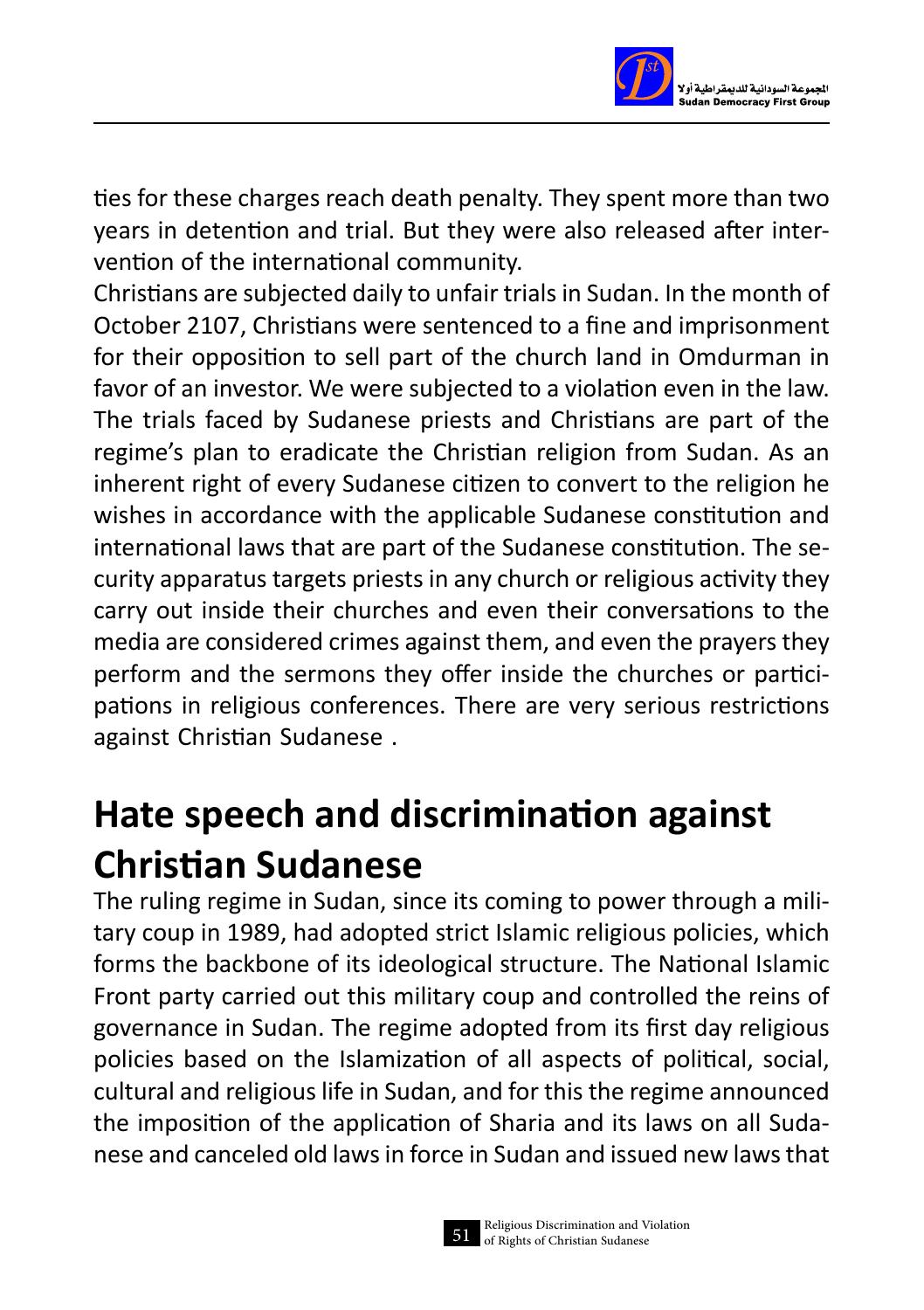

were derived from Islamic law and announced the main reference for the constitution is Islamic law and the Holy Qur'an. The regime also changed the course of war that was burning in southern Sudan between the central government in Khartoum and the rebel SPLM in southern Sudan, from a political war linked to several national demands to a religious war, as most of the SPLM fighters were southerners, who embrace Christianity. Therefore, the regime declared a ruling that war in the south is a jihad for the sake of God, and that it is a war against infidels and other enemies of Islam. The regime mobilized followers in jihadist militias to fight in the south and told them that those who die in this war would directly go to heaven. This hardline Islamic approach adopted by the regime put the Christian Sudanese in a very narrow angle, as they became second-class citizens and their rights were not the same as before Ingaz regime took over power. Therefore, they were considered second-class citizens in their homeland due to their religious classification as thought by the religious orientation of the ruling regime and its adoption of the Islamic law as a reference for politics and law in Sudan. President Omar al-Bashir stated that the Sudanese army was committed to implementing Islamic law in Sudan, "The army will remain the guardian of the law in Sudan"  $(36)$ . It was clear that the arrival of the National Islamic Front party, which descended from the Muslim Brotherhood, aims to build an Islamic state in Sudan, where Christians are second in terms of the number of followers of religions in Sudan, a target of discrimination as they are not a real religion. The Sudanese President had previously confirmed their religious orientation based on Sharia and their affiliation as officers in the Sudanese army to the Muslim Brotherhood when he said in an interview with the Al-Wasat magazine, "The organization that brought us together as military officers within the Sudanese army was the Islamic movement, aiming to implement Islamic Sharia in the country." .

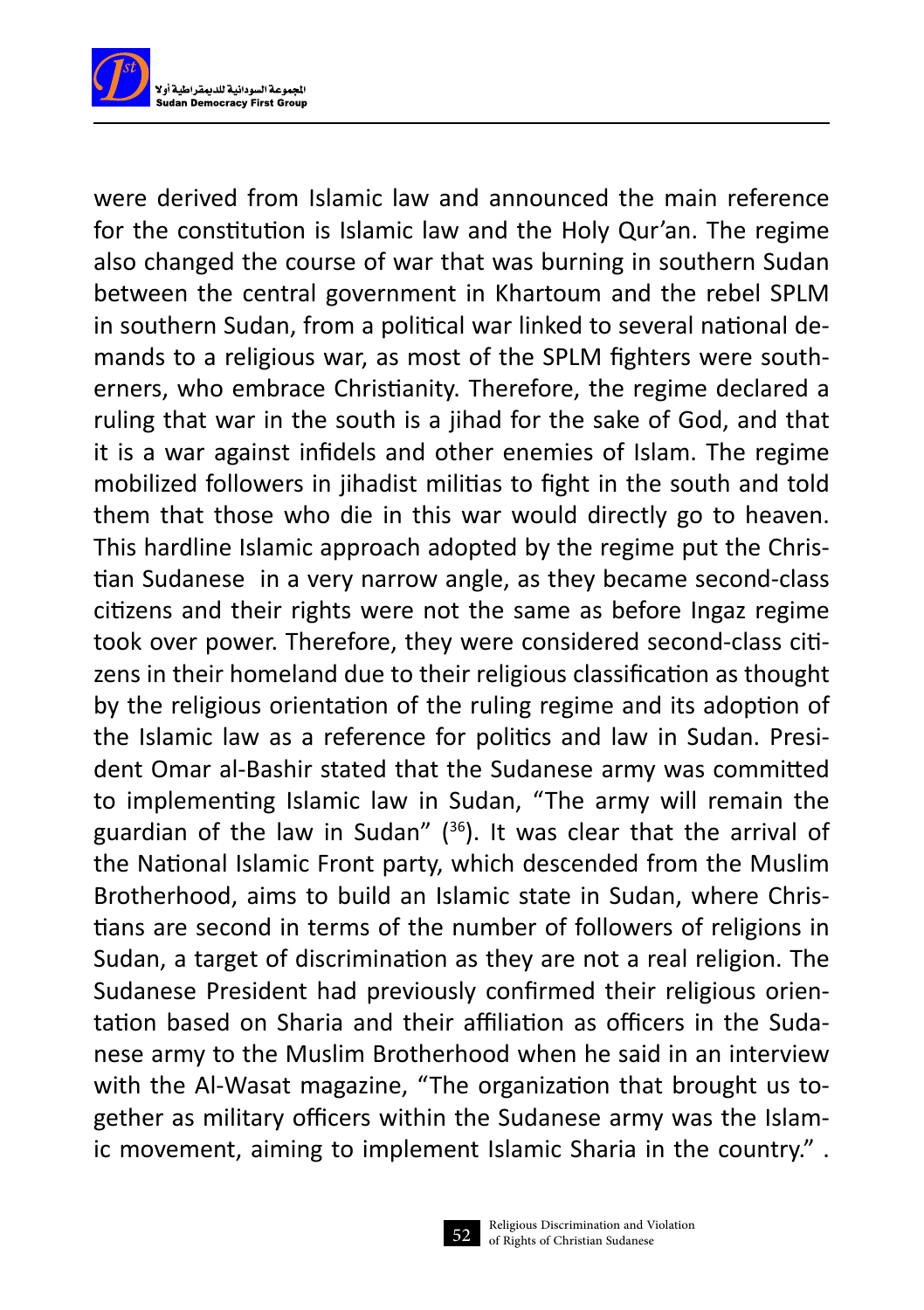

Christian Sudanese have a growing feeling that their religious rights in light of the hardline Islamic trend of the regime will be threatened and targeted. They began to complain since early 1990s, when their protests over what they sensed as targeting by the Islamic government in Khartoum. On the eve of the secession of South Sudan, Sudanese President Omar al-Bashir announced before a mass gathering in the eastern Sudanese city of Gedaref on 20 December 2010 that the state after the secession of the south will not recognize the cultural, ethnic and religious diversity of the Sudanese people, saying: "In the event of the secession of the south, we will amend the constitution, so there is no room to talk about diversity. Al-Bashir, who also defended two policemen, filmed lashing women, "Sharia and Islam will be the main source of the constitution. Islam will be the official religion of the state, and Arabic will be the official language of the state" (37). When we sat down with a member of the Sudanese Council of Churches, at the same time a chaplain and pastor of one of the churches in Khartoum and a human rights activist on issues of religious rights for Christians, he said: "The main reason why we are being subjected to difficult violations of our rights as Sudanese citizens is our believe in the Christian religion, which is the oldest heavenly religion in Sudan. This is the president's speech in the city of Gedaref in December 2010 when he said that there is no obscurity of religions after the secession of the south. Sudan will be an Islamic state. This speech was a green light for the official state apparatus to expel Christian Sudanese from Sudan and violations of their constitutional and legal rights and their treatment as third-class citizens. He was aware that this speech was broadcast live in media and the official national television of the state. These acted also as a catalyst for militant Islamic groups to sow hate speech against Christian Sudanese . Immediately these groups started issuing anti-Christian leaflets and posters calling on Sudanese citizens to boycott and our religious occasions, like Christmas, Eas-

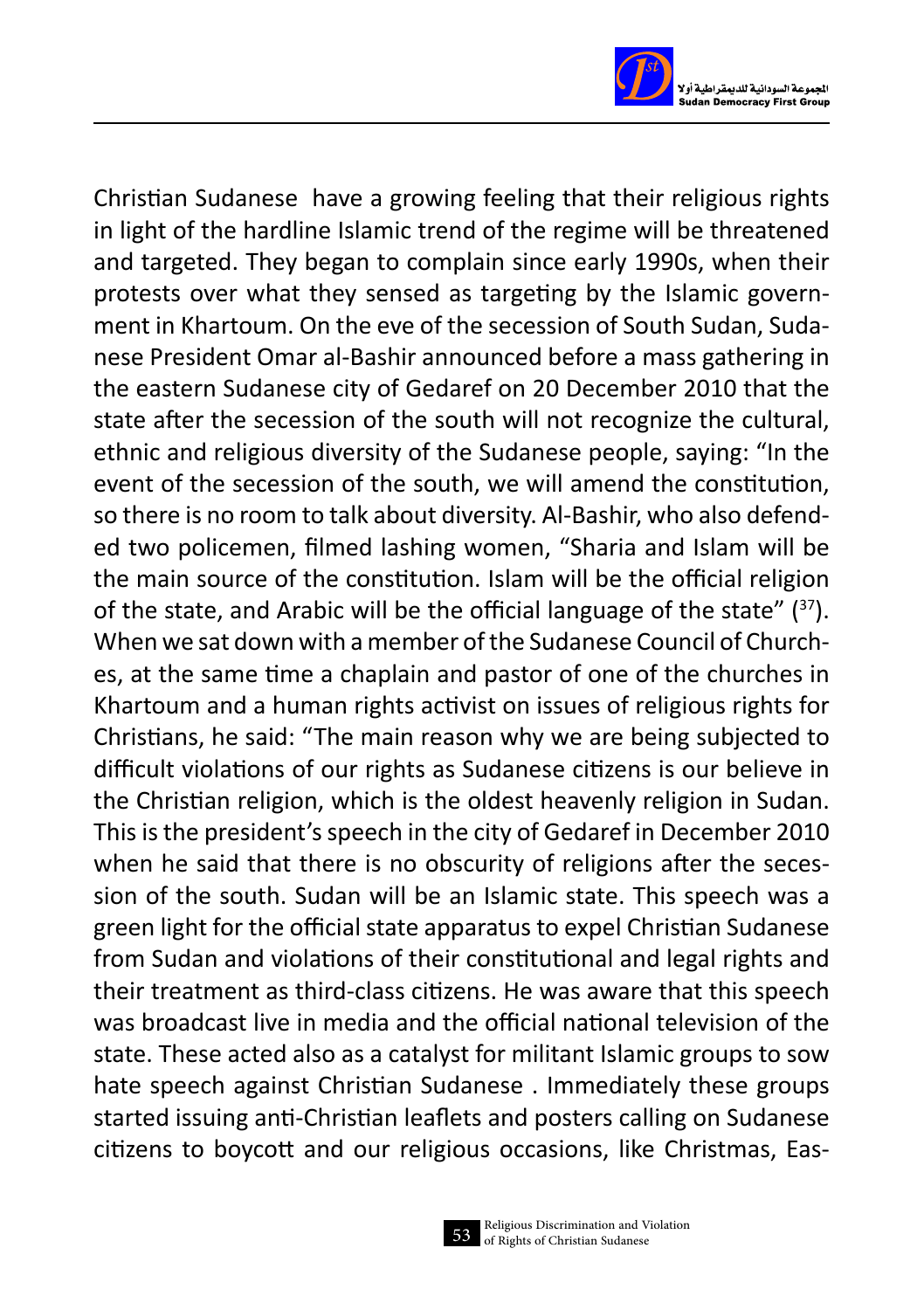

ter, etc., this has had a great impact on us." In the same direction a member of the Board of Evangelical Church states, when he told us in our interview that "what the extremist Islamic groups do by spreading hate speech is against the law and the constitution, but the state does not move. This anti-Christian timber expresses completely there desires, and therefore these violations we were exposed to are state policies. The issue is not religious coexistence because religious coexistence is a social issue, but our problem as Sudanese Christian citizens is the relationship between Christian Sudanese and the state and this is currently for us a very dark file." He continues to talk to us" We are oppressed by the government because we are Christians and descended from the Nuba Mountains and Blue Nile.

### Denial of religious holidays and the right to employment

Since Sudan gained independence in 1956, there had been official holidays on religious basis in Sudan that were announced by a decision issued by the Council of Ministers in accordance with the law that organizes public holidays in Sudan. These holidays include Eid al-Fitr, Eid al-Adha, the birthday of the Prophet and the New Islamic Year. For Muslims, Christmas and Easter for Christians, those holidays were for for all Sudanese regardless of religion. However, after the separation of the south, the state canceled Christian holidays, so that there are no longer official Christian holidays, while maintaining the same status for Muslim holidays, whereby the holiday is declared to all the people. As for Christians on their religious holidays, the holiday has become more of specific for Christians, which denied them enjoyment of their right to religious holidays, due to absence of an official state holiday. A member of the Sudanese Council of Churches and a lecturer at a Sudanese university, gave us his testimony in this regard, saying: "The government canceled the Christmas holiday after the secession of the south, a decision was issued by the cabi-

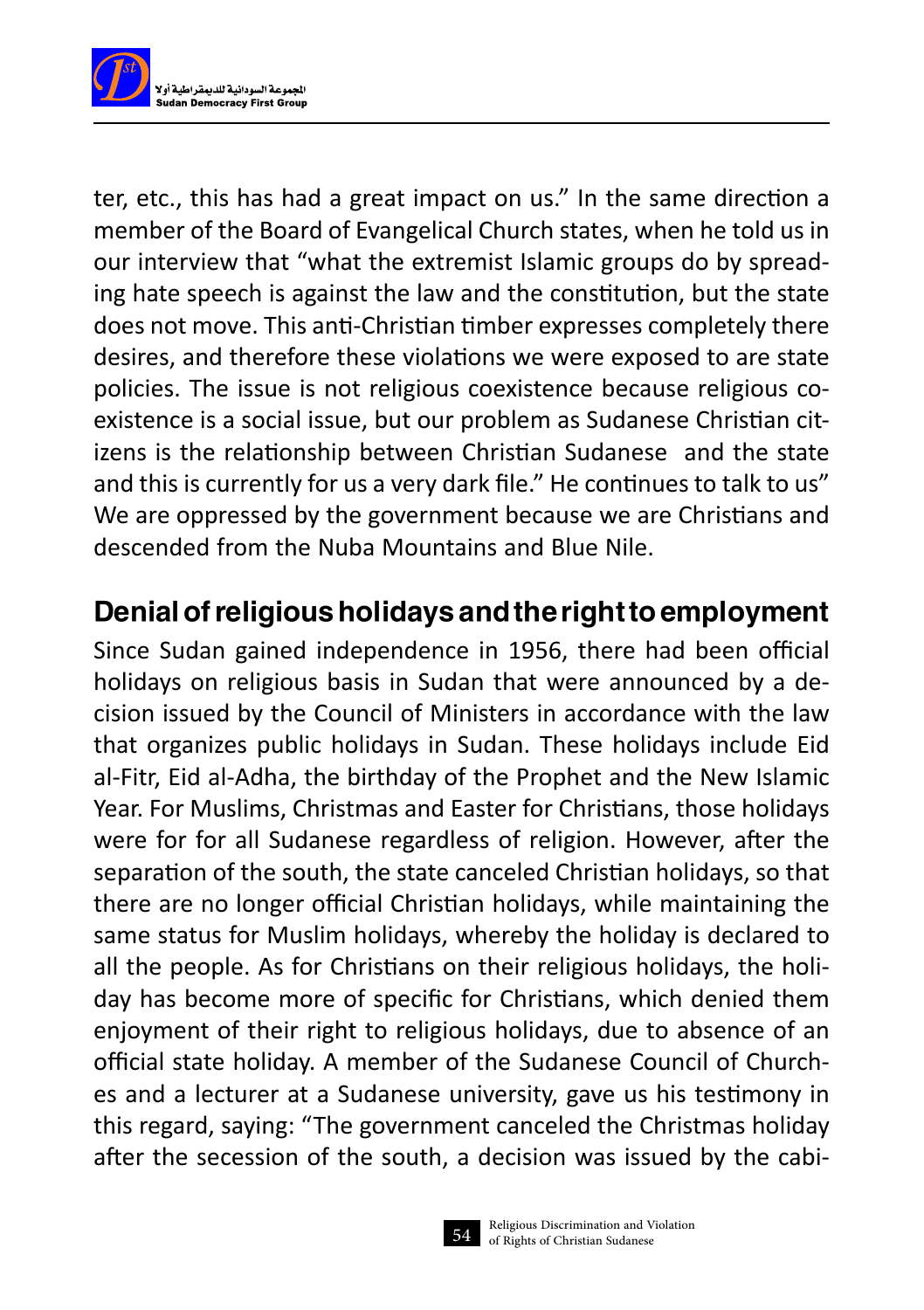

net denied us the exercise of our constitutional right to enjoy freedom of religion, belief and equality between all Sudanese without discrimination." On the basis of religion, Sudanese Christian students, for example, go to sit for exams on Christmas Day, because schools no longer have a Christmas holiday. This happened to my daughter. I personally, on Christmas Day, brought her to the university because she had an exam on Christmas Day, so she could not go to Christmas prayers, but instead to the university. This happens painfully for us as Christian Sudanese , as it has a negative social impact, because no one reaches us on Christmas Day because there is no longer any holiday. In 2017, the government issued a decision to cancel Sunday holidays for churches' schools in Sudan. These schools were suspended on Friday and Sunday, instead of Friday and Saturday because the students who study in them are Christians and Muslims. So Christian students can go to Prayers in churches on Sundays and Muslim students can go to mosques on Fridays. However, the government's decision to compel these schools to cancel the Sunday holiday and replace it with Saturday had prevented Christian students from exercising their right to worship and go to prayers on Sundays.

When we spoke to one of the priests and a member of the Evangelical Church Council, a teacher in the schools of Comboni afilliated to the church, he made the following statement: "Canceling the Sunday holidays in our schools prevented our students from going to prayer on Sunday in the church adversely affecting their feelings: feeling dismayed and hated by the state for being Christians. Another major problem that Christian students studying in public schools suffer from is that there is no longer teaching of the curriculum of Christian education, which is required to sit for the Sudanese certificate exams that qualify to enter universities. So every student studies a religious curriculum according to their religion. I collect these students on Fridays every week in churches and some private schools teach them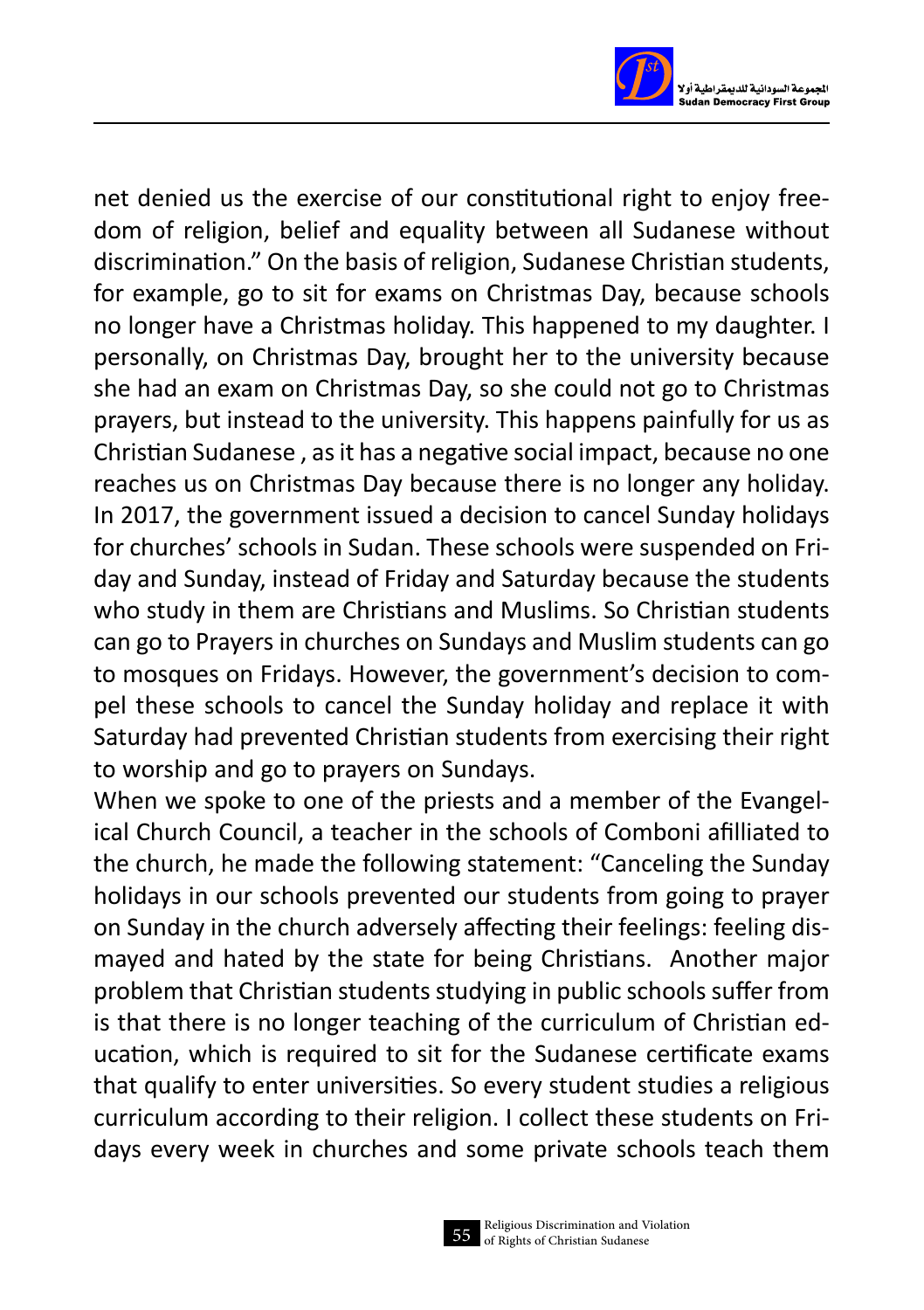

the curriculum of Christian education, which deprives them of their Friday holiday. Thus they have only one day's holiday per week instead of two, and this constitutes a major denial of the religious and constitutional rights of the Sudanese Christian students.

### Freezing the constitutional and official institutions catering for rights of Christians

There were some formal constitutional councils and commissions to take care of the religious rights of Christians and councils for peaceful coexistence between Muslims and Christians in Sudan, which are bodies when formed, laid down the foundations participation of Christians and Muslims in the management. In fact, the Islamic regime in Sudan was not driven by a real desire to establish such institutions, but for political and imposed international pressure. The regime, subsequently, had violated laws and constitution to strip these institutions of their role that was instrumental in protecting Christians 'rights from violations. Among these institutions is the Sudanese Religious Coexistence Council, which started its actual activity in the year 2003, and the idea of establishing the council came from an international conference for religious coexistence held in Khartoum during that period as a result of the international pressures that the regime was exposed to due to its anti-Christian Sudanese approach accusing them of being spies of SPLM what they were subjected to under the umbrella of these accusations. The government adopted resolutions of this conference, including the establishment of the Sudanese Religious Coexistence Council. A regulation and byelaws were passed been established, prov i ding that the membership of the council's board of directors is shared equally Christian and Muslims. Term of the council's president is for a period of four years, and the council's chairmanship rotates by a system of one term for each. When the presidency of the council is for a Muslim the vice-president is a Chris-

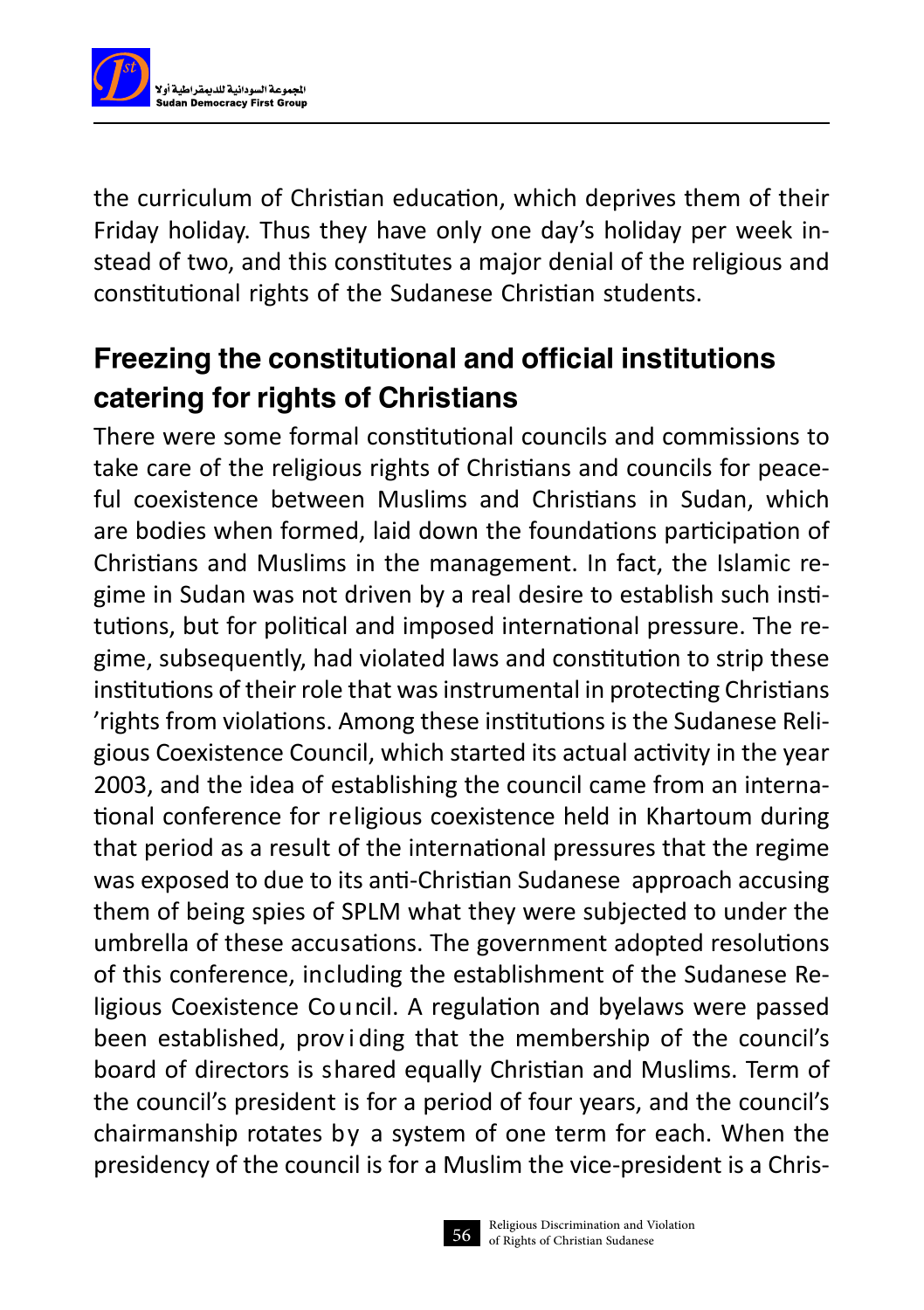

tian and vice versa. In 2003 when the council began work, the presidency of the council was given in the first session to a Muslims, Professor Ahmed Al-Tayeb Zain Al-Abidin, who is a member of the Islamic Movement in Sudan and his deputy was a Christian. Upon expiry of his term, another Musliim was appointed in 2007. He continued in office without renewal and the Council continued its work very far from the goals for which it was established and has no interest in the violations that Christians were exposed to in Sudan. Rather, it has become one of the propaganda tools to justify state violations against Christians. In this context ,we talked to a member of the Council of Churches ,a Sudanese Christian figure ,a founding member of the Sudanese Religious Coexistence Council and a member of its board of directors .The main objective of establishment of the Sudanese Religious Coexistence Council as agreed upon in 2003 was to take into account the religious rights of Christians and Muslims together and not to allow any discrimination or violations of these rights from any official or otherwise .Unfortunately the council was stolen by the ruling regime itself. They did not adhere to the statute or regulations ,so they totally controlled it and we were directly excluded . One Muslim has remained as head since 2007 until now and has turned it into an office that talks falsely about the rights of Christians and being the first violator within the council by denying them the exercise of their statutory right to exchange the presidency and work on an equal footing .Therefore ,this council has no value for Christians in Sudan .Rather ,it became one of the methods of exclusion and deprivation that we are subjected to as Christians from participating in the management of our affairs with the state agencies ".In addition ,our speaker said":Also from the recommendations of that conference ,which the state formally adopted, to establish a section in the Ministry of Religious Affairs and Endowments under the name " Department of Churches Affairs "similar to the section in the Ministry" Department of Mosques Affairs ,"provid-

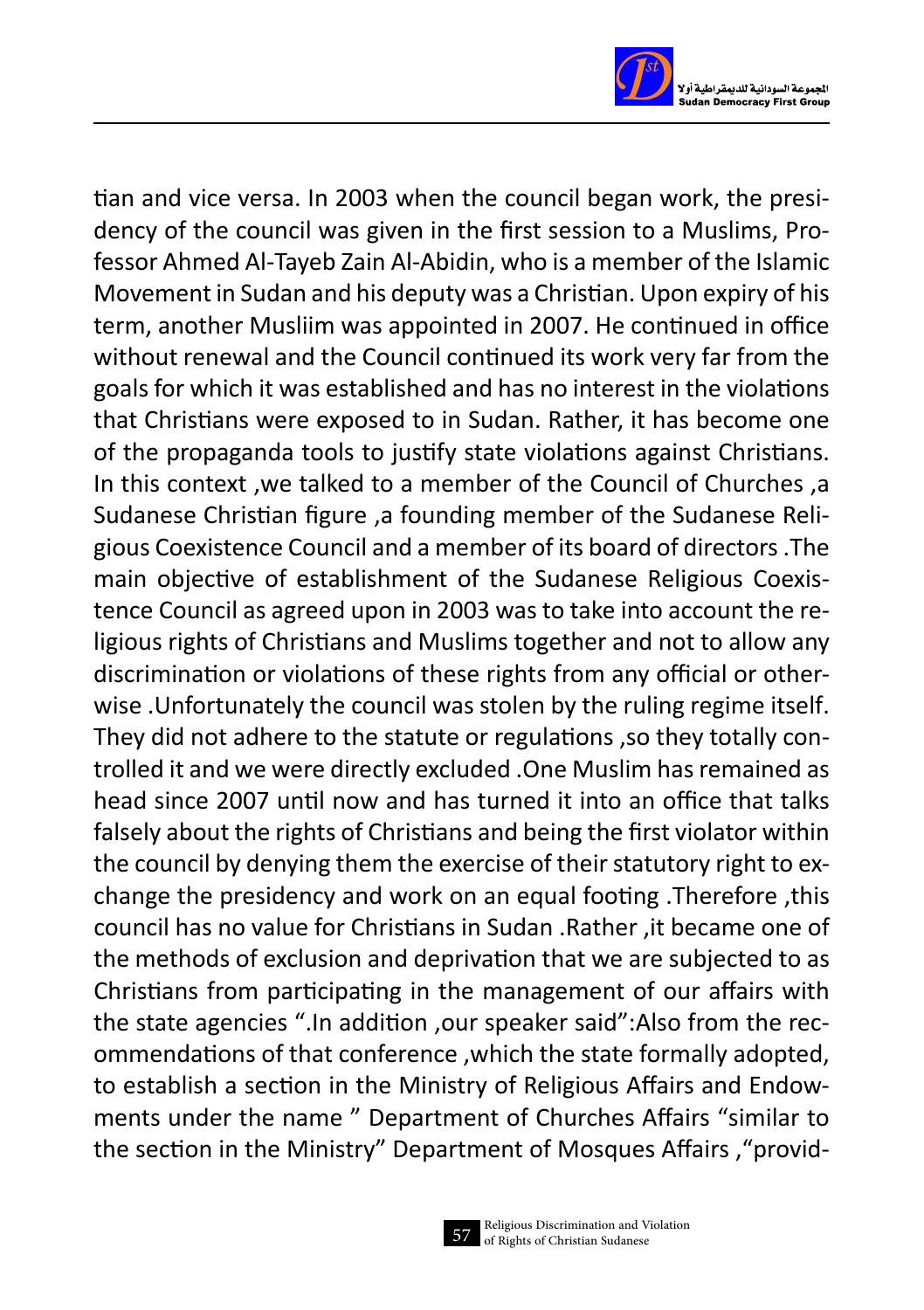

ed that at the head of this section there should be a Sudanese Christian to whom the required civil service specifications apply according to employment requirements taking into account that this section is specialized in the Sudanese Christian religious matters and therefore can only be managed by a Christian person as the case in the mosque affairs section ,which cannot be managed by a non-Muslim person due to religious privacy .An official government decision was issued to establish a church affairs section in the Ministry of Religious Affairs and Endowments in 2003 and a Christian official was appointed to head .The department began its work in caring for affairs of Sudanese churches as part of the state institutions concerned with this matter .But immediately after the secession of the south in ,2011 the head of the Christian section was expelled and replaced by a Muslim and was transferred to a unit under NISS ,though maintaining the same name ,the Department of Church Affairs in the Ministry .All the problems that we suffer now as Christian Sudanese ranging from security arrests ,prosecutions ,trials ,confiscations ,removal of churches and other violations a real stemming from this section ,which is been directed as a tool of repression against us in a contradiction that cannot be understood .Even staffs of this department are now publicly stating that they are officers in NISS ,and that when they come to investigate priests or summon them to direct offices of the authority instead of the Ministry of Religious Affairs and Endowments. Another official institution that was concerned with the protection of the rights of Christian Sudanese is the Commission for the Protection of the Rights of Non-Muslims in the National Capital ,which is a constitutional body established after signing the Comprehensive Peace Agreement in .2005 This commission was established by a republican decision and included in the Sudan's constitution of ,2005 currently in force and the commission has not yet been abolished .Therefore its existence and continuity are constitutionally binding on the govern-

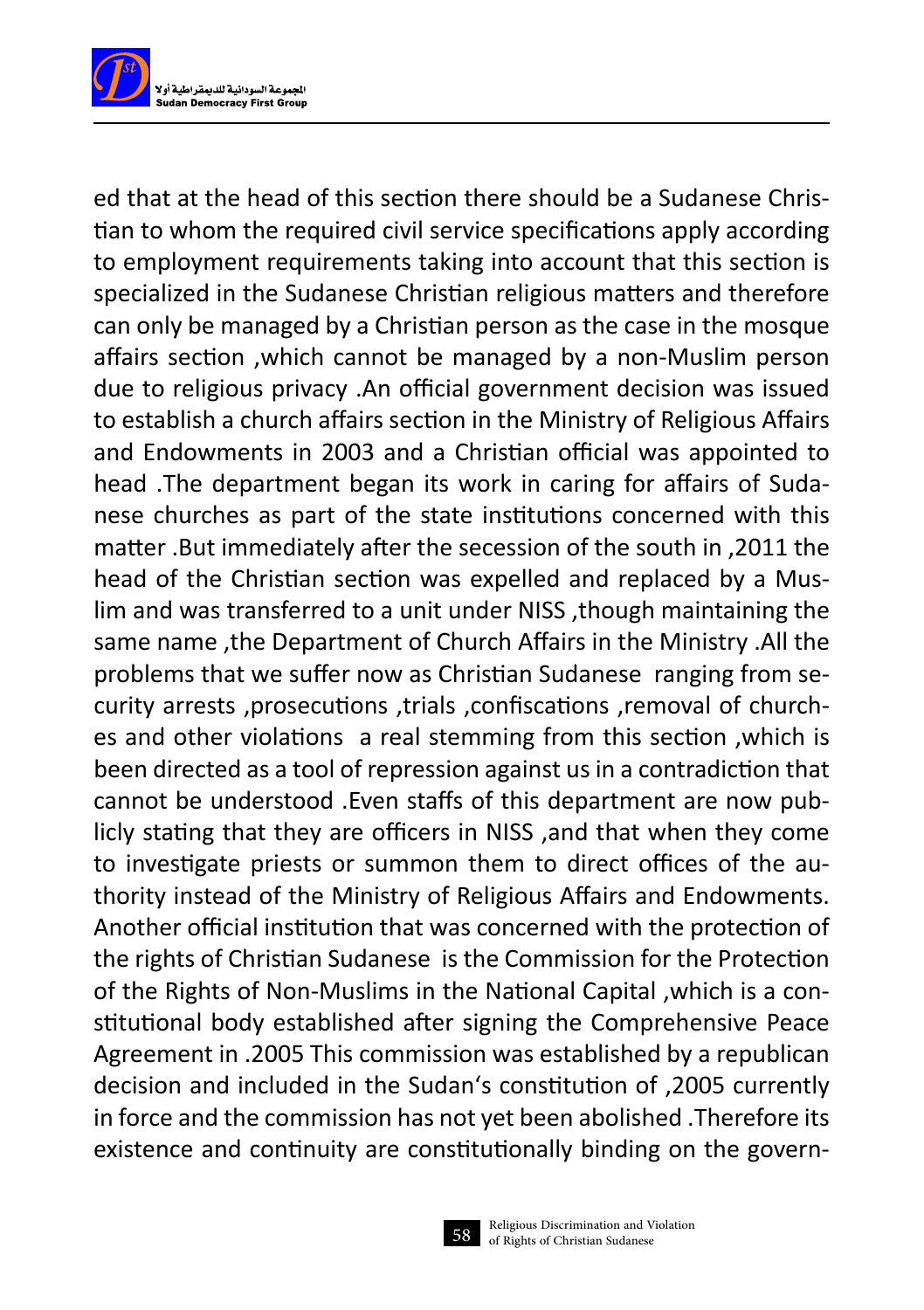

ment of Sudan .However ,since the secession of South Sudan in,2011 this commission has ceased to exist and the government has dissolved it in a major constitutional violation .Therefore ,we sat down with one of the priests ,who was a member of this commission since its inception until the day it was dissolved after the secession of the south. He said" Of course ,the Commission for the Rights of Non-Muslims in Sudan is a constitutional commission stipulated in Sudan's Constitution of 2005 and in effect to this day .Members are from Christians and Muslims .Its primary purpose was to protect the rights of Christian Sudanese and followers of other religions and non-Muslims to protect them from abuse .I was the a responsible member thereof from the date of its establishment in 2005 until its dissolution in 2011by the government .The decision to dissolve this commission is contrary to the constitution and laws because they were not been amended to date .We have turned with the government to restore our constitutional rights and not to dissolve this commission .But no one responds .In my opinion the dissolution of the commission was intended to pave the way for the confiscation of our rights as Christians in worship, freedom of religion, the destruction and confiscation of churches ,and ultimately either we leave our country Sudan and become homeless in the world as it happens to many of our brothers or we leave our Christian religion."

It is evident that the Ingaz regime was targeting Christians in a greater scheme according to deliberate plans consistent with its extremist Islamic approach and hostile to other religions. More and above it is part of the nature of the formation of this tyrannical regime hostile to freedoms and rights and does not care about the governing constitution and laws General Bashir violates he constitution, assaults on Christian Sudanese citizens themselves or their rights. After the secession of South Sudan, the regime stripped official institutions that

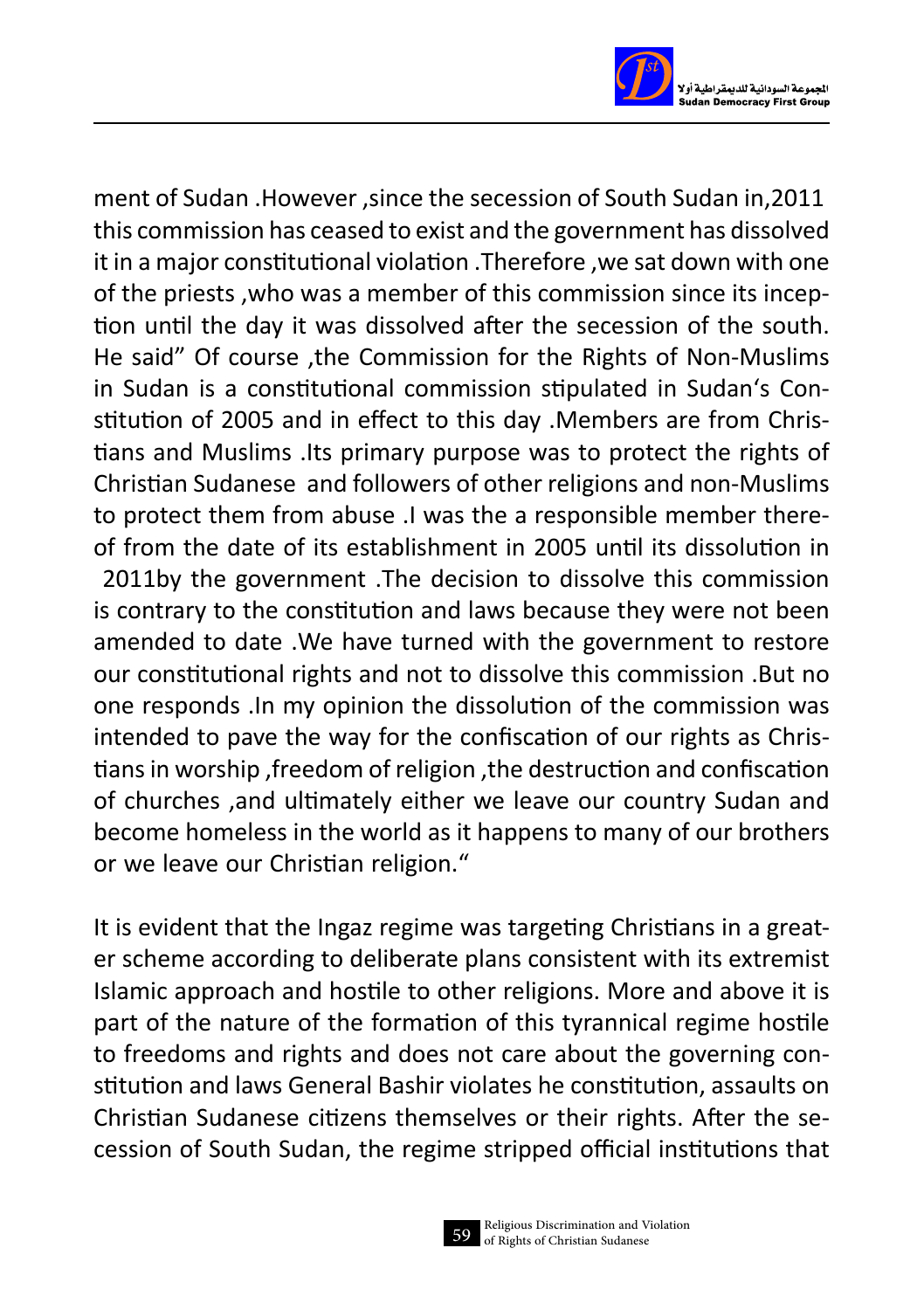

were concerned with caring for the rights of Christian Sudanese , to force them desert Christianity, and turn them into official tools of repression.

### The situation of Christian Sudanese in the Darfur region

Darfur is known as the state of the Qur'an in Sudan because of its deep connection with Islam. But during the past years, Darfur witnessed a movement to convert to Christianity among a large segment of young people. This is explained by the Bishop of the First Baptist Church in Darfur, who is a member of the Fur tribe and who was appointed for this important ecclesiastical position in 2017. We met him and we requested a lengthy interview with him for the purposes of this report. He lives outside Sudan to escape abuse and prosecution, because of apostasy, that carries a death sentence. He reported: Among the most important reasons for converting to Christianity in Darfur are: -

1. The ruling Islamists in Sudan dealt with the Muslims in Darfur, where the Darfuri Muslima were killed by the weapon of their Muslim brothers, tortured, persecuted and women were raped by the Islamists.

2. The silence of the elders of the Islamists towards what Muslims were exposed to in Darfur and not standing up to injustice and persecution taking place in full view of the world

3. The Christian states and the Christian people supported the cause of the people of Darfur and sympathized with the oppressed and assisted them.

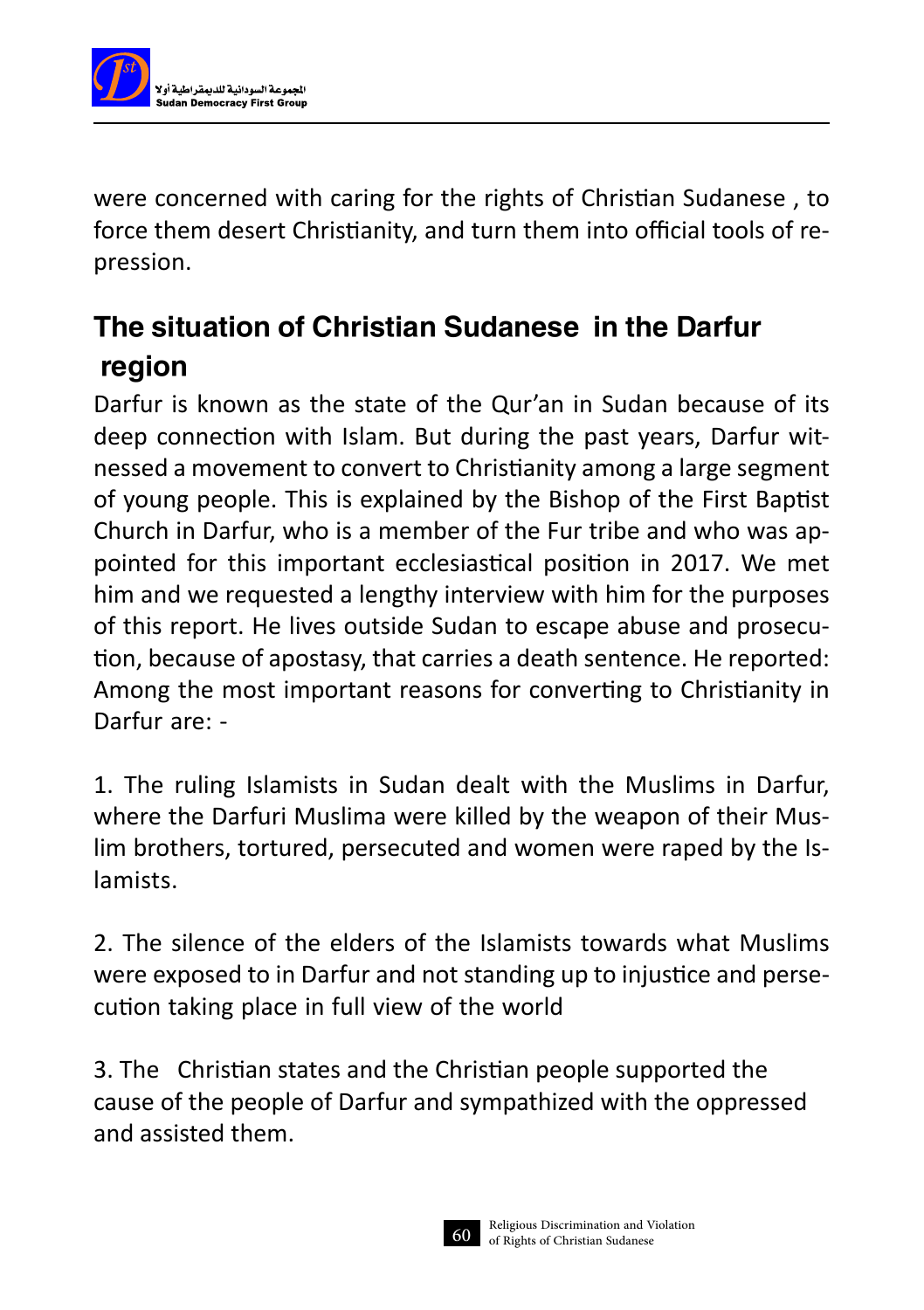

The Bishop of the Baptist Church in Darfur estimates that the number of Christians in Darfur is between (20-25) thousand believers belonging to the Baptist ٬ Pentecostal and Evangelical churches. Numbers of those who convert to Christianity daily in Darfur is estimated at (10) ten thousand individuals, adding that they "practice their religious rites in a secret manner in around (500) home churches (where a number of families or individuals congregate to practice their devotions and read the Bible in a secret manner). These practices are often subject to prosecution and tracking by the security services and society, the later being exposed to government pressures to punish their Christian children.

### Religious freedoms for Christians in Darfur

The Bishop of the First Baptist Church in Darfur, who is the first Bishop of Darfur to hold this chair, says: "There are no religious freedoms for Christians from Darfur under a state that raises slogans of Islam where multiple religions lead to the emergence of a state of extremism and militancy towards Christians. As an imam of a mosque in Soug El Shaa'bi stated in a sermon (jihad is a duty in Darfur and Darfurian funds are considered spoils). The bishop goes on saying "lack of religious freedoms in Sudan has led to the secession of the south, and the outside world considers lack of religious freedom a direct reason for spread of problems in Sudan. In my opinion, religious freedoms lead to solving all problems facing Sudan today. Also, there is no freedom to preach Christianity in Darfur. " Most Christian Darfurians live outside Sudan to escape persecution of the regime and harassment of their society, where they can practice their rites freely and safely.

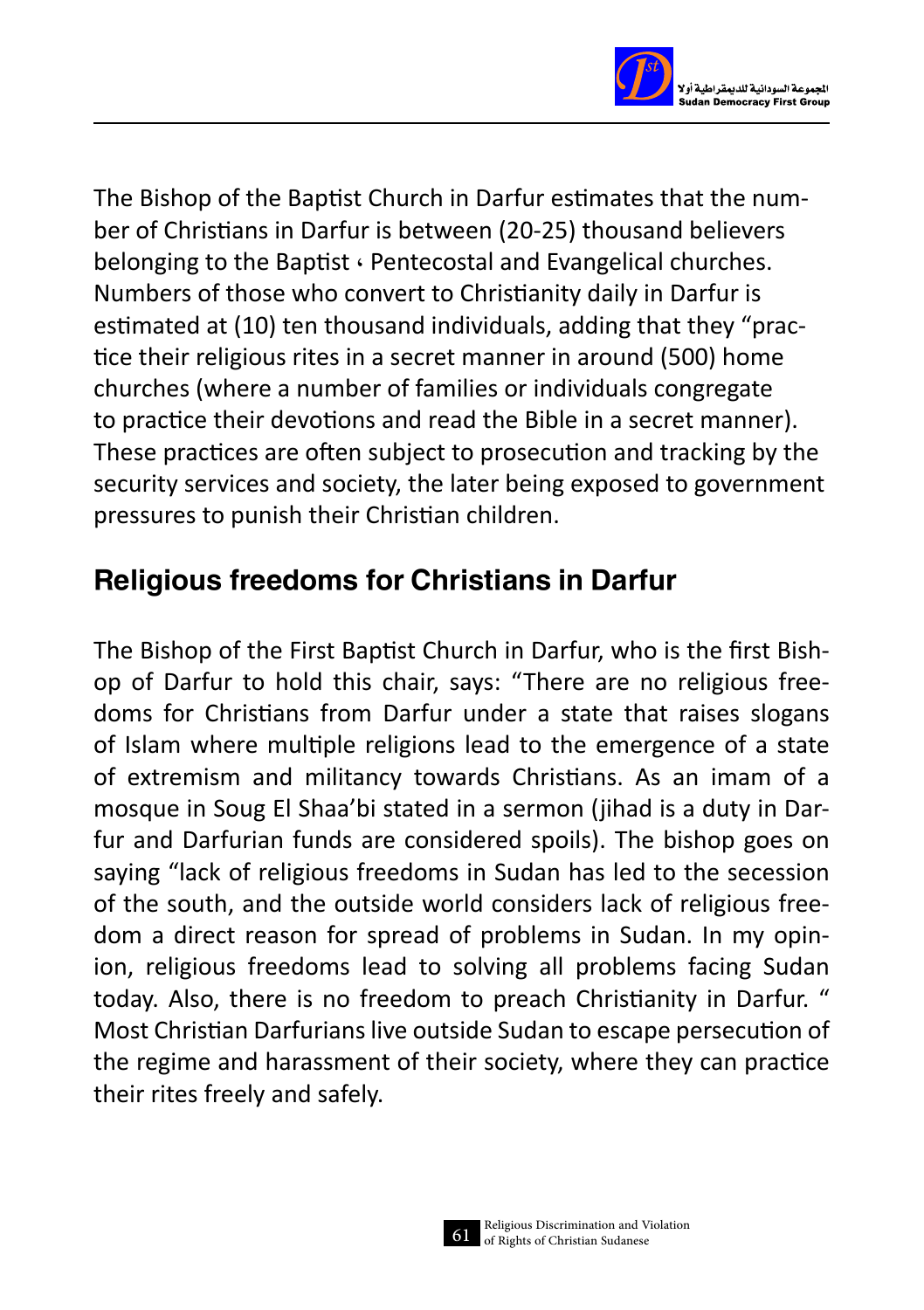

### Barriers and harassment of Christians in Darfur

On the obstacles and harassment of Christians in Darfur, the Bishop of the Baptist Church says "there are barriers and harassment from the government first and then from individuals in the community": - The government's harassment is represented in:

- Difficulty in obtaining identification documents for Christian Darfurians, as the name is verified and monitored and all forms of persecution are practiced against Christians.

Christian Darfurians cannot mention their religion in a form for any personal document, forcing them to conceal their true religion in order not to be deprived of their rights and persecuted. - Tracking and targeting Christian activists from the sons of Darfur at home and pursuing them externally, as happened to the bishop himself. As we were told, he was kidnapped from his residence in the city of Aweil in southern Sudan and an attempt was made to terminate his. Had it not been to some international organizations and Council of Churches of Southern Sudan he would have lost his life. In the city of Juba, another attempt to murder him was undertaken by a Darfuri leader, who follows the Islamist regime in Khartoum. Security authorities in South Sudan were prompted to warn him and asked him to leave the south to preserve his safety. He left to Uganda. The authorities systematically discriminate against Christian students from Darfur. Many of them were dismissed from universities, especially Omdurman Islamic University and Al-Zaeem Al-Azhari University. Harassment faces Christian Darfurians at Khartoum airport, where they are interrogated in a provocative way and sometimes arrested from inside the airport.

- Exerting pressure on Christians to work for the sake of the system

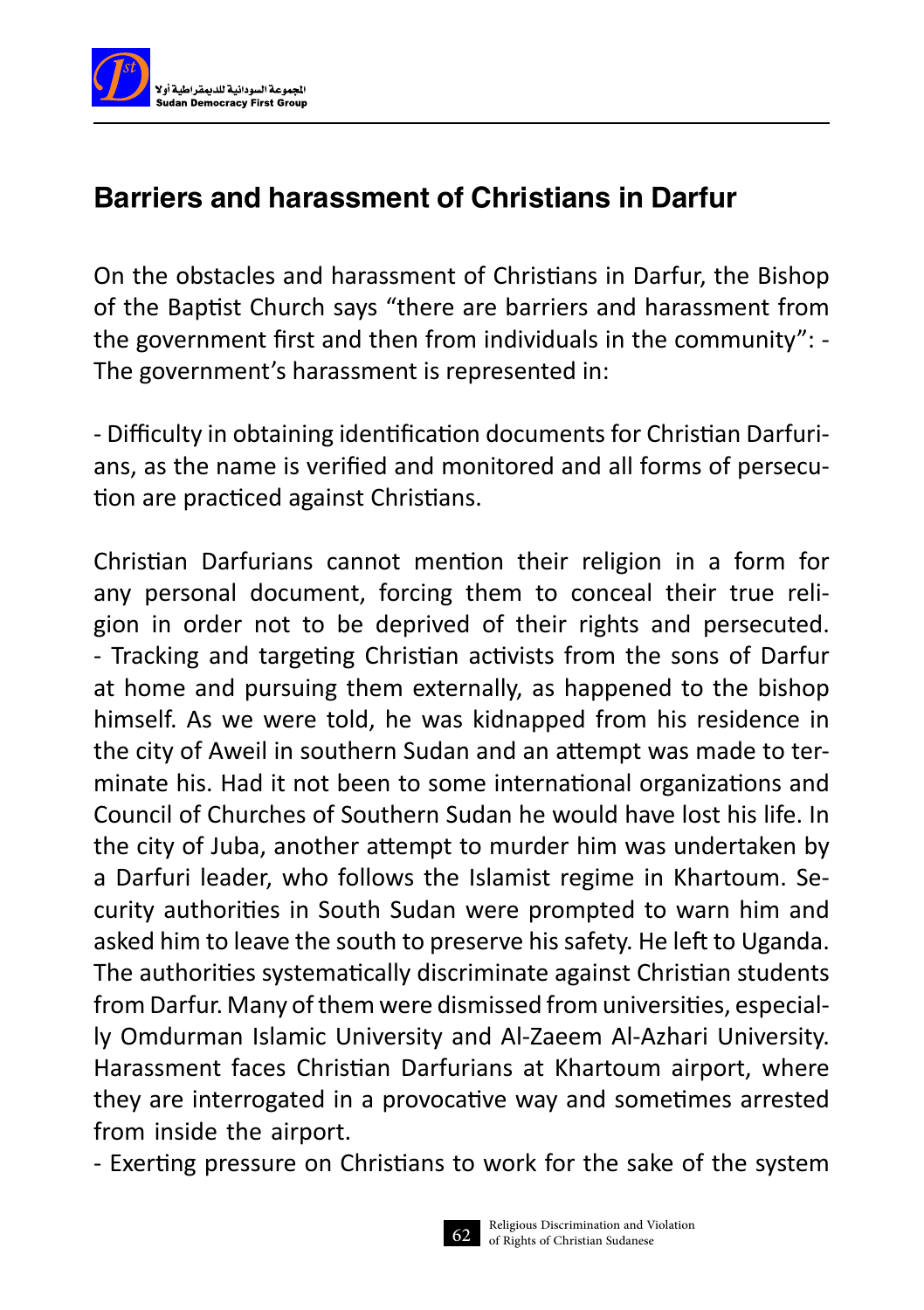

and uncovering the church's activities in Darfur, as happened to a priest named Munir. He was threatened to have his property confiscated or in exchange to reveal secrets of the church's work in Darfur. - There are a large number of young Christian Darfurians, who have been subjected to trials and others languishing in camps in Darfur and Khartoum. Three Christian youths were kidnapped in Nyala in July 2018. A number of Christian Sudanese have also been arrested from Darfur region, according to the online newspaper Al-Jamahr newspaper, which reported on 17 October 2018, that the security forces arrested 12 Christians in Nyala, who were distributing copies of the Bible to Muslims. The Christian Convent organization reported according to the newspaper that the men were taken handcuffed by NISS members and arrests were made from inside the Nyala market on Saturday, 13 October 2018.

Community harassment of Christian Darfurians

Bishop (AH), Bishop of the First Baptist Church in Darfur, says of the harassment imposed by society on Christian Darfurians:

A Darfuri doctor, asked to marry a girl, but when the girl's family learned that he was a Christian, they refused, and when the girl insisted, she was killed by her father, in Zalingei city, in Darfur.

Three Christians from Darfur were forced to divorce their wives and remove their children after they announced their conversion to Christianity.

Conversion to Christianity is a sufficient reason for social isolation. If someone is brought to trial, they may be killed as an apostate. - A woman, who converted to Christianity, was locked by her husband inside the house to starve to death. Her daughter entered and enabled her to flee and take refuge in the church.

- A policeman was fired after he announced his conversion to Chris-

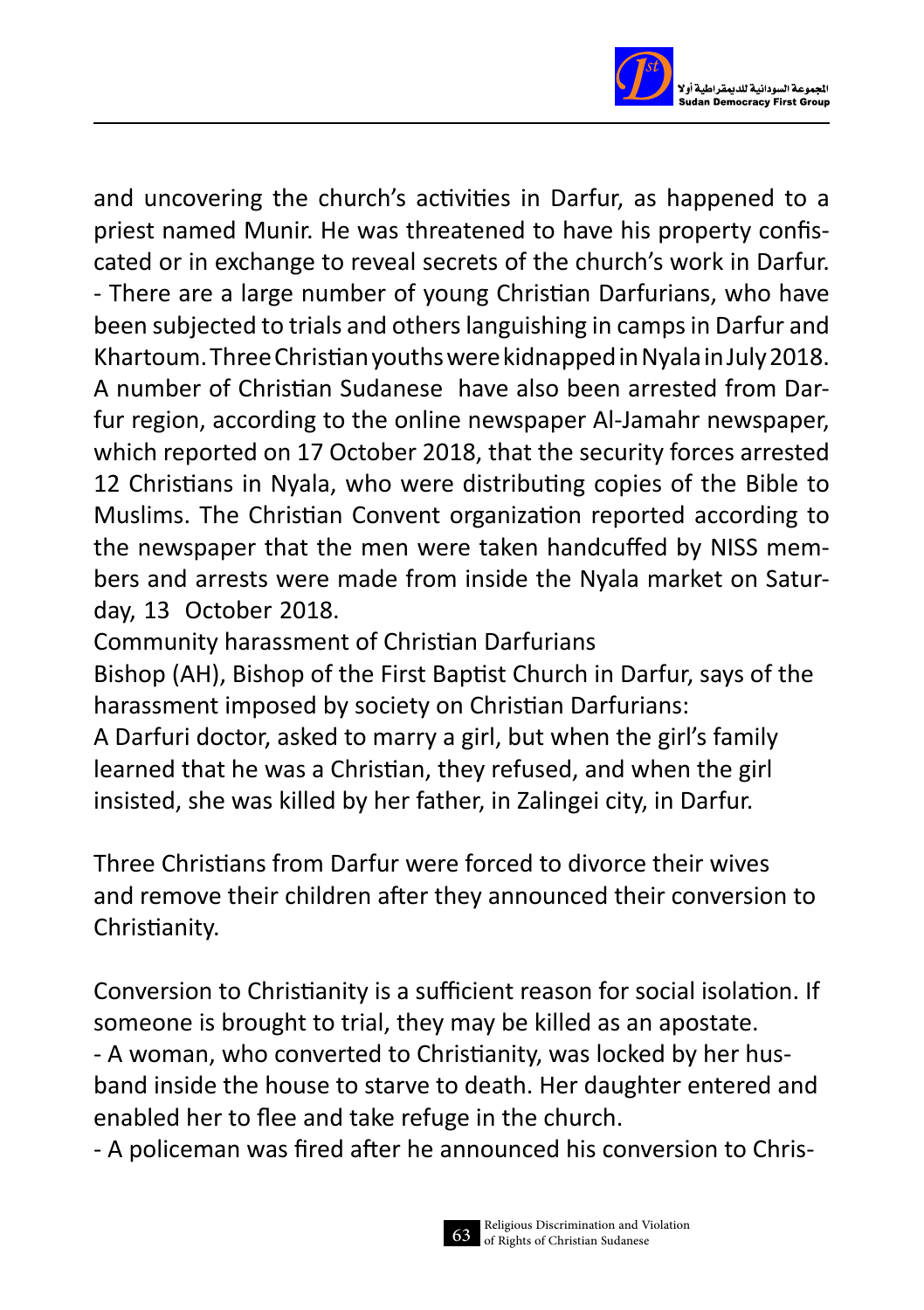

#### tianity

As for pastor (HA), who Darfurian who converted to Christianity in the 2009 in Khartoum. He confirmed that since converting to Christianity, he was pursued by the security authorities in Khartoum until he decided to flee to Juba, the capital of South Sudan. We met him there for the purposes of this report, he said the following: Concerning the rights of Christians in the Sudanese constitution and laws, he believes that they do not enjoy any religious freedom and cannot build churches inside Sudan The constitution provides a measure of freedom, but in practice this freedom is not present, on the contrary, there is repression, torture and threat. Those who practice church activity inside Sudan are in real danger. Preaching Christianity is a crime that the government sternly faces. The priest (HA) goes on to say, "As Christians, we do not reject governments, but we reject the government's behavior toward Christians." And the priest (HA) notes, "Most of those who were subjected to abuse are those who come from Islamic backgrounds from Darfur."

### The situation of Christians in the Blue Nile

The status of Christians' rights and religious freedoms in Blue Nile does not differ from that of Christians in the rest of Sudan. In the state of Blue Nile, Christianity owes a large number of groups that inhabit the areas south of the state, and Christianity is spread widely among the groups of Aduk, Kuma, Kunza and Jumjum. There are also a number of churches in the state, most of which are located in Kurmuk Province, the largest of which is the Shali Al Feel Church that was established in 1937 and Yabus Church in addition to small churches located in Platoma, Baie and Al Lillie. For decades, since the independence of Sudan, Christians have been subject to oppression and harassment to compel them to abandon their Christian faiths. This include: - Campaigns of forced Islam that were sponsored by the Suda-

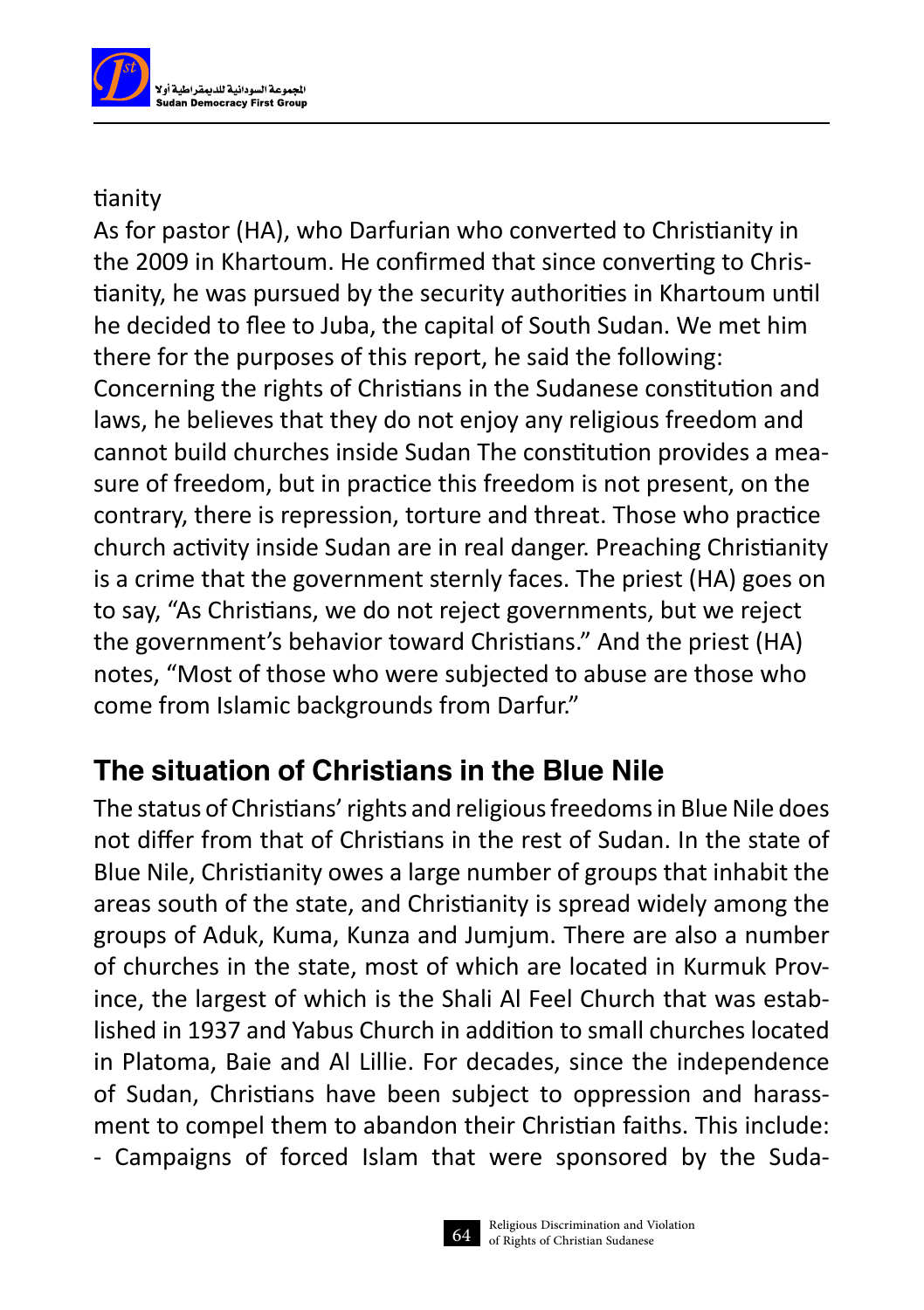

nese government in the beginnings of the sixties, which began expelling the missionary sponsors of the church in those areas in 1964 and denying Christians any material or financial support. - Intensive campaigns to preach Islam, so a number of mosques were built in the city of Shali to compete with churches and to attract local population and urge them to change their Christian faiths.

As was done in the 1974 with huge funding from the Gulf, the Shali Islamic Institute was built

- When the institute failed to persuade the Christians to abandon their religion,

it was turned in 1984 into a military garrison and a place for violence and terrorism instead of religious teachings.

Therefore coercing residents to change their religious beliefs by force and terrorism under the guise of counter-insurgency, many acts of lynching, killing and torture were committed. The population was forced, especially adherents of Christianity, to leave the area and tens of thousands settled in Benqou refugee camp in Ethiopia.

- During 2005-2011, after signing the Comprehensive Peace Agreement in 2005, the region witnessed relative peace and stability, as most of the population returned to their homes, and churches were rebuilt for Christian lessons, prayers, and chants.

- After the independence of South Sudan, the suffering of the Christians returned to the state. Upon resumption of war between the government and SPLA Christian villages in southern parts of the state became military targets for the forces of the regime and target for the Antinov attacks that destroyed schools, markets, water points, health centers, mosques and churches. Residents were forced once again to

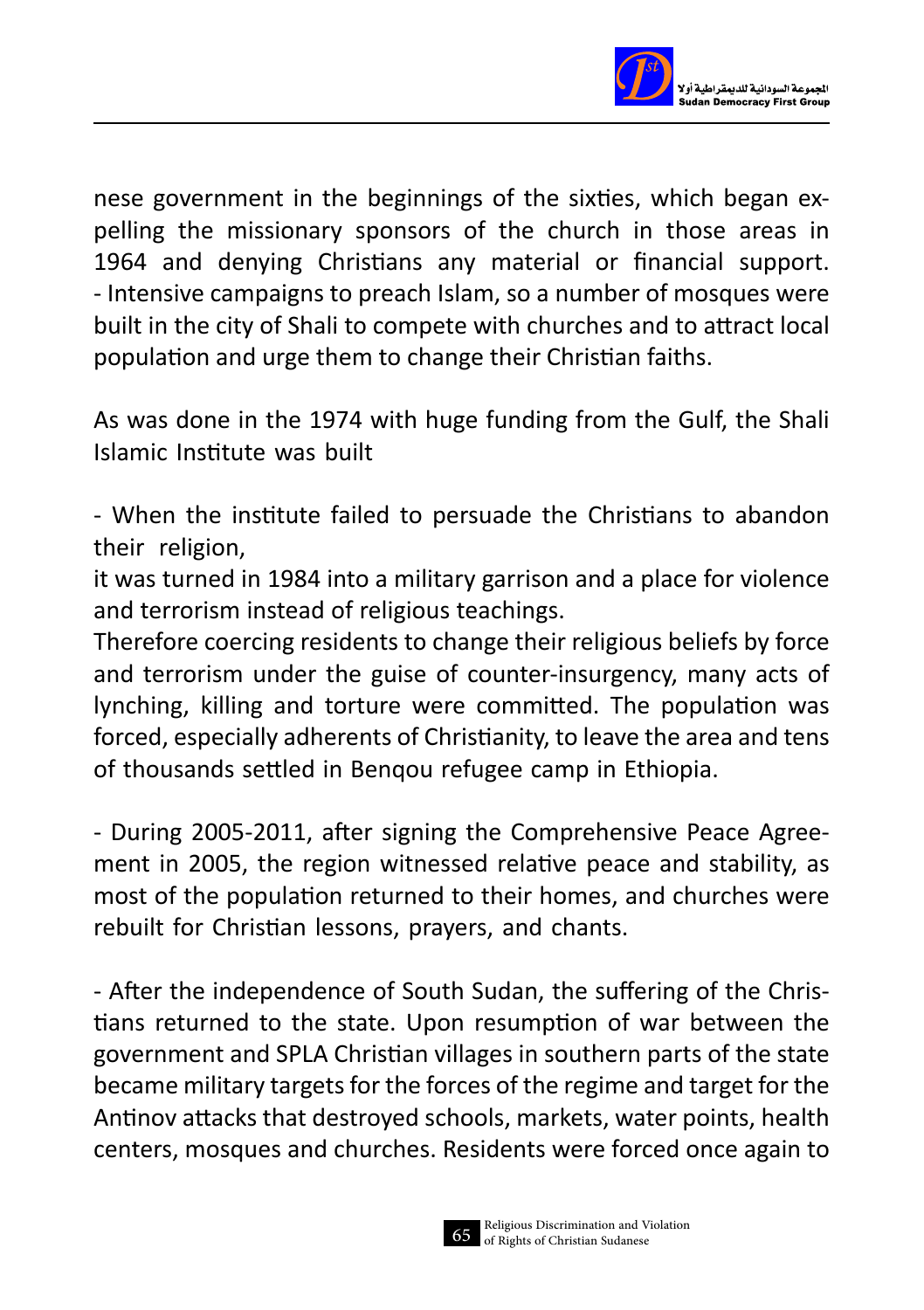

flee their hometowns in search for safety in refugee camps in Ethiopia and southern Sudan, while some remained in forests and creeks for fear of air strikes and military battles.

Samuel Al Samani says "Because of the intense aerial shelling and the targeting of civilians, all people fled to the camps, fearing for their lives, and there is no way to live in these areas. Everything was destroyed, including schools, health centers, market, places of worship, and all people now live either in the camps or the jungle to protect them from aerial bombardment. People walking on their feet for long distances to their original churches from hiding places to fill them with prayers, asking Lord for protection and answering peace for them. As for Damazin, the capital of the region, where the strict Islamic Ingaz Government exercised a ban on establishing churches and placed restrictions on Christians to practice religious rites, Christians suffered from fear and terror, and the intransigence of the security services that classified them as collaborators with the insurgency became subject to arbitrary arrests, torture, and extrajudicial killings.

Conclusion: examples of practices and policies that violate the religious rights of Christians in Sudan

As we mentioned earlier, most of basic religious rights have been included in the various constitutions of Sudan, but in practice they were violated by the laws, policies, and announced or hidden executive decisions. The following are examples of some of these violations:

A- Lack of licensing for lands to establish new churches, especially in major cities. Theoretically this is possible, but the reality on the ground and the executive practices at different levels do not allow

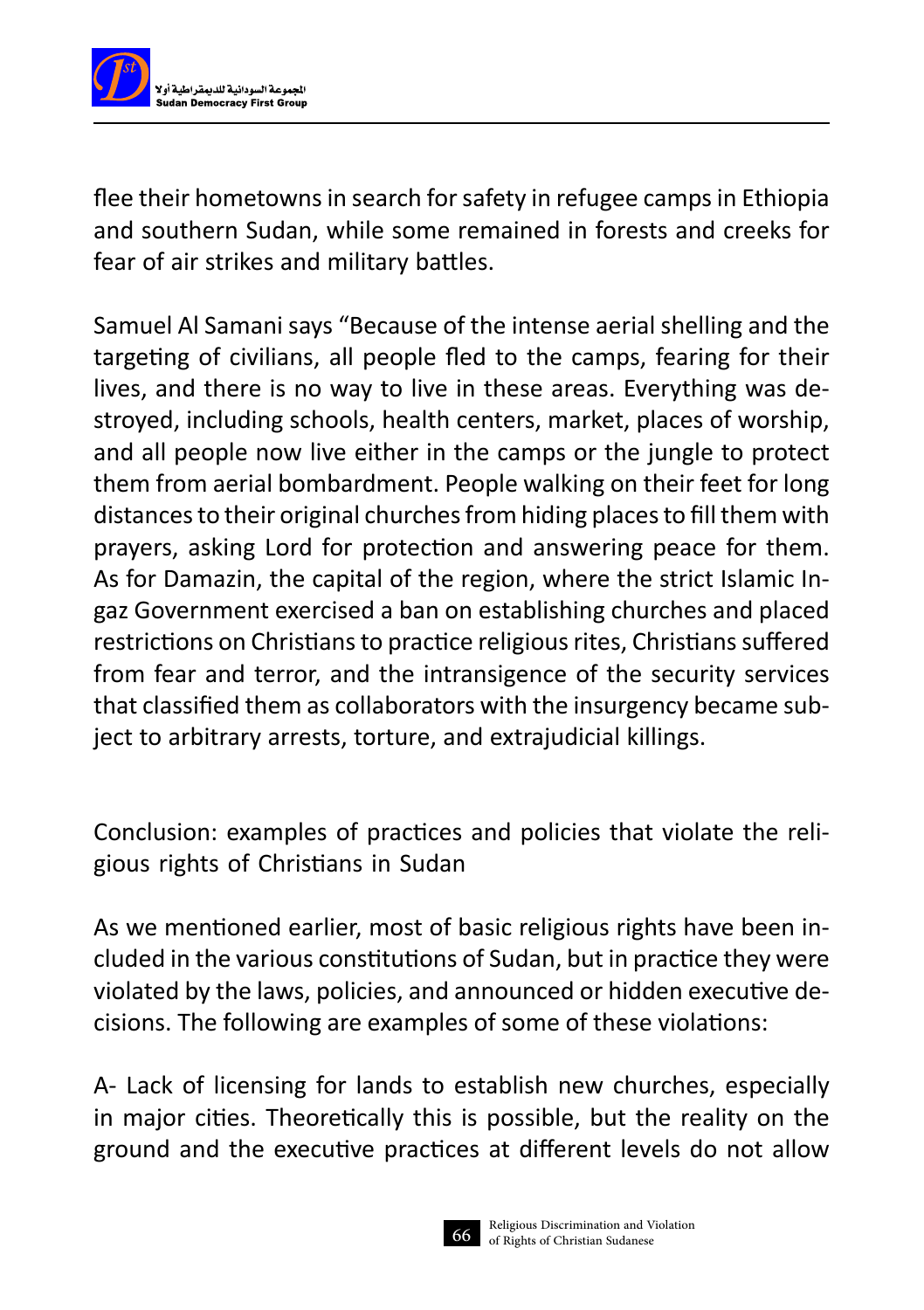

this right to be obtained except in some rare cases.

B- Continuous demolition of churches that are without license, despite the endeavor to obtain certification like the rest of establishments that are approved except for the churches.

C- Confiscation of the right to enjoy the education of children in Christian education, similar to their Muslim counterparts, by refusing to appoint Christian teachers in schools within the plan of federal and state ministries of education, and not including Christian education books within the program for providing textbooks in ministries. As a result, the Church and the family bear these burdens, although the Christian education curriculum is a formal curriculum in the Ministry.

W - The state has retracted from naming the Christmas holiday as a public holiday in Sudan and confining it to Christians only. In fact, many Christians, especially school and university students, find it difficult to exercise the right to enjoy the festive holidays. Rather than participating with their families on Christmas prayers and their joys, they are forced to be absent or go to schools or universities, especially when that coincides with the exams.

C- Managing church and Christian affairs by Muslim and security officials within the Ministry of Religious Affairs and Endowments. It is not enough for a Christian person to be among or at the head of this administration, as at the beginning of the establishment of the department, or what was recently done. There should be a full administration, just like the departments that take care of Muslims, mosques and Da`wah affairs within the ministry.

H- The leaders of the Christian religion have no status with the state,

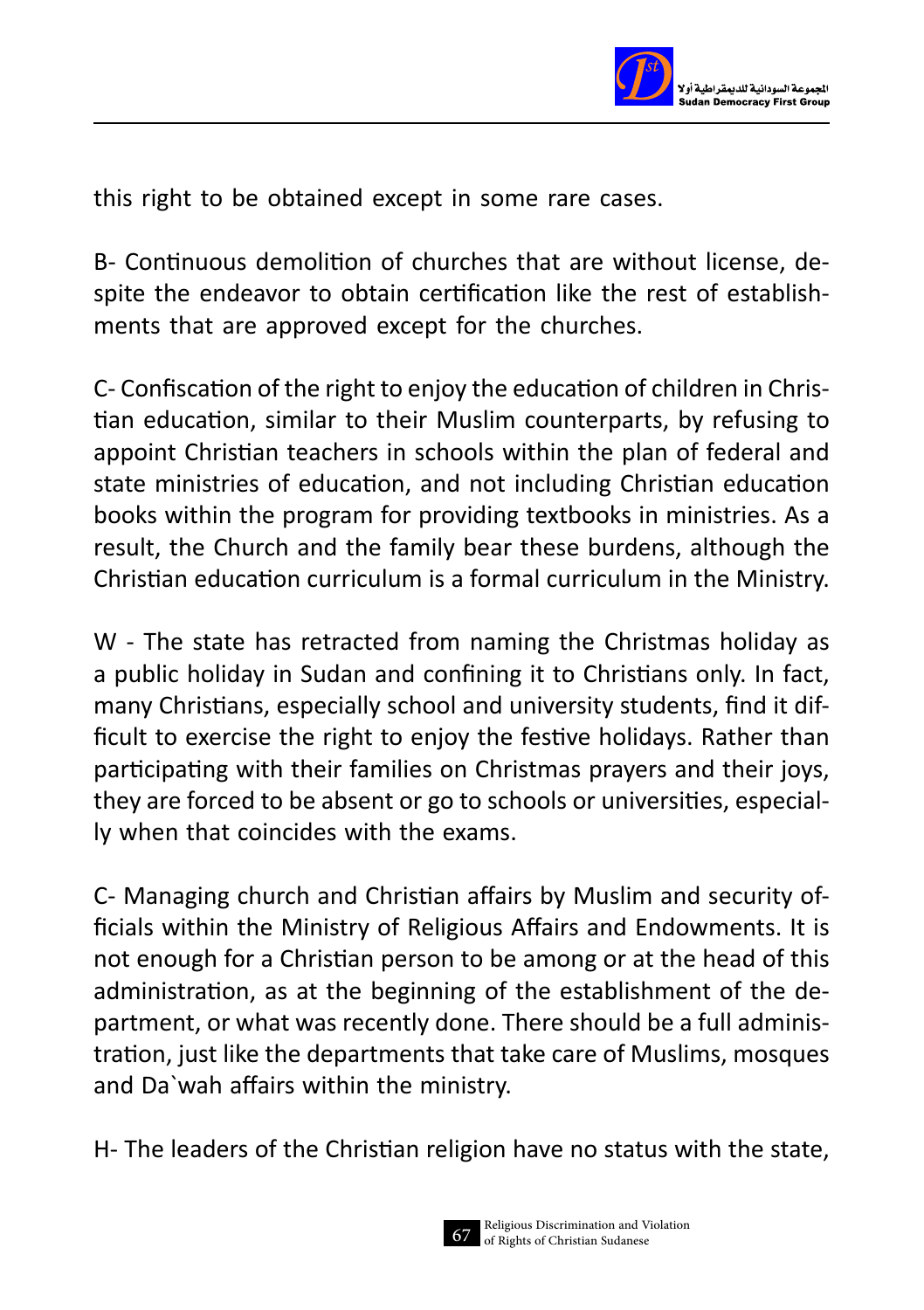

but rather do so selectively on specific occasions. Often, church leaders are treated in a humiliating and indecent manner by some state agencies.

X- Training institutions such as Bible schools and theology colleges need a process of localization and recognition of their graduates with diplomas and employment. Consideration must also be given to issuing a special regulation from the General Administration of Admission with conditions for admission of students to accredited colleges of theology in higher education, as are some of the conditions for admission of students to colleges of Islamic universities from schools of Qur'anic schools and institutes. Bible schools are almost parallel to high schools, but their graduates are not accepted now in theological faculties according to the general conditions for admission to higher education institutions.

D- The use of the term "for non-Muslims" in legal institutions to refer to Christians and other religions is tantamount to a veiled confession.

The December 2018 revolution and the beginning of improving the conditions and rights of Christians with progressive alternative policies $38$ The December 2018 revolution has transformed Sudan. Sudan will not be the same as it was despite the fact that the transformation is still in its infancy. Among the most important manifestations of these transformations are the emergence of a new generation of political leaders and youth who rebel against all patterns of the old Sudan, which distinguishes Sudanese societies on a religious, ethnic and political basis. It is for the first time that there will be a constitution document (the next draft constitution) without mentioning the issue of religion as a source of legislation. The principle of positive discrimination has been included for the first time in the interest of war-affected

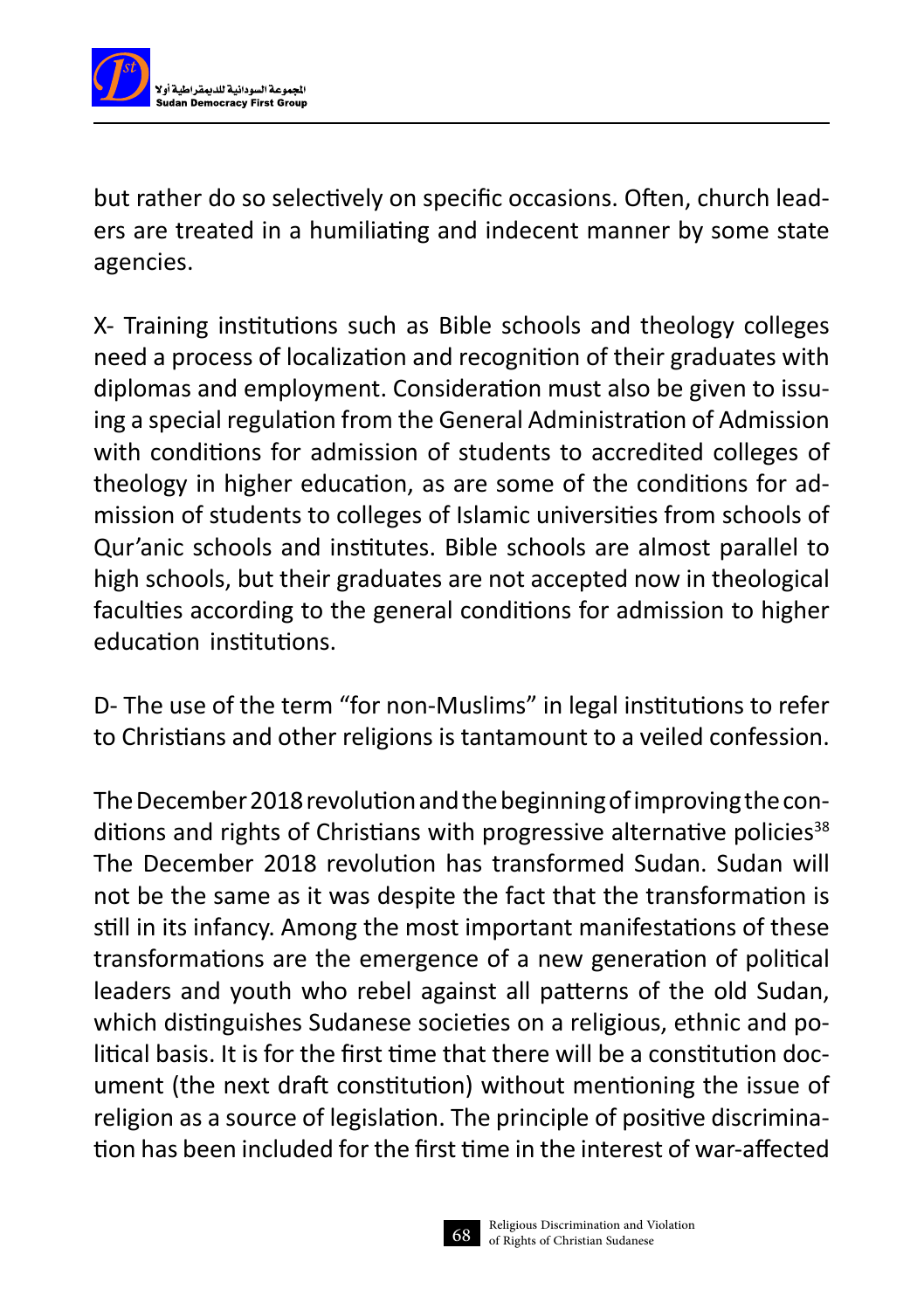

and oppressed regions and societies throughout the 30-year period. The main question, how do Christians benefit from this new situation? These are positive and very important transformations for Christians, and we must build on them in order to reach a citizenship state where equality of rights, duties, and religious and cultural freedom is concerned. To achieve this, we present the following alternative political proposals and an emergency program for the government in order to integrate Christian citizens and their religious institutions into public life in order to achieve the slogan of the revolution: freedom, peace and justice:

Alternative Policies Proposal and Ambulatory Program for Incorporating Christian Rights and Duties into Civil Life

| <b>Current or alternative</b><br>policy                                                                                                                                                                         | alternative government<br>policy of freedom and<br>change                                                                                                                                                              | the government's emer-<br>gency program                                                                                                                                                                                          |
|-----------------------------------------------------------------------------------------------------------------------------------------------------------------------------------------------------------------|------------------------------------------------------------------------------------------------------------------------------------------------------------------------------------------------------------------------|----------------------------------------------------------------------------------------------------------------------------------------------------------------------------------------------------------------------------------|
| 1. Lack of approval by gov-<br>build new<br>ernments<br>to<br>churches, which resulted in<br>building churches without<br>licensing that are often de-<br>stroyed from time to time<br>and without compensation | 1. Adoption of a national<br>policy that allows licensing<br>to build new churches and<br>incorporation of this into<br>the policies of the ministries<br>of urban planning similar to<br>the rest of public utilities | 1. A committee to study the<br>status of existing Christian<br>places of worship and regu-<br>larize their conditions, while<br>setting a national policy for<br>the ratification and con-<br>struction of churches              |
| 2. Demolishing many places<br>of worship and destroying<br>their property by the gov-<br>ernment without compen-<br>sation instead of settling<br>its order for certification or<br>compensation                |                                                                                                                                                                                                                        | 2. Issue an immediate<br>decision from the compe-<br>tent authorities prohibiting<br>destruction of any church<br>built without license in the<br>past until the completion of<br>the work of the above-men-<br>tioned committee |

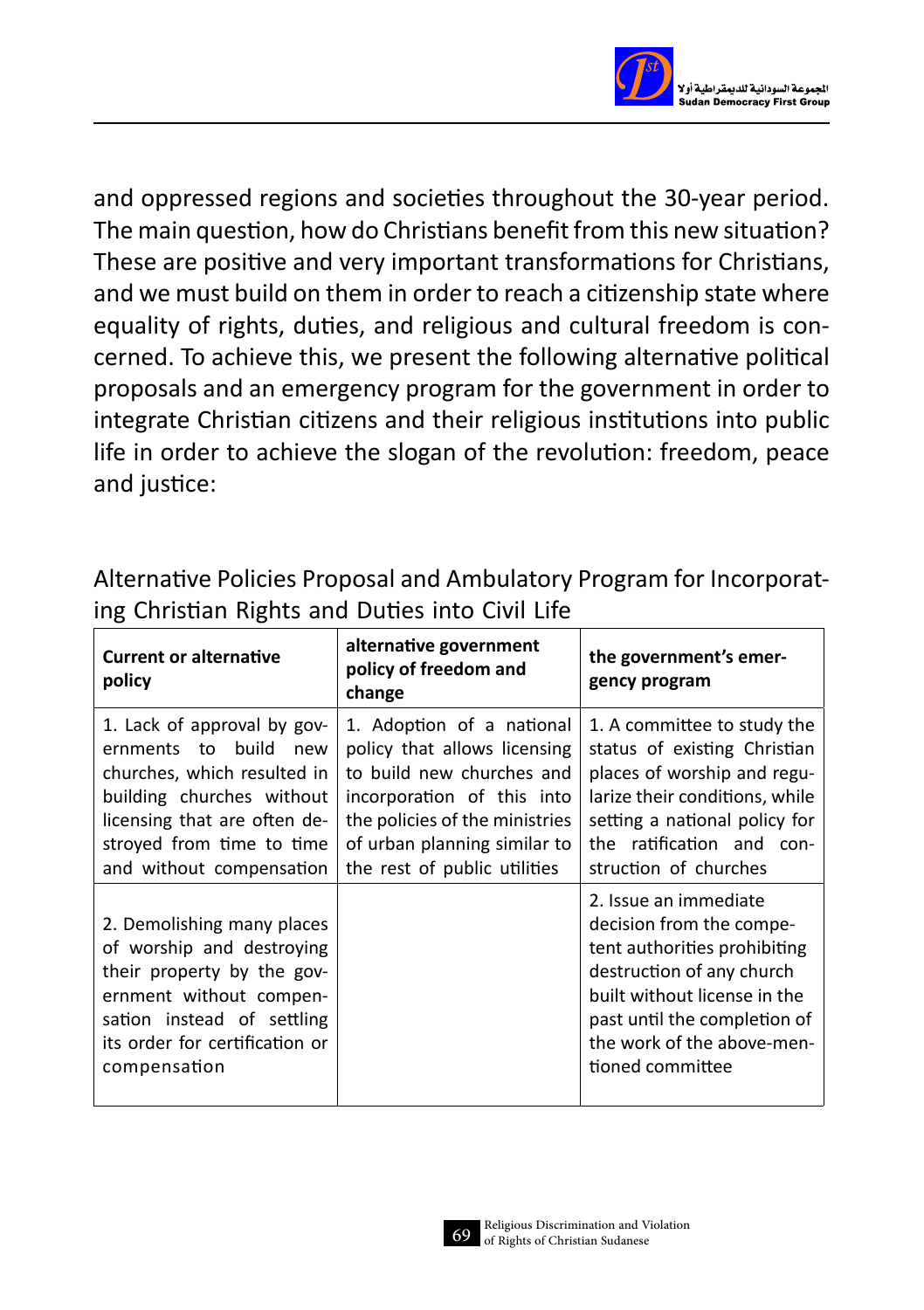

| 3. Reverting and canceling<br>the Christmas holiday as a<br>national holiday three years<br>ago although it was an offi-<br>cial holiday since indepen-<br>dence                                                                                                                                         |                                                                                                                                                                                                                                                                                                | 3. An immediate decision<br>by the competent author-<br>ities to adopt the Christ-<br>mas holiday as a public<br>official holiday for one<br>day for muslims and three<br>days for Christians as is the<br>case before the abolition                                         |
|----------------------------------------------------------------------------------------------------------------------------------------------------------------------------------------------------------------------------------------------------------------------------------------------------------|------------------------------------------------------------------------------------------------------------------------------------------------------------------------------------------------------------------------------------------------------------------------------------------------|------------------------------------------------------------------------------------------------------------------------------------------------------------------------------------------------------------------------------------------------------------------------------|
| 4. The Ministry of Religious<br>Affairs recently interfered<br>unlawfully in churches ad-<br>ministrative affairs, which<br>exacerbated administrative<br>disputes within denomina-<br>tions, which are disputes<br>that could be resolved by<br>constitutions, laws, and reg-<br>ulations of each sect. | 4. The Ministry adopts ec-<br>constitutions,<br>clesiastical<br>regulations, and laws gov-<br>erning the different denom-<br>inations to be the reference<br>of the ministry and any<br>government agencies when<br>dealing with the adminis-<br>trations of various ecclesial<br>communities. | 4. Reviewing and canceling<br>all decisions issued previ-<br>ously by the Ministry with<br>regard to the internal ad-<br>ministrative affairs of the dif-<br>ferent denominations, with<br>reparation for the harm<br>caused by those decisions<br>or unlawful interventions |
| 5. Not to include the church<br>in the ministry's budget,<br>similar to the mosques and<br>Islamic places of worship<br>where Christians bear all<br>the costs of the services of<br>their worship services and<br>their servants while paying<br>the salaries of the imams of<br>mosques.               | Adopting policy of equal<br>citizenship in rights and<br>duties. Budget of the min-<br>istry is greatly paid equally<br>by taxpayers, Muslims and<br>Christians                                                                                                                                | Decision to form a commit-<br>tee to study the equality of<br>church worship houses and<br>Christian servants similar to<br>mosques and imams within<br>the framework of the minis-<br>try's budget                                                                          |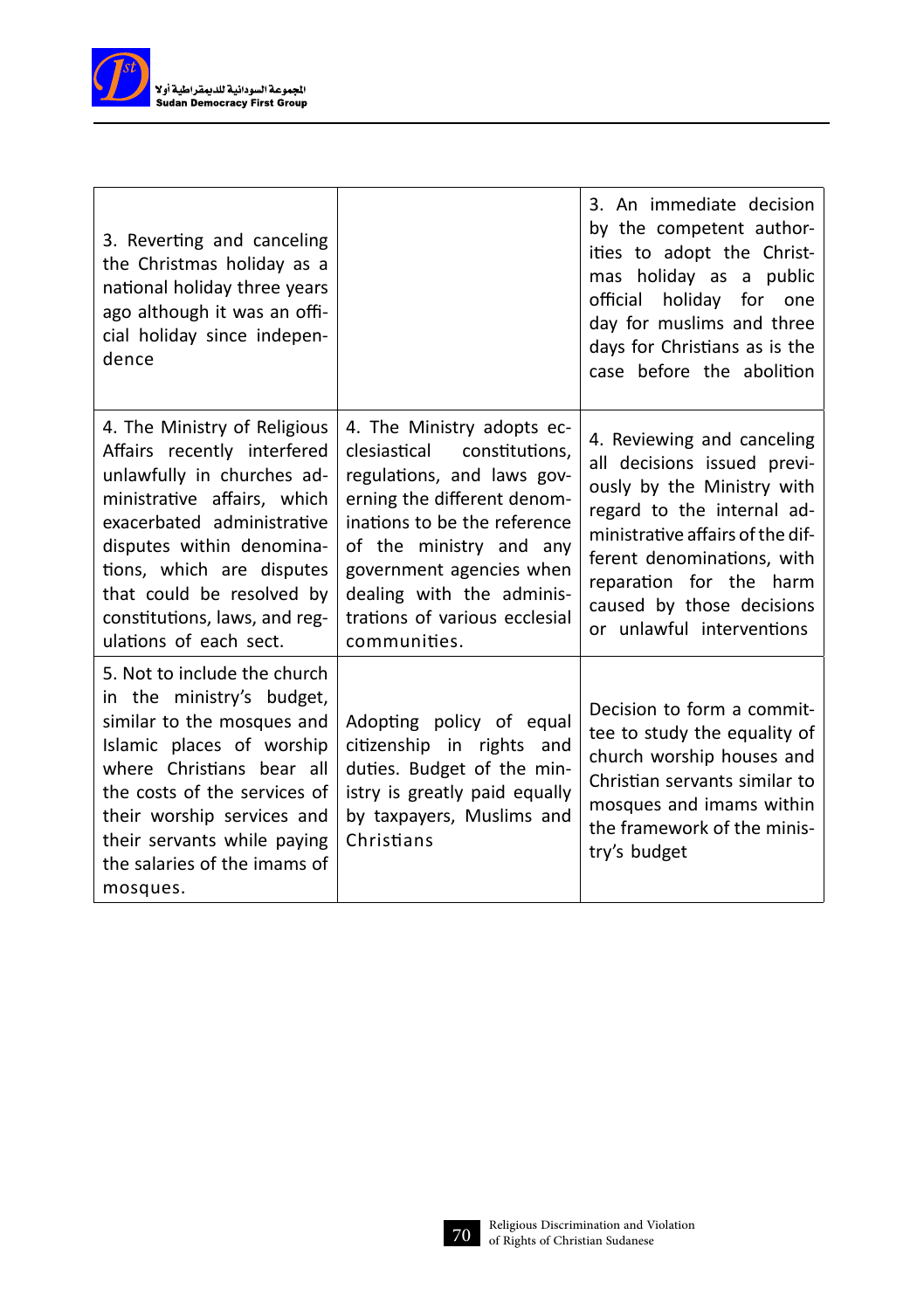

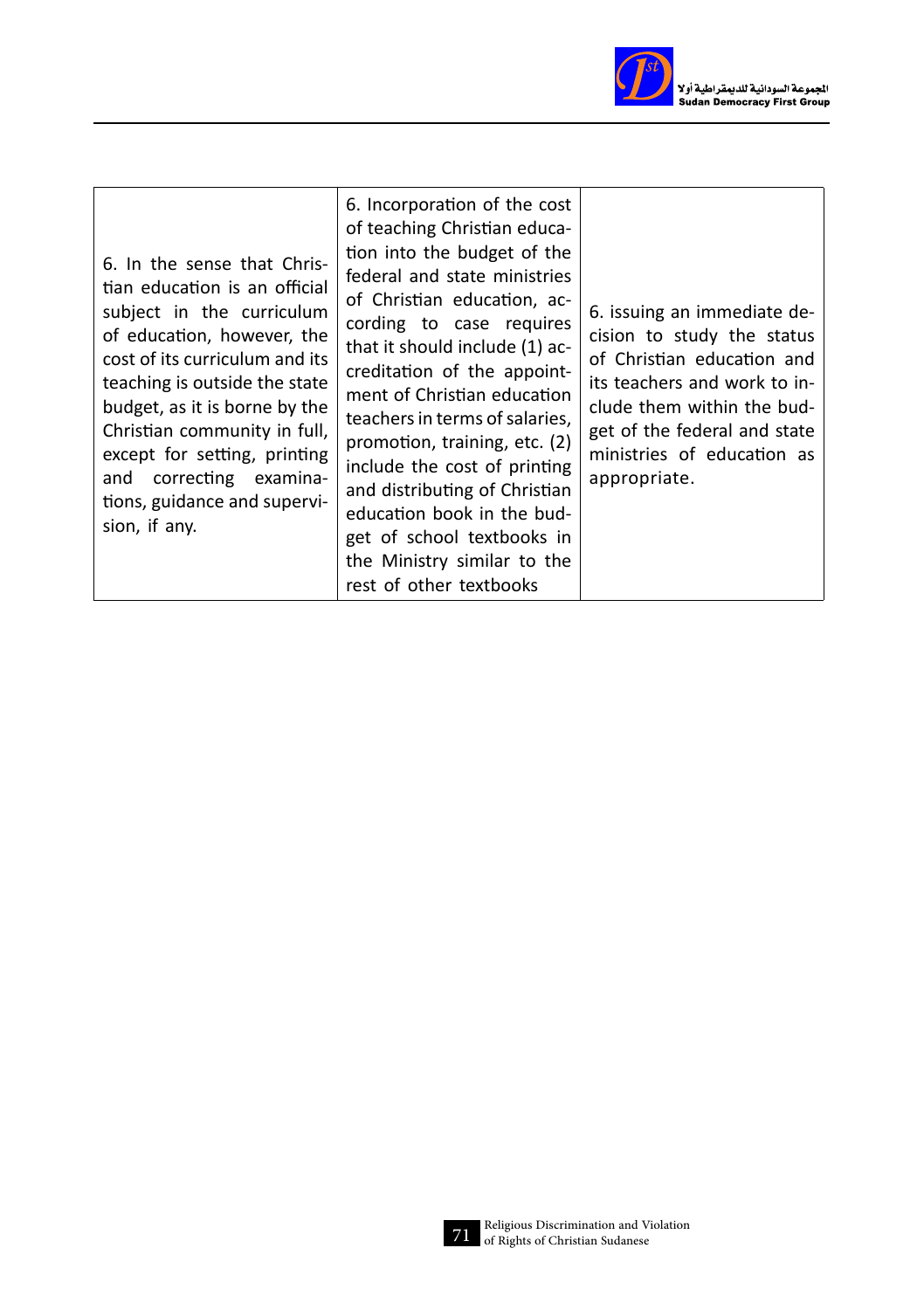

7. Administration of churches and Christians affairs by Muslims and security apparatus within the Ministry of Religious Affairs and Endowments where the church and its leaders are dealt with mainly on security basis where they are called upon and dealt with in a way humiliating to their dignity, prestige and religious symbolism

7. Restructuring the ministry so that (1) the Churches Affairs Division is upgraded to a public administration headed by a Christian cadre and with the required civil service qualifications and accepted by the leadership of the Sudanese Church (2) Creating a high level post of second deputy in the ministry occupied by a Christian figure who meets the conditions of civil service is nominated and approved by the leaders of the Sudanese Church in coordination with the Sudanese Council of Churches (3) appointment of a State Minister of a Christian figure nominated and approved by the leaders of the Sudanese Churches in coordination with the Sudanese Council of Churches (4) Appointment of a number of Christian officials in different grades according to the new structure, shall be nominated and approved by the leaders of the Sudanese Church in coordination with the Sudanese Council of Churches

7. Cancel the administration Current church affairs in preparation for its restructuring and appointment of director of public administration. To achieve this, the Minister of Religious Affairs and Endowments shall submit these proposals to the competent authorities with continuous consultation with the church leaders and the Sudanese Council of Churches in the various stages of implementation.

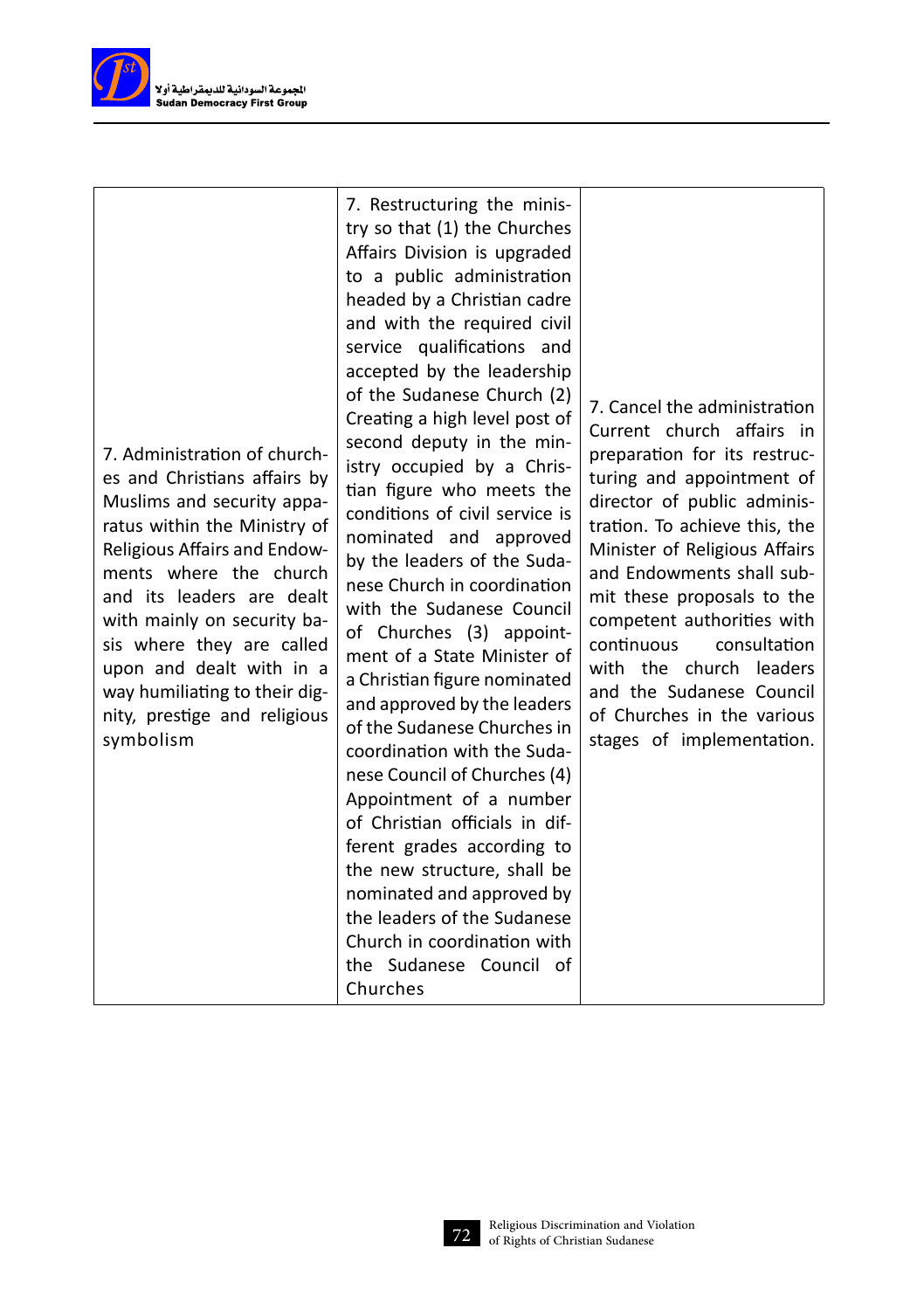

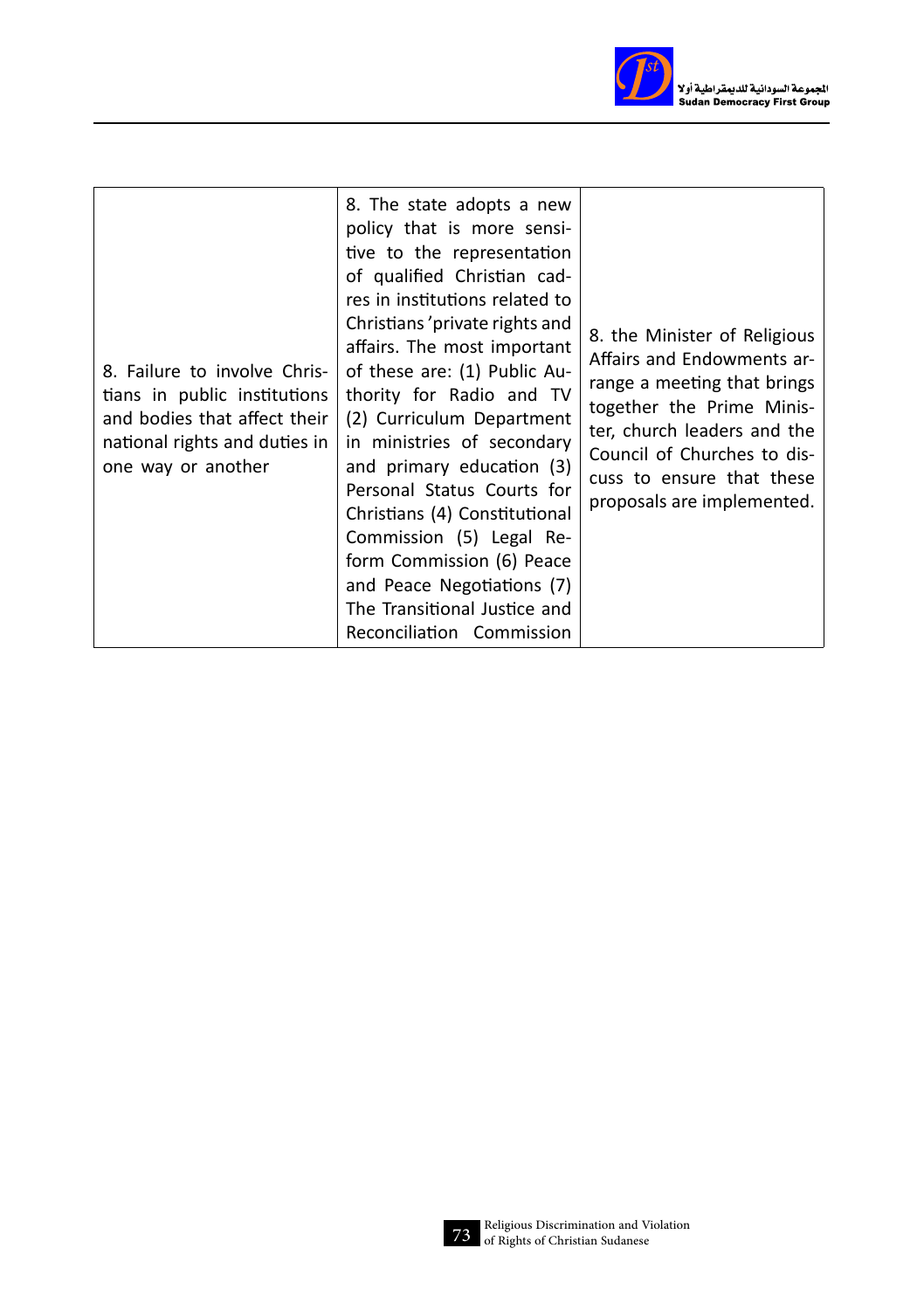

## Recommendations

1. Repeated violations of the rights of the Christian minority in Sudan should not be viewed in isolation from the entire crisis of violation of human rights and public freedoms that were detonated and sponsored by the Islamic regime for three decades. Therefore, resolving this crisis requires a comprehensive change in the nature of the system of government because the circumstances in which the crisis is born is not suitable for resolving the crisis. 2. What happens to Christian Sudanese is one of the episodes of corruption that prevailed in the state's connections and the sanctification of religious sanctities and capabilities. The spoilers took advantage of the state's legal and legal institutions and made fun of them for forgery of facts despite the constitution, which in its texts is sufficient to protect the rights of Christian minorities, and therefore must establish a national legal mechanism to defend the rights of Christian minorities in Sudan, and consider this issue a national battle to support Sudanese citizens who have been wronged by the authority. 3. The issue of violating the religious freedoms of Christians must be escalated to the highest media publishing platforms on all levels, international, regional and local. An official declaration that considers the rights of Christian minorities and followers of other religions in Sudan in word and deed to be at the core of the provisions of the social contract for the people of Sudan. 4. Using the students, youth and women's platforms internally to launch a pro-Christian campaign, while providing the necessary support under the slogan (protecting the constitutional rights of religious minorities in Sudan). 5. The escalation of religious discourse in all platforms that calls for religious coexistence, tolerance and inspiration from the stances of the Holy Qur'an and the Sunnah of the Prophet, may Allah bless Him and grant Him peace, towards non-Muslims under the slogan (There is no compulsion in religion) and (You do not guide those whom you loved but Allah guides whomever He wills). Because it is unreasonable to leave to Islamic extremist groups to take people's minds off with this manic rhetoric in light of a moderate and more just religious discourse towards non-Muslims.

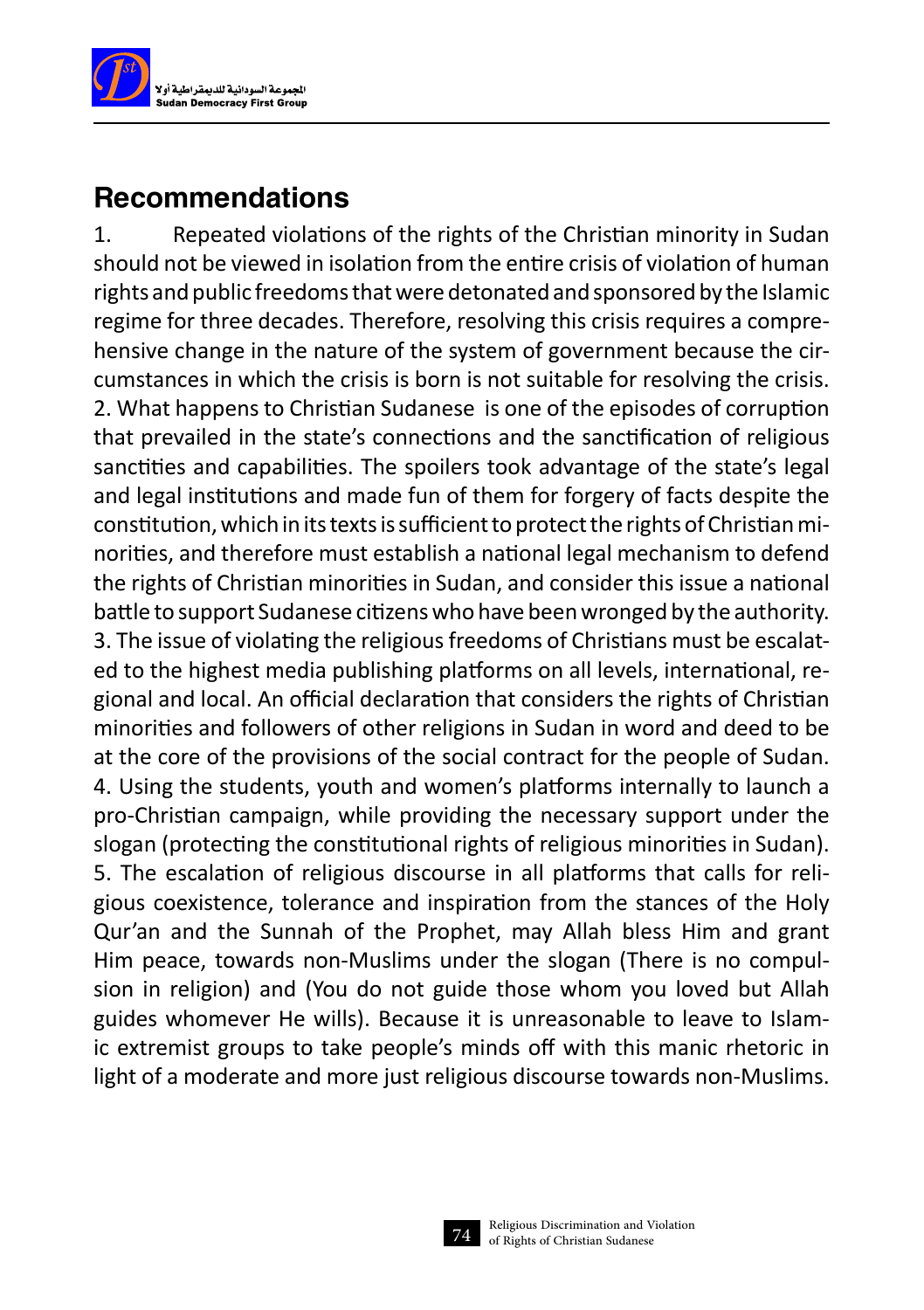

## General references

- Muhammad Saeed, Mustafa, Islam and Nubia in the Middle Ages, 2011, p. 56
- Sharif Qasim, Aoun, Islam and Arabia in Sudan, Dar Al-Jeel, Beirut, 1989
- Ahmed Salem, Bin Sayed Ahmed, World Council of Churches and Evangelization in Southern Sudan, www.aljazeera.net, 3/10/2004
- Sudan Transitional Constitution of 2005 Religious Rights
- Sudan's 2005 Interim Constitution of the Bill of Rights
- The official website of the Sudanese Ministry of Guidance and **Endowments**
- Dr. Mohamed El-Amine Omar El Sebaei. The Origins and Development of Churches in Sudan. 2017 p. 7 www.sudapedia.sd/ar/ content/135
- Talal Y. Christian Entry into Sudan 2010 AD. Al-Danak
- leh Village Forum http://danagla.montadaoslim.com Member of the Sudanese Council of Churches. Interview. 2018
- Dr. Muhammad Al-Amin Omar Yousef Al-Sebaei. Churches originated and developed in Sudan, p. 15
- Prof. El-Tayeb Zain El-Abidine, Ministry of Guidance, cramming herself in the struggle of the Presbyterian Evangelical Church, 2017.

Member of the Presbyterian Evangelical Church Complex, April 2018

- Yaqoub Suleiman www.alhamish.com
- Al-Mansour Jaafar. Christianity in Sudan. 2013. Civilized Dialogue. Issue 2004
- Khartoum Center for Electronic Media (KEM) (Special Report- Sudan the land of Diversity and Religious Accommodation)
- J.Sharkey. Heather. Christians among Muslims: The Church Mis-

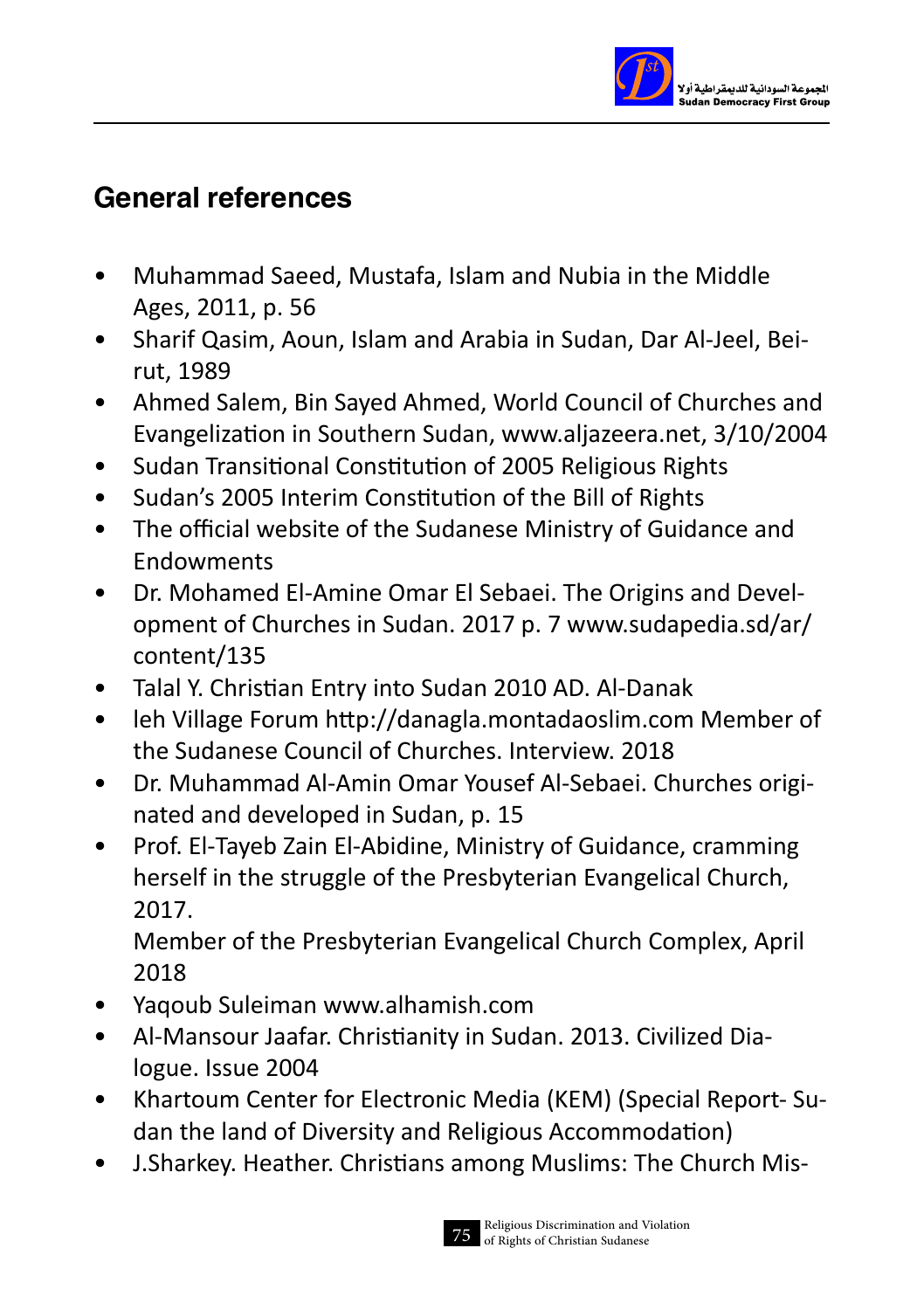

sionary Society Missionaries in the Northern Sudan. Journal of

- African History. vol. 43. No. 1 (2002). pp. 51-75 p 51.
- Abdelrahim Nasr. Ahmed .British Policy towards Islam in Nuba Mountains. 1920-1940. Sudan Notes and Records. vol. 52. (1971). pp. 23 -32 - p23
- Poggo. Scopas S. The First Sudanese Civil War. Africans .Arabs. and Israeli In the Southern Sudan. 1955- 1972. Palgrave Macmi
- lan. 2009. P. 94
- www.un.org/ar/universal-declaration-human-rights/index.htm
- http://st-takla.org/FAQ-Question-VS-Answe
- St.takla.com
- Patrick & Johnstone.Interdisciplinary Journal of Research on Religion. 20151 Duane Alexander Mil
- www.ahewar.org/debat/show.art.asp?
- JennikaLandin. 2009. LUNDS UNIVERSITET- Freedom of Religion in Sudan. Conditions for Freedom of Religion after the Compr
- hensive Peace Agreement

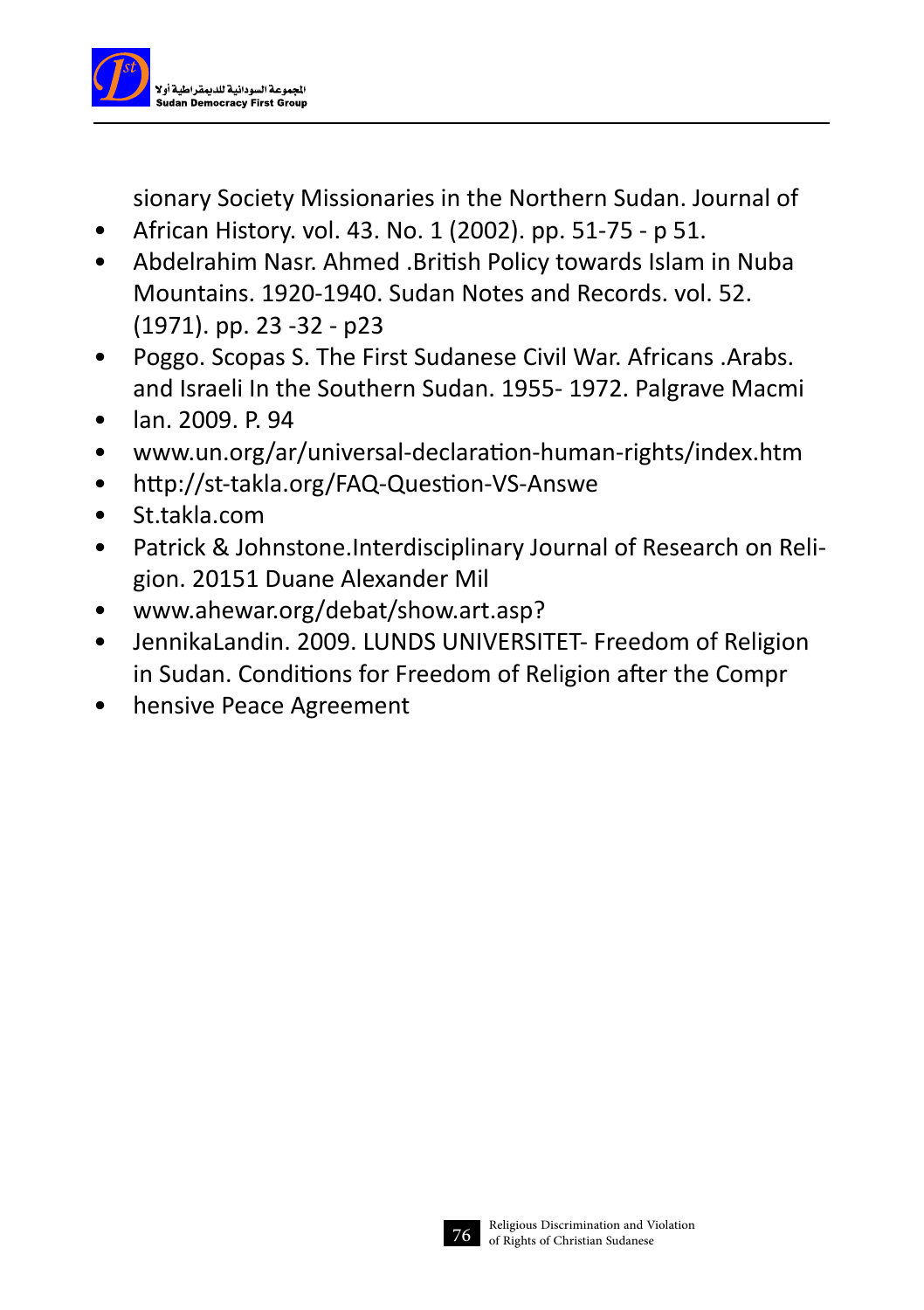

## **References**

1 Khartoum Center for Electronic Media (KEM) Special Report- Sudan the land of Diversity and Religious Accommodation

2 Muhammad Saeed, Mustafa, Islam and Nubia in the Middle Ages, 2011, p. 56

3 Muhammad Saeed, Mustafa, Islam and Nubia in the Middle Ages, 2011, p. 57

4 Al-Sharif Qassem, Aoun, Islam and Arabia in Sudan, Dar Al-Jeel, Beirut, 1989

5 .J.Sharkey. Heather. Christians among Muslims: The Church Missionary Society Missionaries in the Northern Sudan. Journal of African History. vol. 43. No. 1 (2002). pp. 51-75 - p 51.

6 Abdelrahim Nasr. Ahmed .British Policy towards Islam in Nuba Mountains. 1920-1940. Sudan Notes and Records. vol. 52. (1971). pp. 23 -32 - p23

7 Abdel Rahim Nasr. Ahmed .British Policy towards Islam in Nuba Mountains. 1920-1940. Sudan Notes and Records. vol. 52. (1971). pp. 23 -32 - p28

8 Poggo. Scopas S. The First Sudanese Civil War. Africans .Arabs. and Israeli In the Southern Sudan. 1955- 1972. Palgrave Macmillan. 2009. P. 94

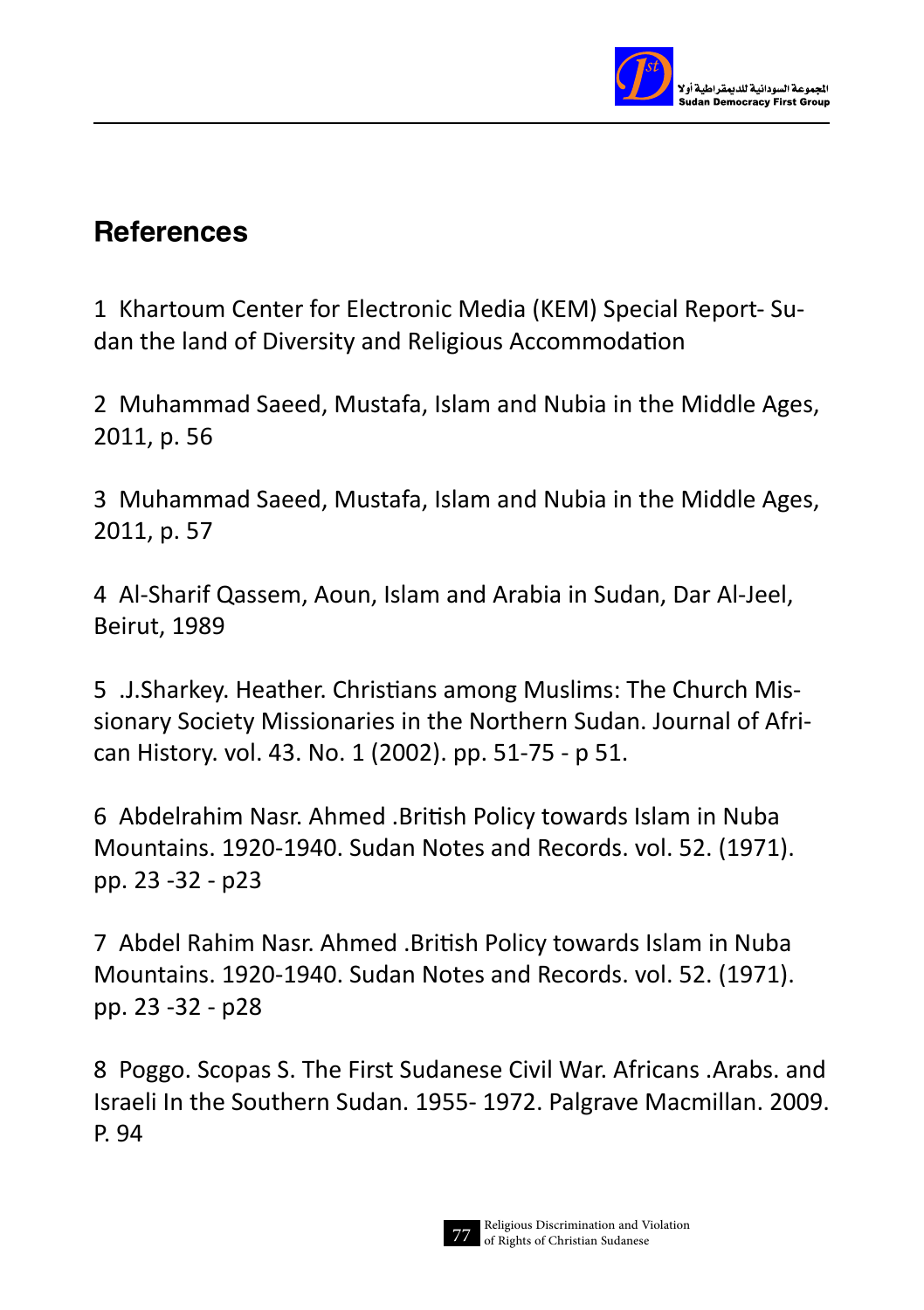

9 Poggo. Scopas S.The first Sudanese Civil War. Africans .Arabs. and Israeli In the Southern Sudan. 1955-1972. Palgrave Macmillan. 2009. P. 104

10 Poggo. Scopas S..The first Sudanese Civil War. Africans .Arabs. and Israeli In the Southern Sudan. 1955- 1972. Palgrave Macmillan. 2009. P. 105

11 Poggo. Scopas S. The First Sudanese Civil War. Africans .Arabs. and Israeli In the Southern Sudan. 1955- 1972. Palgrave Macmillan. 2009. P. 105

12 Ahmed Salem, Bin Sayed Ahmed, World Council of Churches and Evangelization in Southern Sudan, www.aljazeera.net, 3/10/2004

13 Poggo. Scopas S.The first Sudanese Civil War. Africans .Arabs. and Israeli In the Southern Sudan. 1955-1972. Palgrave Macmillan. 2009. P. 96

14 Poggo. Scopas S.The first Sudanese Civil War. Africans .Arabs. and Israeli In the Southern Sudan. 1955-1972. Palgrave Macmillan. 2009. P. 102

15 Poggo. Scopas S.The first Sudanese Civil War. Africans .Arabs. and Israeli In the Southern Sudan. 1955-1972. Palgrave Macmillan. 2009. P. 94

16 Othman Nwai "Thinking and terror campaigns against the demands of peace: who benefits ?: https://web.facebook.com/sudanvoices/ posts/2627288914216690? rdc=1& rdr

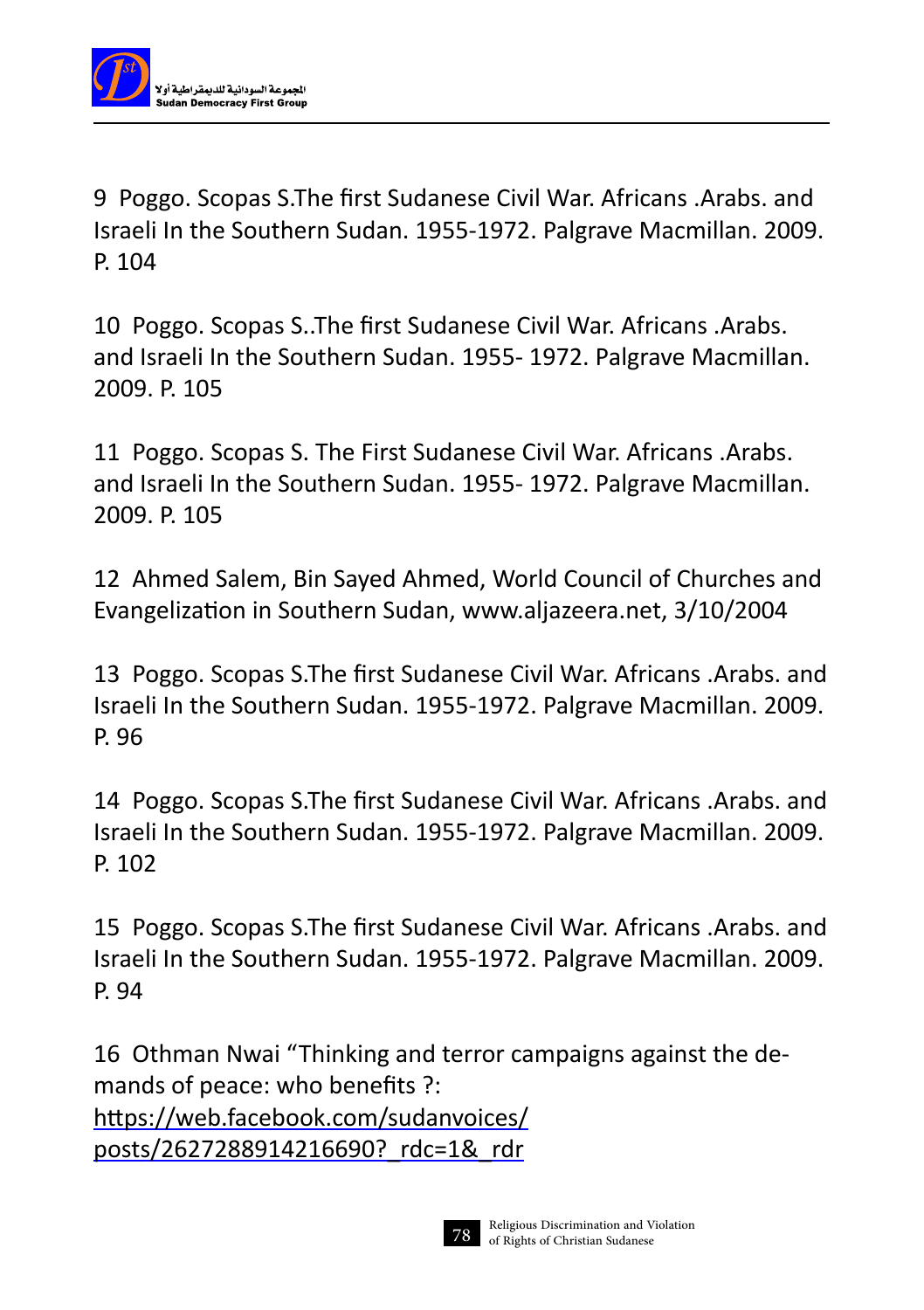

- 17 Sudan's 2005 Interim Constitution of Religious Rights
- 18 Sudan's 2005 Interim Constitution, Bill of Rights

19 www.un.org/ar/universal-declaration-human-rights/index.htm

20 www.un.org/ar/universal-declaration-human-rights/index.html

21 The official website of the Sudanese Ministry of Guidance and Endowments

22 http://st-takla.org/FAQ-Question-VS-Answer

23 Dr.. Mohamed El-Amine Omar El Sebaei. The Origins and Development of Churches in Sudan. 2017 p. 7 www.sudapedia.sd/ar/ content/135

24 Talal Y. Entering Christianity to Sudan. 2010 AD. Al-Danakleh Village Forum http://danagla.montadaoslim.com

25 Sudanese Council of Church member 2018 interview

26 http://st-takla.org/FAQ-Question-VS-Answer

27 Dr.. Muhammad Al-Amin Omar Yousef Al-Sebaei. Churches originated and developed in Sudan, p. 15

28 Prof. El-Tayeb Zain El-Abidine, Ministry of Guidance, cornering itself in the struggle of the Presbyterian Evangelical Church, 2017